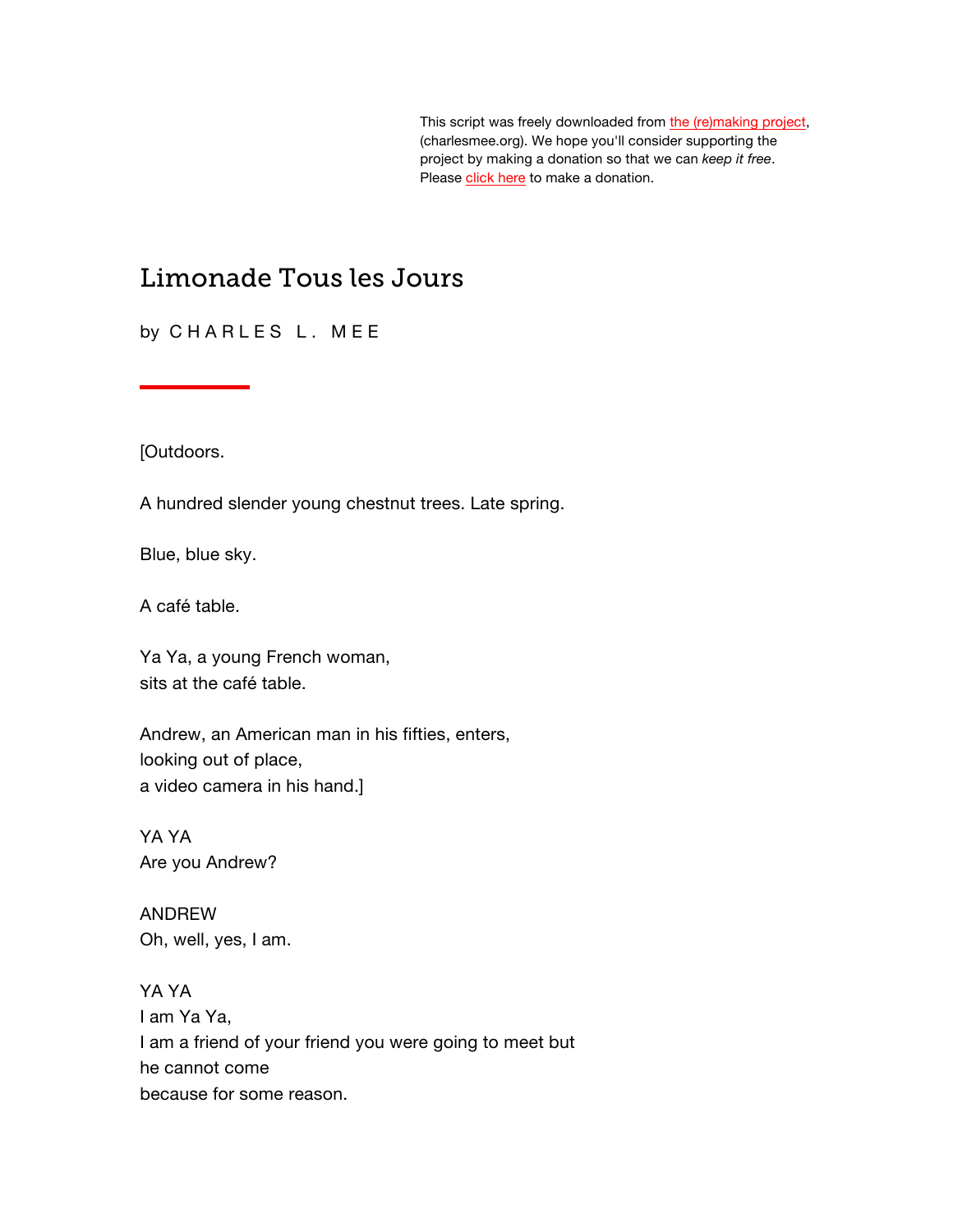# ANDREW

Ah.

# YA YA

You will have a limonade or a coffee with me?

# ANDREW

Oh, yes, certainly, thank you very much.

## YA YA

Pascal sends his apologies but you know? it can't be done so he will hope to be in touch with you tomorrow.

# ANDREW

And you are: Ya Ya, did you say?

#### YA YA Yes.

# ANDREW

Ya Ya, right. I'm happy to meet you.

[as he sits]

# And you and Pascal: you are a couple?

# YA YA Oh, no, he's much too old for me.

# ANDREW

Of course.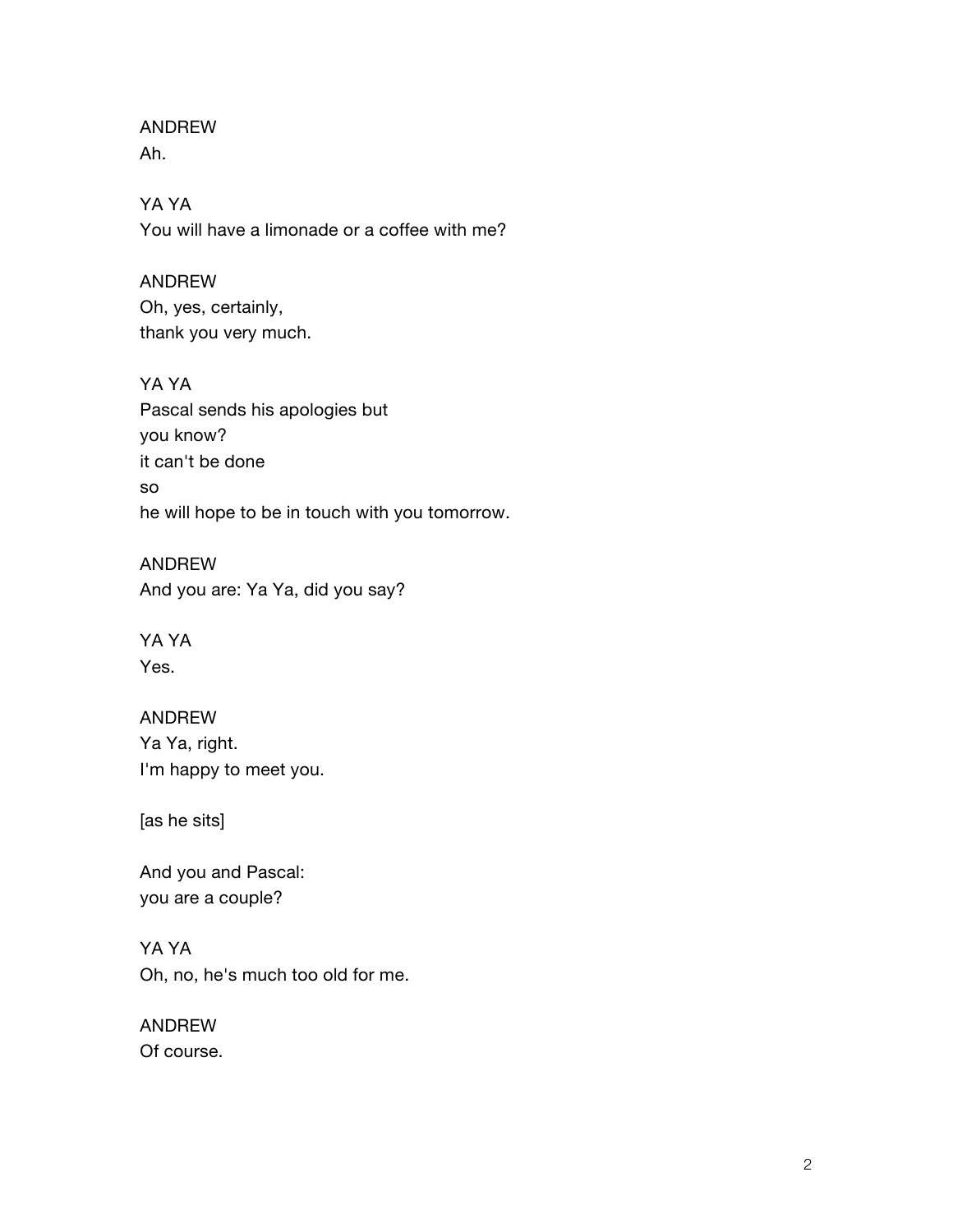YA YA I think he's forty.

ANDREW

Ah.

YA YA You can understand.

# ANDREW

Of course.

## YA YA

I mean, not that I have anything against older men quite the opposite in a way only I was married to an older man and he took such a patriarchal position and then I I found I liked it I invited it so we had almost a sado masochistic relationship which I found I just loved he had other lovers he treated me like dirt he wanted always to handcuff me to the bed and it seems I not only fell into a sort of dependent role but I had sought it all along so now I'm trying to go straight you know grow up have a relationship with another grownup person as a grownup person if I have any relationship at all and at the moment I don't have one at all and don't want one because I'm still recovering and you?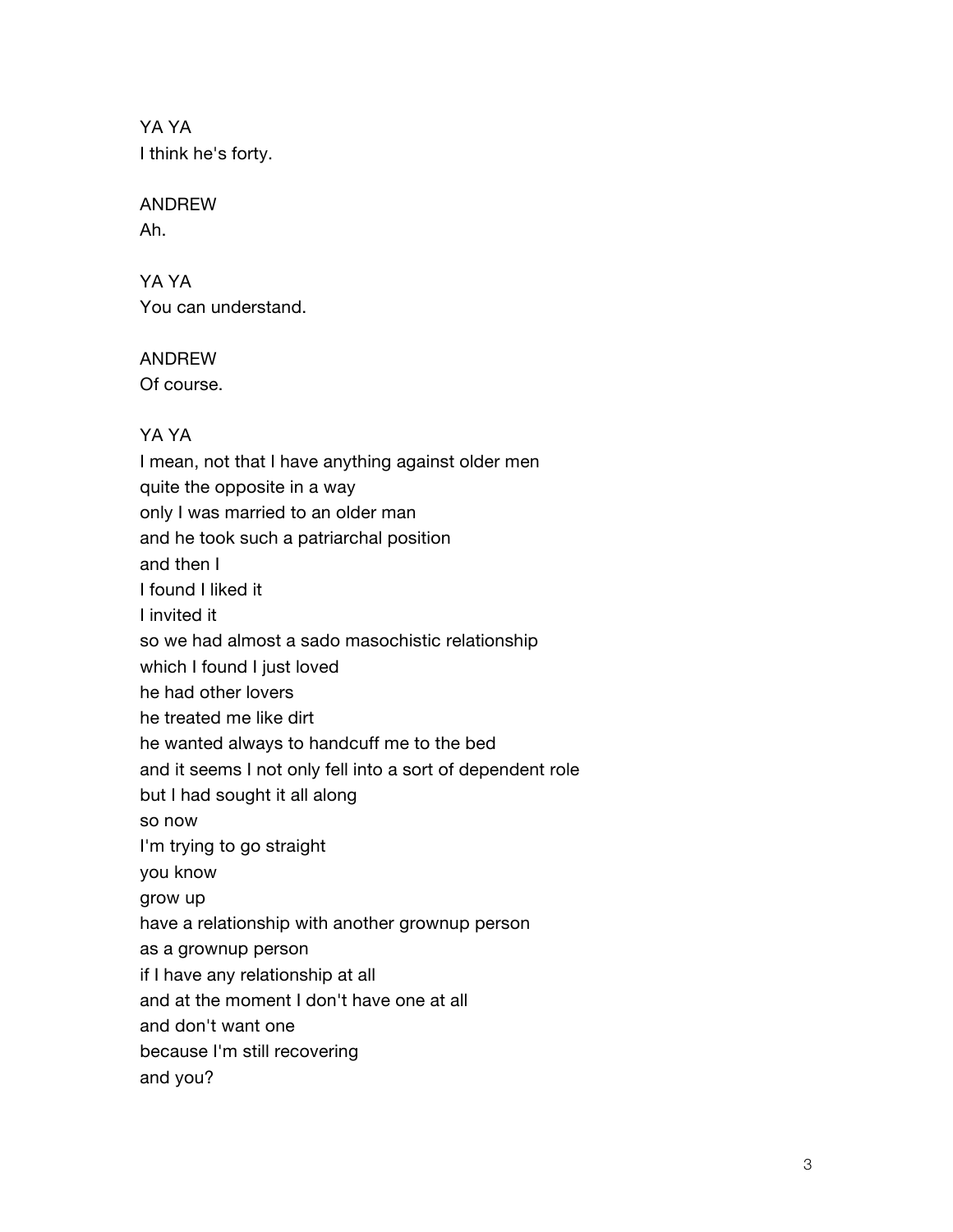ANDREW Oh, yes, well, I am recovering, too.

YA YA From a love?

ANDREW Right. Of course. What else? I came to Paris to forget.

YA YA I don't know. Maybe this is not the place to forget about love.

ANDREW Right. Well. But now it's too late. Because, here I am.

[as they talk a Vietnamese waiter brings a limonade to them and leaves again without speaking]

# YA YA

Or else maybe it's a nice place to remember how it is to be alone and to be starting out in a new world where anything could be possible again where you don't know what might happen next.

ANDREW Right.

YA YA Because when you come to the end you need to get back on the horse.

ANDREW Right.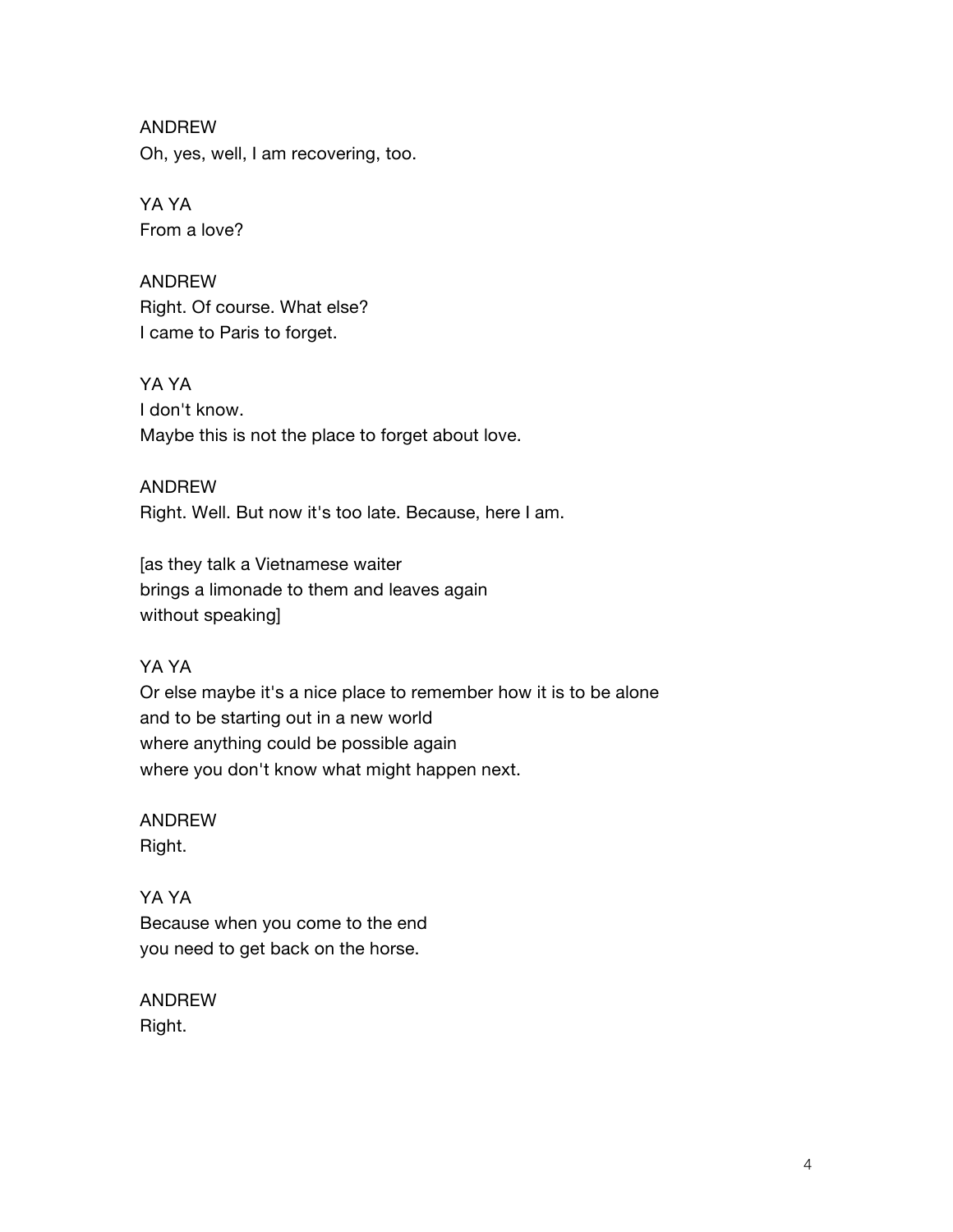YA YA

I have moved into a new place which I love. Of course, I am very lonely because after you live with someone you are used to not being alone even if you hate him and he is disgusting and picks nothing up from the floor so that even when you get out of bed in the morning you slide on a pile of magazines and fall to the floor and hit your head on the edge of the bed. But my new place, it is all mine. Very simple. I have a fireplace a shaded lamp a box of stationery a lounge with a mess of cushions of all sizes a very simple bed in a separate room and of course my coffee table made from an old pheasant trap. Do you know what a pheasant trap is?

### ANDREW

No.

YA YA No, neither do I. It looks like a large what would you say? a foot locker two foot lockers together but made of wood with little bars, like a wooden bird cage where you can keep your pheasants I don't know why maybe to keep them there until you set them loose so you can shoot them I don't know.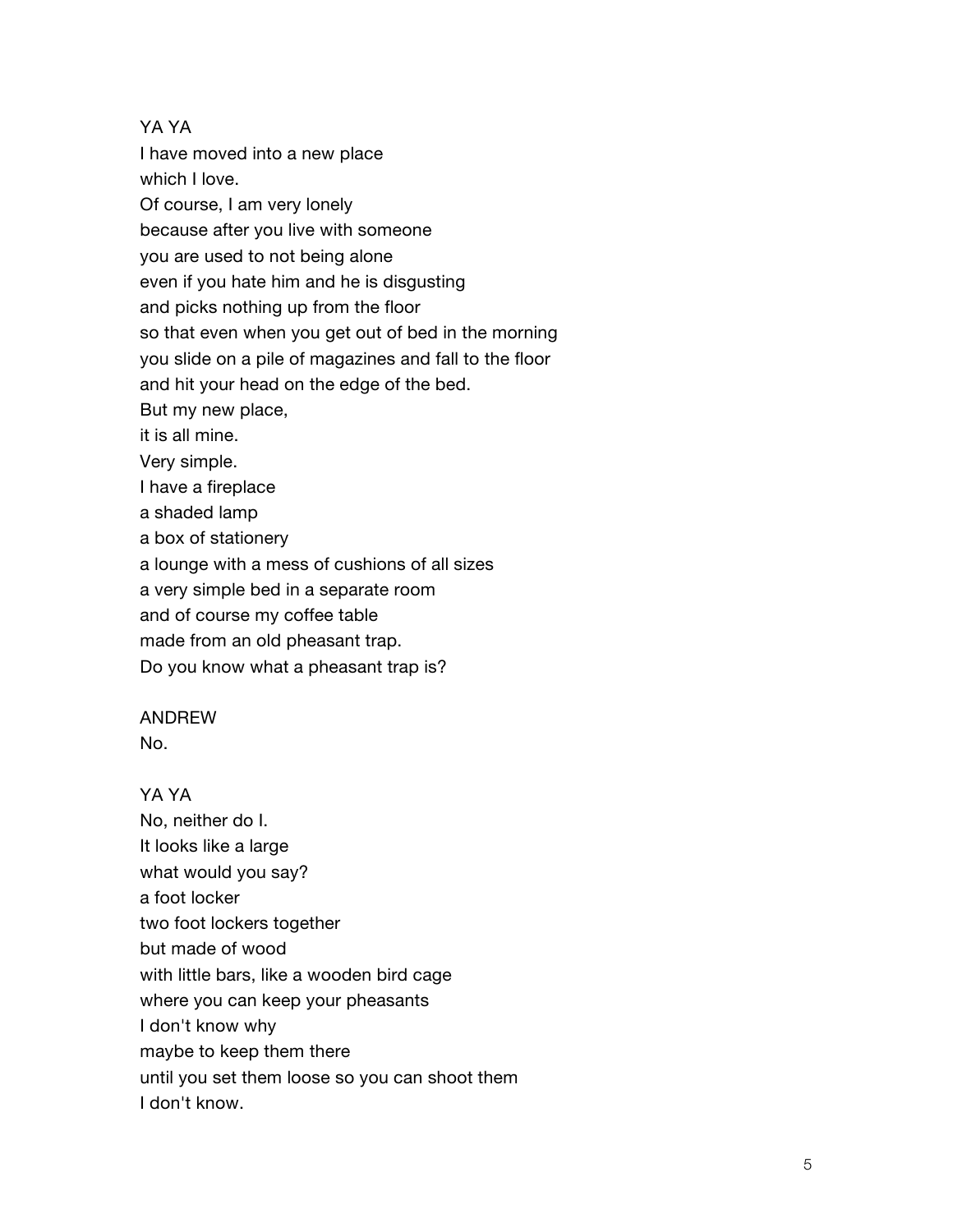And then that delicious feeling of being alone when you are alone in your new home and lonely that feeling that feels sometimes like soaring freedom at other times like retribution almost, do you know? you are being punished for what you did wrong or didn't do quite right and sometimes it is a heavy crushing feeling that makes you want to hit your head against the wall.

So you are looking for a young woman half your age?

#### ANDREW

No, no, not at all. I am not looking for a woman of any sort because, frankly, I'd like nothing so much as to have a little rest.

YA YA

And then?

#### ANDREW

Well, and then, if I ever do recover, I am going to look for a woman my own age because my wife my former wife was ten years younger than I am and I came to think, finally, that it might have been the difference in our ages for her to somehow know in her bones just where I was in my life biologically almost but certainly emotionally what I was thinking about how I felt and for me, too, she being younger and at a different stage of life you would think ten years would not make such a difference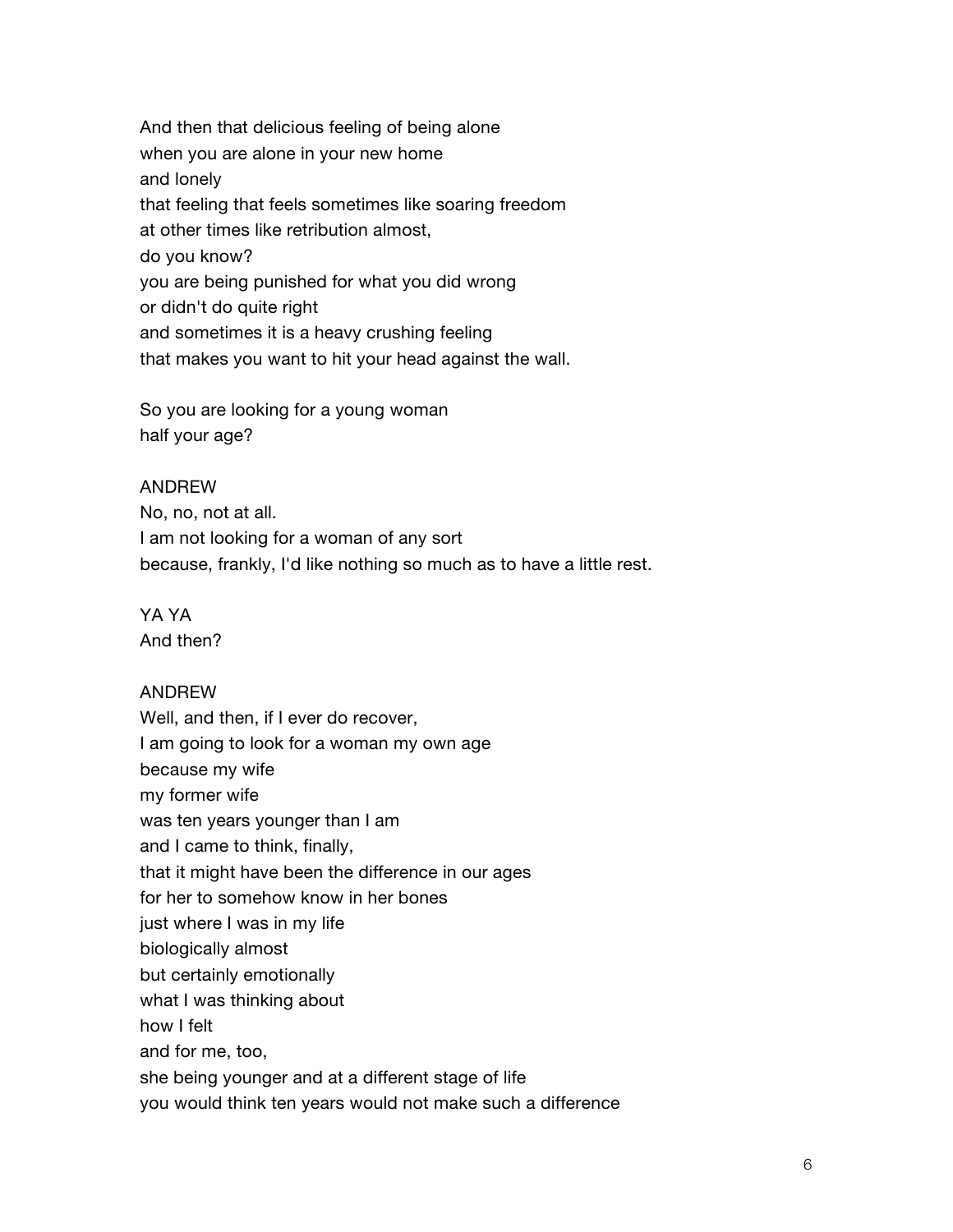but somehow, we felt as though we were from two different generations. So now, if I am looking for anyone, I am looking for someone my own age or older so that I can just relax and feel I am with a friend.

YA YA I understand, yes. And probably part of the problem was you're a little bit of a stuffed shirt.

ANDREW I am?

YA YA Just a little around the edges. I like a stuffed shirt but many people find it boring.

ANDREW

They do?

### YA YA

Just a little bit. I find it a little bit relaxing because I don't feel so threatened. With most men you know what they want they are like animals with their appetites they have only one thing on their mind and you always know what it is so you have to be all the time vigilant and if they are exciting well, that it makes it harder to stay vigilant but if a man is a little bit boring then you can let down your guard and relax because you know at least you yourself are not going to make trouble.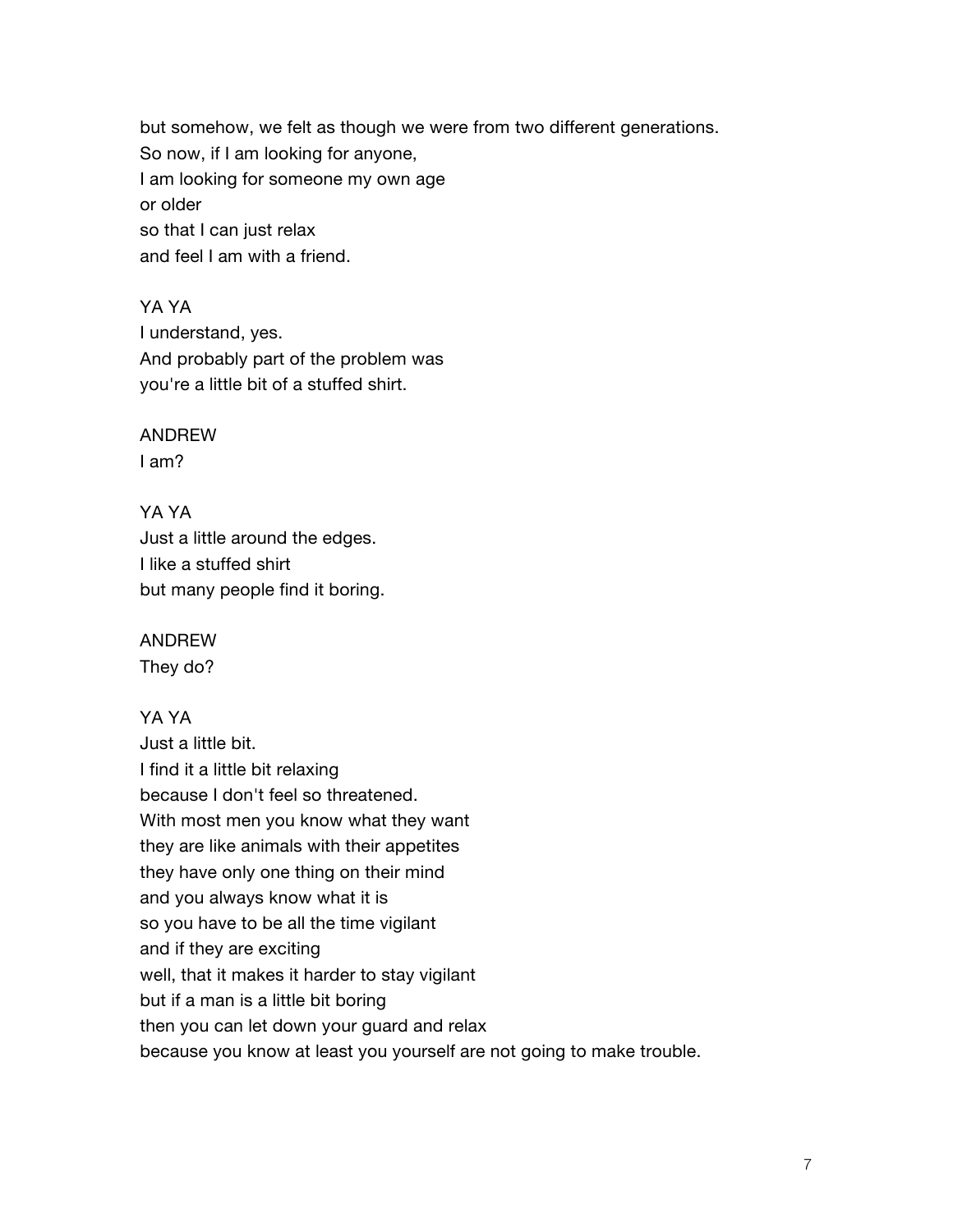ANDREW Oh, good. Good.

YA YA So. We can have dinner.

ANDREW What?

YA YA We can have dinner together. Because I'm starving. Everyone here, they wait until nine o'clock to have the dinner, so I am always hungry is that what you say?

ANDREW Hungry?

YA YA Dinner?

ANDREW Oh. Yes.

YA YA Do you want?

ANDREW Yes, yes, of course.

YA YA And then you will come to hear me sing?

ANDREW How do you mean?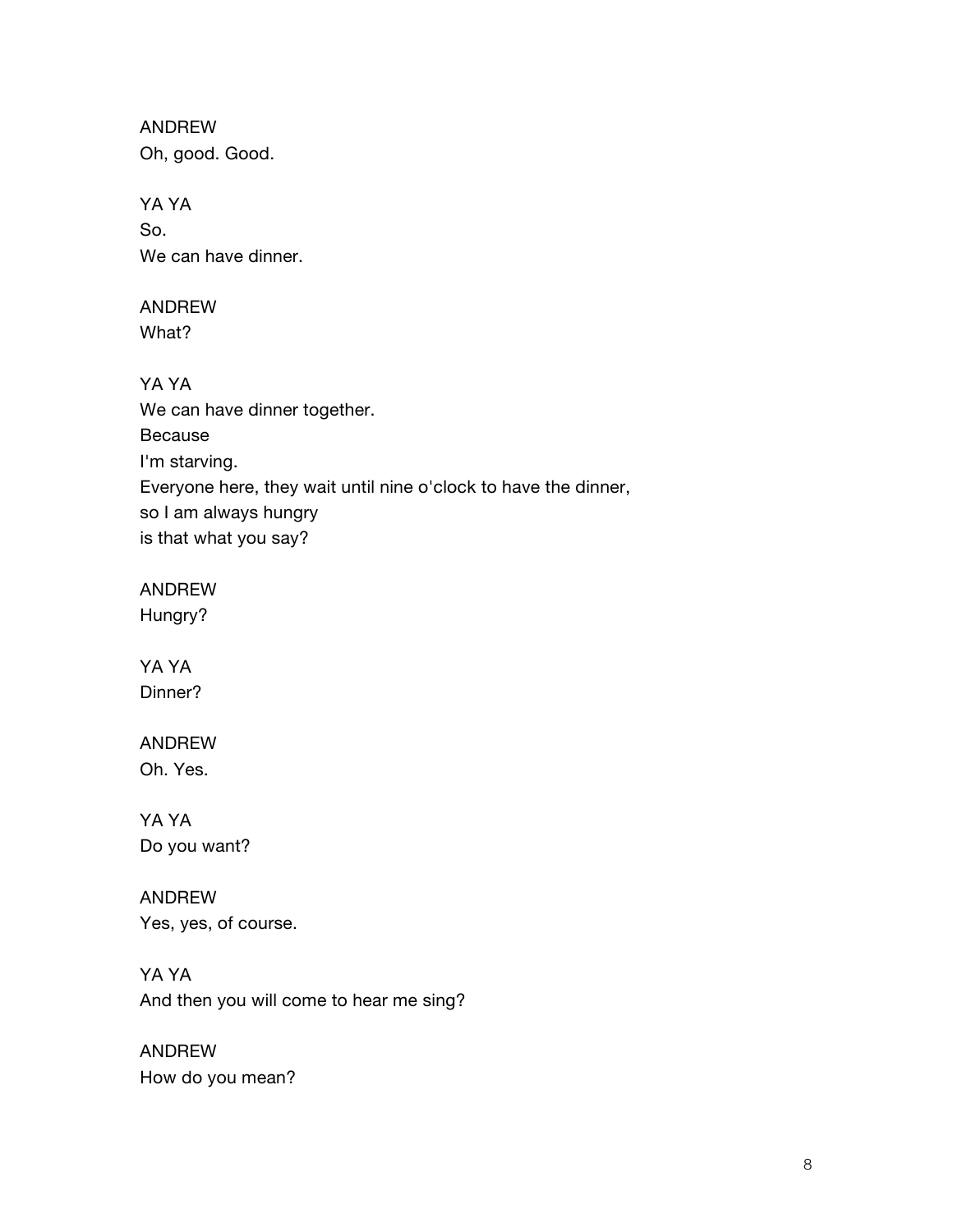YA YA I am a singer. I sing in the nightclub to make my living. So after dinner we can go to my nightclub and I will sing for you.

#### ANDREW

Oh, oh, well: wonderful.

[The lights sweep to darkness. Music: the first few bars of an intro to a song. A spotlight. Dim, smoky light. A microphone. Ya Ya steps up to the microphone and sings.

#### YA YA

If the sky should fall into the sea and the stars fade all around me all because what we have known, dear I will sing a hymn to love

we have lived and reigned we two alone in a world that seemed our very own with its memory ever grateful just for you I'll sing a hymn to love

I remember each embrace the smile that lights your face and my heart begins to sing your arms-------- your eyes---------- and my heart begins to sing

If one day we had to say goodbye and our love should fade away and die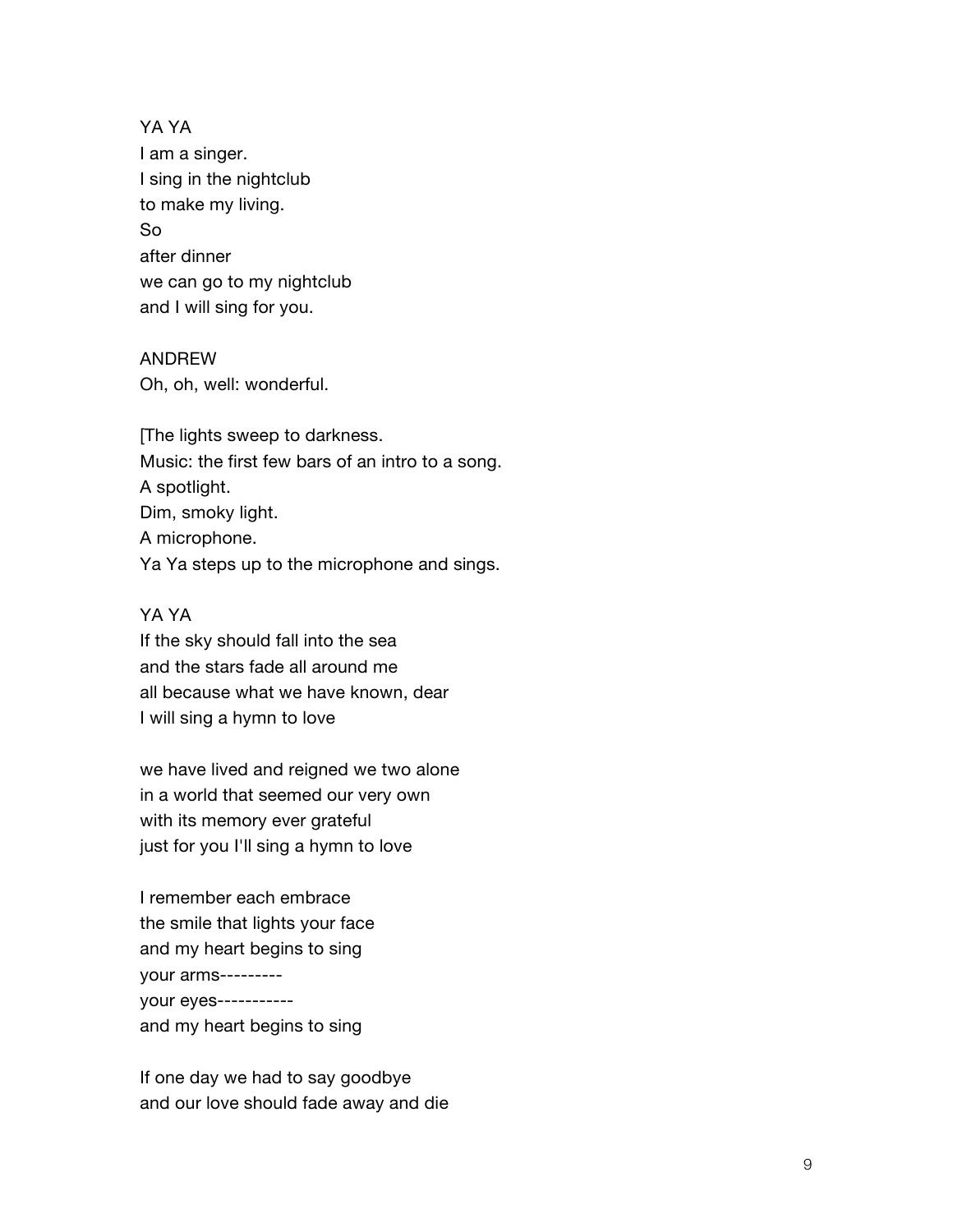in my heart you will remain, dear and I'll sing a hymn to love.

etc.

[When she finishes the song, she turns, steps out of her dress, and gets into bed with Andrew.

The lights go to darkness and rise to bright morning light in a single cue.

The bed is now in the midst of the 100 trees. And the trees have moved just a little.

As they talk, she is getting dressed quickly. And he follows her lead, more slowly and uncertainly.]

YA YA Well, you see, this was a mistake.

#### ANDREW What?

# YA YA

I don't mean to say I didn't have a wonderful time. In fact, with you, the sex: I'll say no more. Because I like to be kissed what do you say? all over

I had a wonderful time. I'll say no more.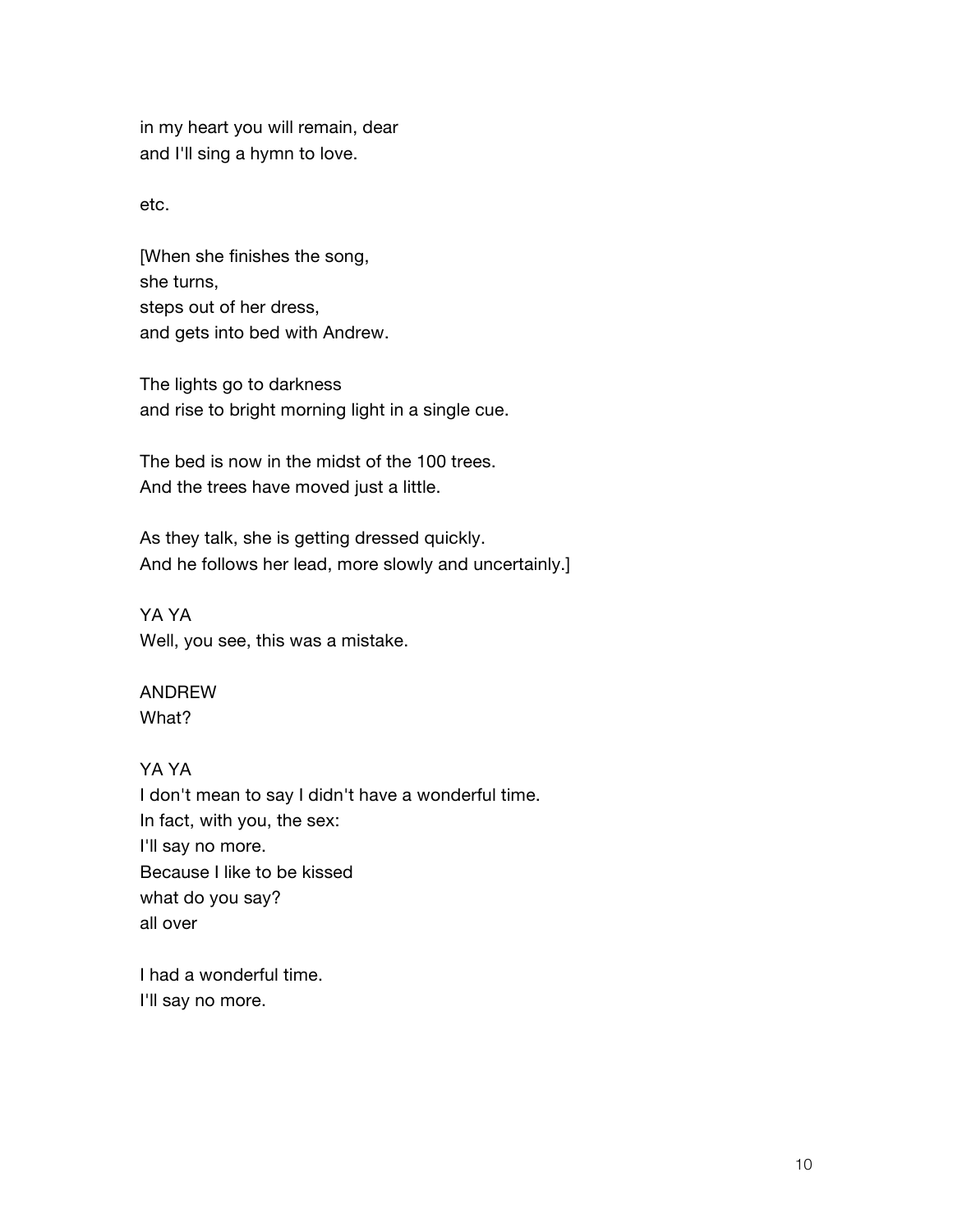But, to be honest, this was not a good idea except for the kissing or unless one thinks it was not serious. If one thinks it was just an escapade

#### ANDREW

An escapade.

# YA YA

A fling.

# ANDREW

A fling. Yes.

### YA YA

And then, too, not just the kissing let's be honest but still I'm not ready even for a fling.

### ANDREW

No, of course not. Well, I don't think I am either.

### YA YA

You liked making love with me?

ANDREW Yes, I did. I certainly did.

# YA YA So, that's no good. We are damaged goods both of us. With the experiences we have had we can't be with anyone just now.

ANDREW No.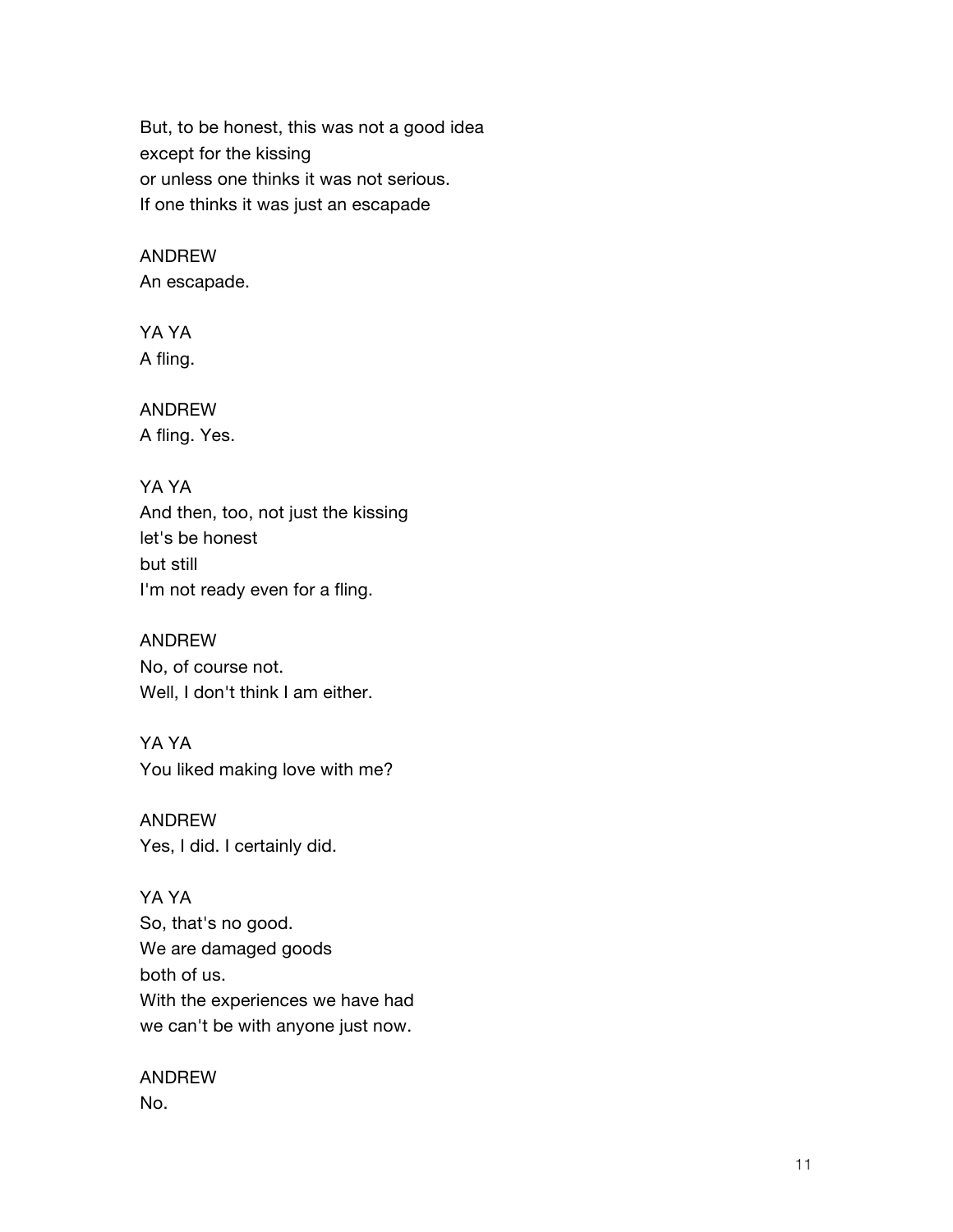YA YA The point is: we can't trust anyone.

# ANDREW

So.

# YA YA This is crazy.

# ANDREW

You could find yourself suddenly in a relationship with someone all over again

YA YA

and you don't know anything about him

ANDREW

so you are just falling into the old patterns

YA YA

because you are doomed to repeat who you are over and over again

# ANDREW

because probably

YA YA you don't know who you are.

# ANDREW Right.

[silence]

YA YA So, forget about it. I am going to take you somewhere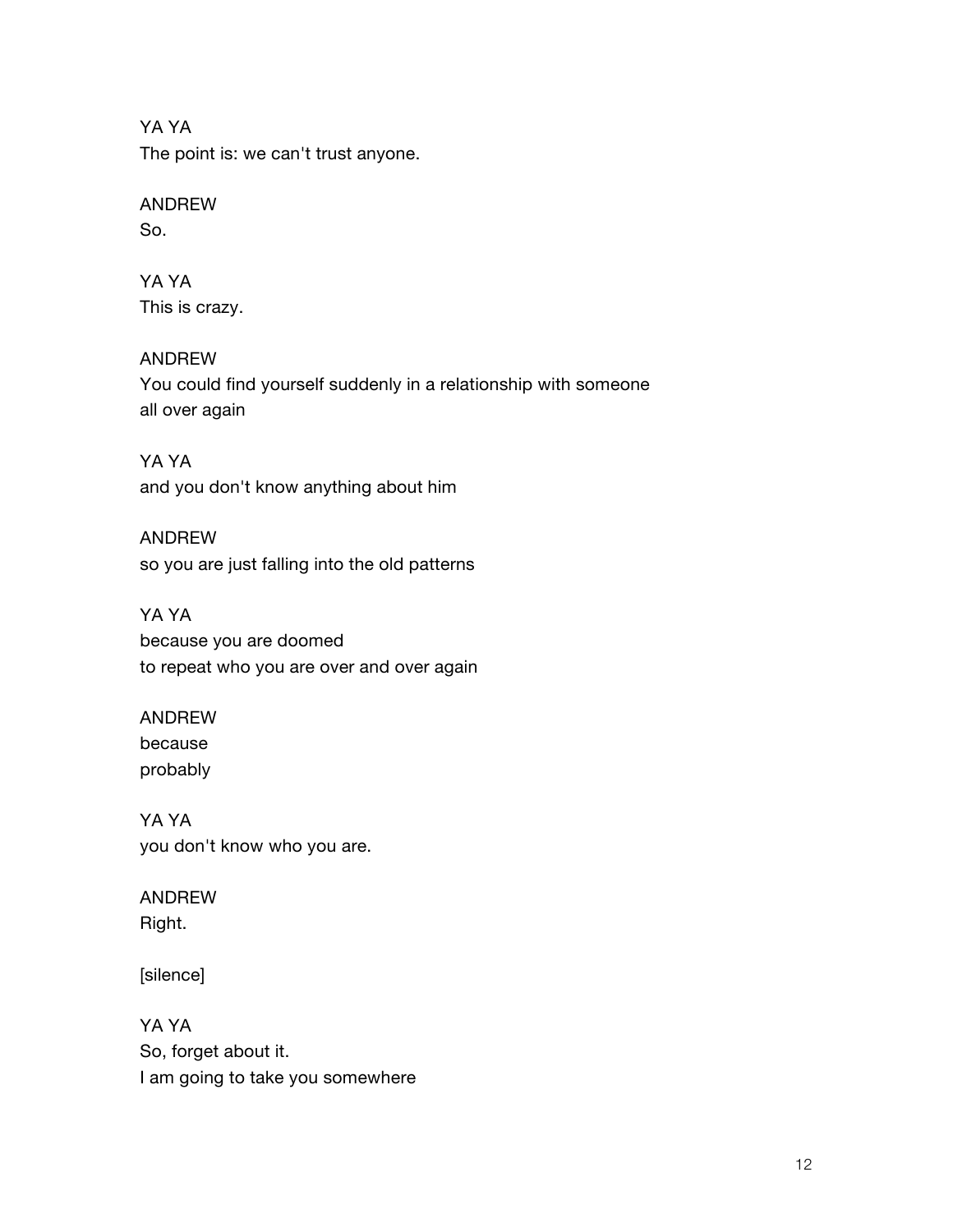and drop you off. Where do you want to go?

ANDREW Well, I don't know.

YA YA It seems you are a little bit helpless.

ANDREW Well, I just arrived, you know, and then well things happened so I don't actually know quite where I am.

YA YA How does this happen? You think I am promiscuous?

ANDREW No. Certainly not.

YA YA Do you think I just sleep with any man the moment I meet him?

ANDREW Certainly not.

YA YA Why not?

ANDREW I don't know. It's not the sense I have of you. I mean I even thought possibly for you there was something about me in particular.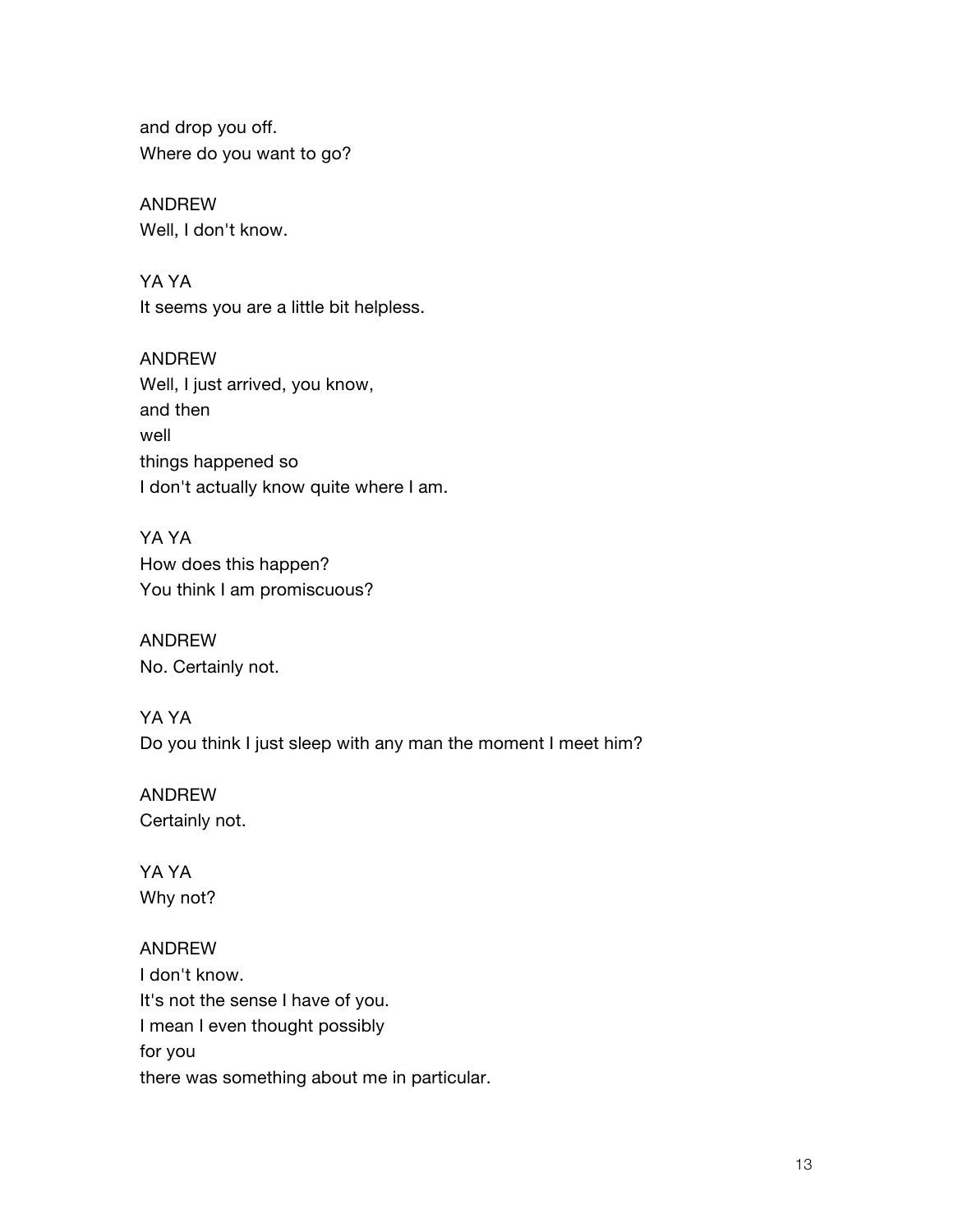YA YA You did.

### ANDREW

Well, yes.

# YA YA

And you?

ANDREW And me?

YA YA Are you just sleeping with everyone and spreading death by virus wherever you go?

ANDREW No, certainly not. I've been... I haven't been interested in any sort of intimacy of any kind since I separated from my wife.

YA YA You've been celibataire?

ANDREW Celibataire?

YA YA You speak no French at all?

ANDREW Almost none.

YA YA And then why did you come to Paris?

ANDREW I didn't think about speaking French.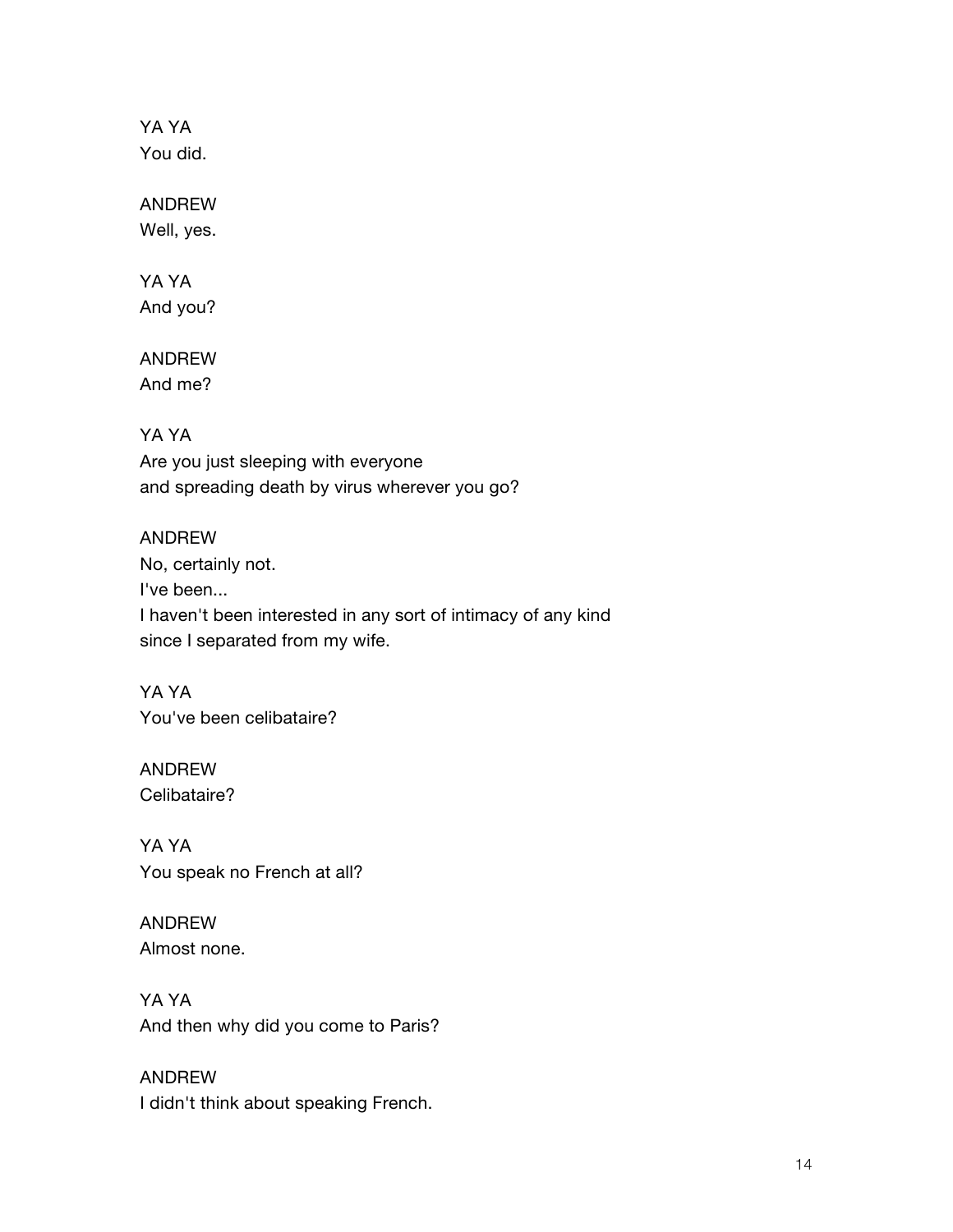YA YA This is a French speaking town.

ANDREW Yes, I suppose it is.

YA YA Because you are from America you expect everybody to speak English?

ANDREW I didn't think about it. Probably I do.

YA YA This is the trouble with Americans they don't need to think about anything any more. Is English the only language you speak?

ANDREW And a little bit of Greek some Serbo-Croatian **Sanskrit** you know, the usual, German, high and low German, Italian, old Italian and modern Italian Arabic a couple of tongue-clicking languages and Creole.

YA YA So, nothing but English.

ANDREW Right.

So you could say: here is a stupid person, parochial and arrogant. Or else you could say: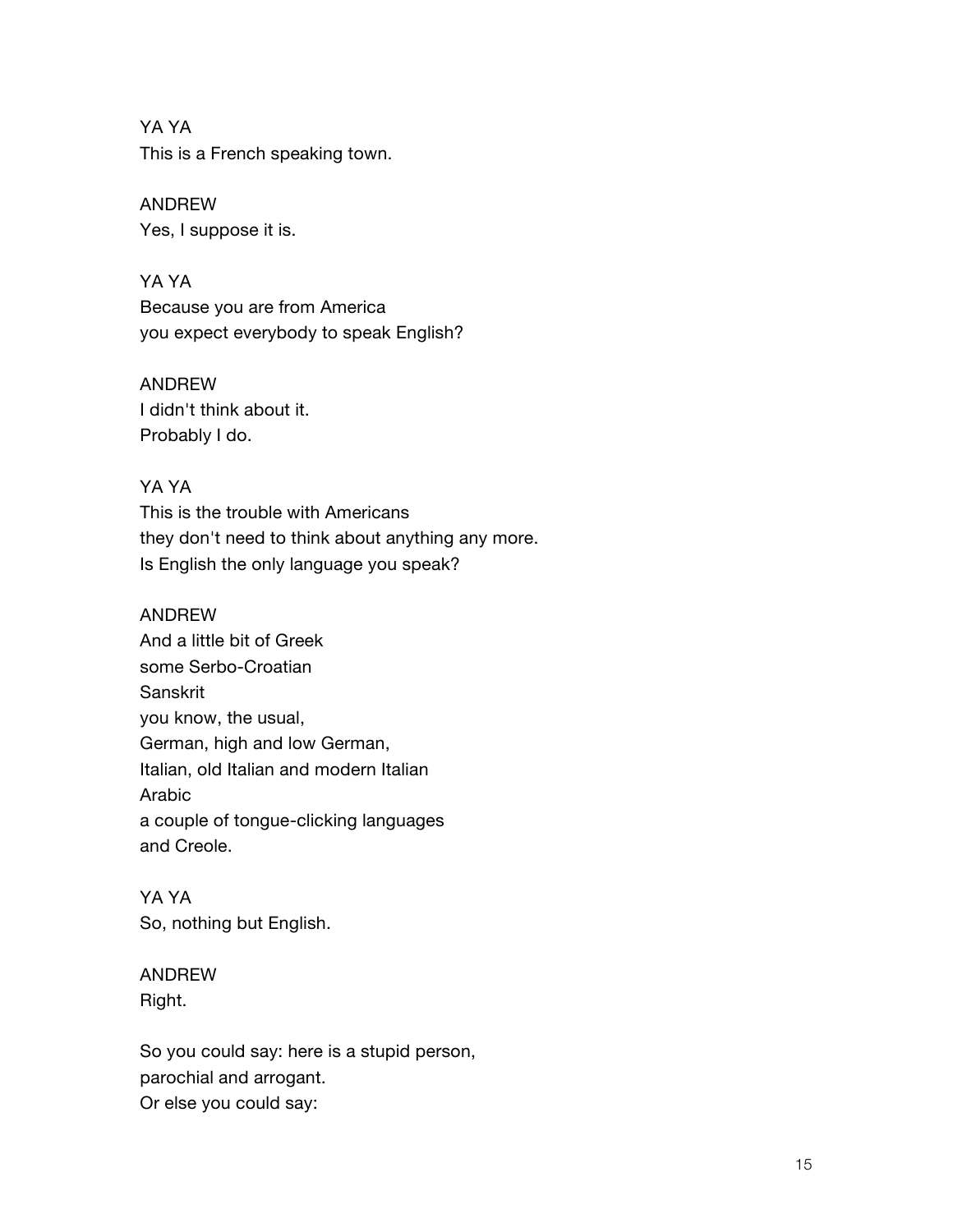here is a wonderful person stepping out into the unknown taking a chance not afraid.

#### YA YA

And yet the man I loved would say to me from time to time don't you think you should go home now for a while to visit with your parents because he didn't think where he and I lived was our home and because he wanted to have a fling and even to have his fling in the bed we slept in

because he, too, was not afraid of anything

and sometimes I would come home—because it was home to me and he would be there with a mistress and I was expected to make conversation with her and I did because—what did she know? she must have been as confused as I was and sometimes he would even expect me to take his mistress out for a walk because he was expecting another lover and so his mistress—is this what you say, these days still: his mistress?—

#### ANDREW

Yes. You could.

#### YA YA

his mistress and I would go for a long walk and sit in a café drinking coffee while my husband was making love with someone else who could do this now that you think back on it? why would I live like that? but the one thing that is for sure is if I am so untrustworthy a person so unable to look out for myself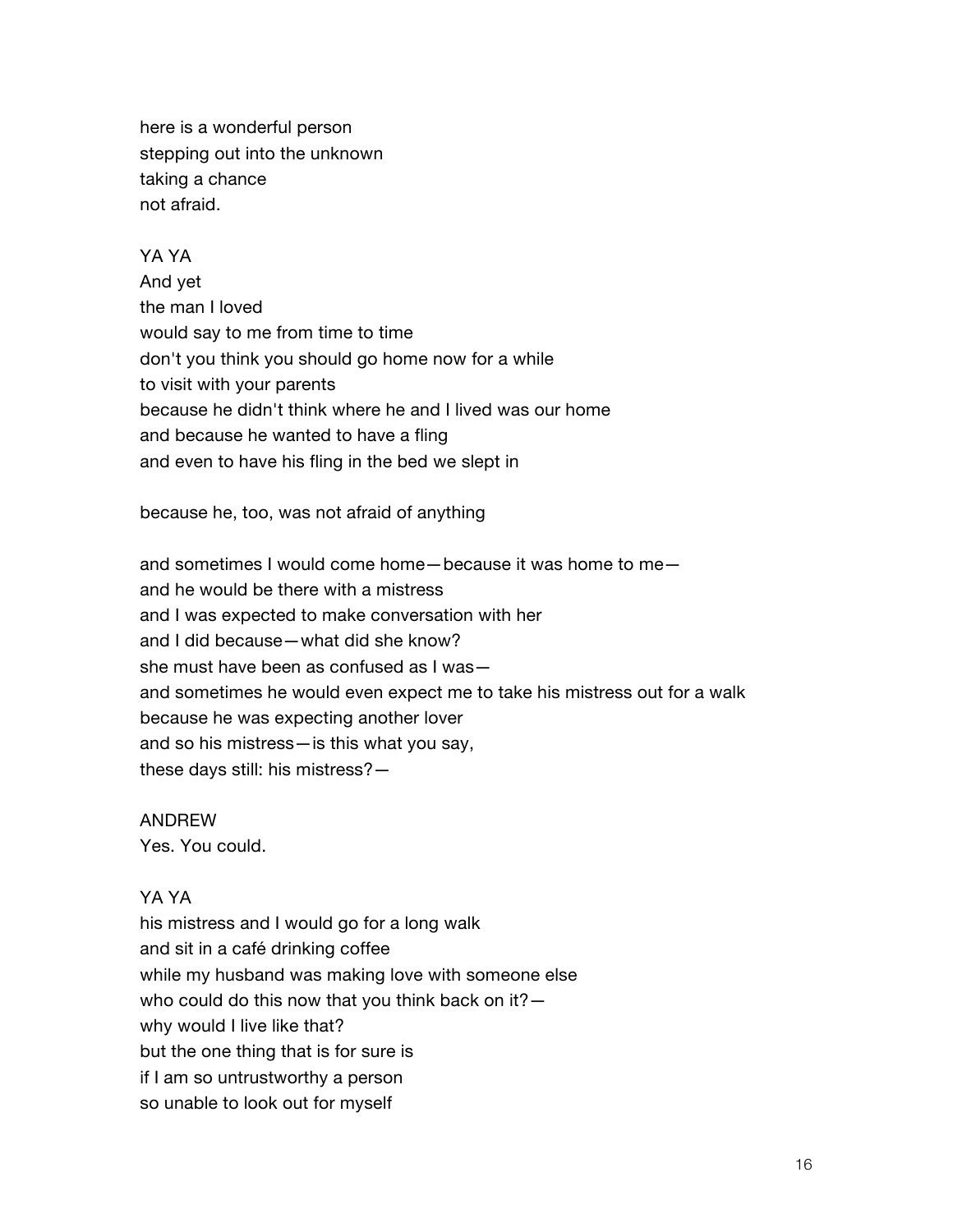for sure I don't want to get mixed up with another man before I know what I am doing and what just happened if it wasn't that?

#### ANDREW

I understand. Absolutely. And I myself: in the same way I married a person because I fell in love but I don't know with whom or what. She was very beautiful and smart and quirky and she seemed stable not a crazy person because I had had some hot romances before but with women who were crazy because I like a passionate person

#### YA YA

Of course.

#### ANDREW

and it turned out I was always falling in love with crazy people who would fly off the handle and curse and scream and throw things

YA YA I do that myself.

#### ANDREW

and, of course, sometimes it must have been my fault because, partly, I was cool and rational in a way that would drive any normal person crazy

# YA YA

Right.

### ANDREW

but also I think I chose people who were erratic and unpredictable because I was so rational and I wanted someone who would take a sudden turn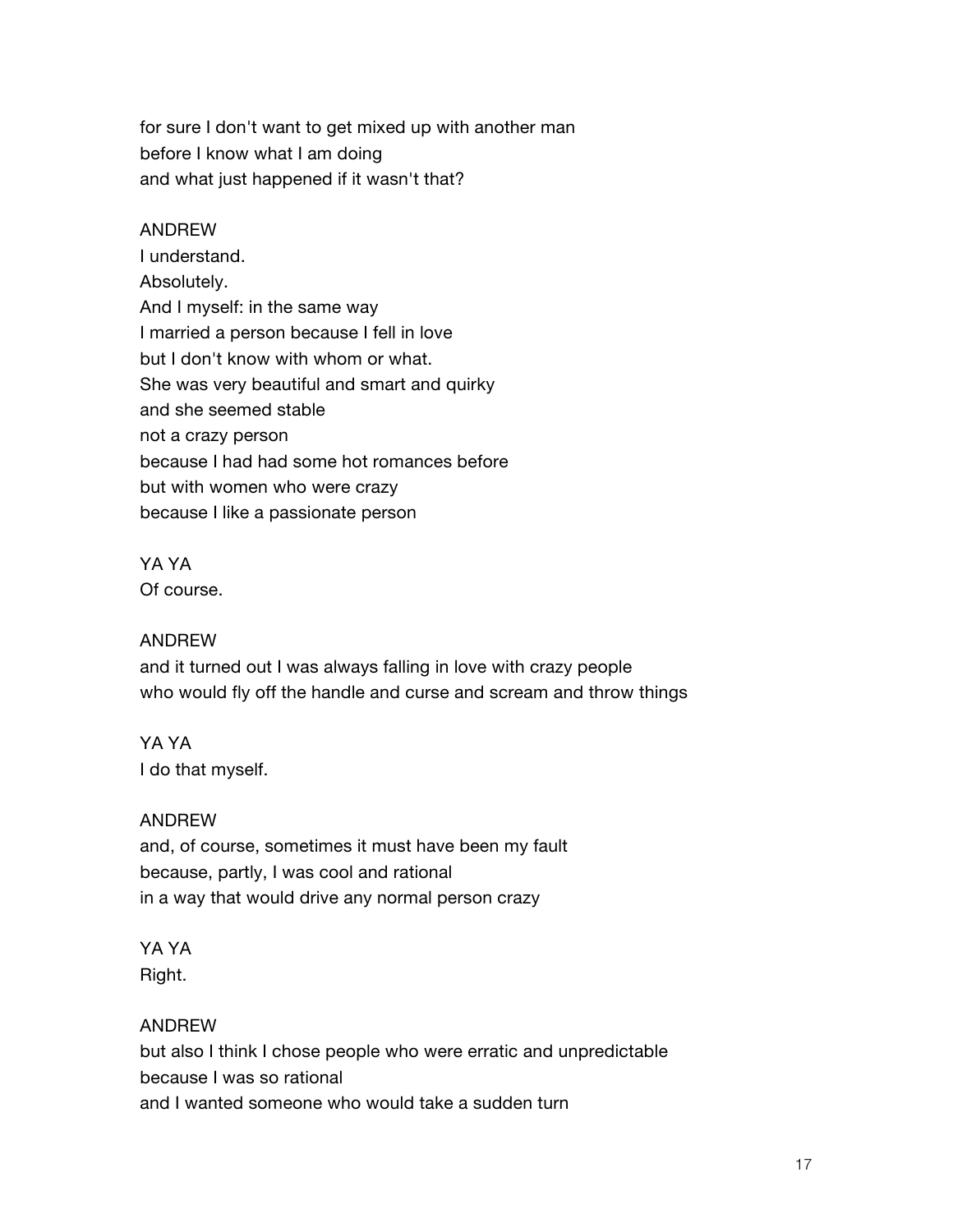you know and take me to some surprising place and then only later did I discover that people who did that are often crazy people

### YA YA

Oh , yes.

#### ANDREW

they take these unexpected turns all the time

# YA YA

Yes.

## ANDREW

and you don't always appreciate it you wake up in the morning and find a note on the pillow saying "I'm going to see Ulu, going to see Ulu, going to see Ulu Skrebenski" and you don't know whether it's a poem of a kind or she is just feeling really light-hearted or she is already drinking at seven o'clock in the morning

and then when we stayed in a hotel and she ripped up the pillow cases so we could take turns tying one another to the bedposts

and she had her period so she made sure she got blood on her fingers and reached back up behind the headboard of the bed and streaked the wall with blood

or sometimes when she was just happy she would throw dishes dish after dish against the wall just because she felt a little bit abandoned

YA YA Oh.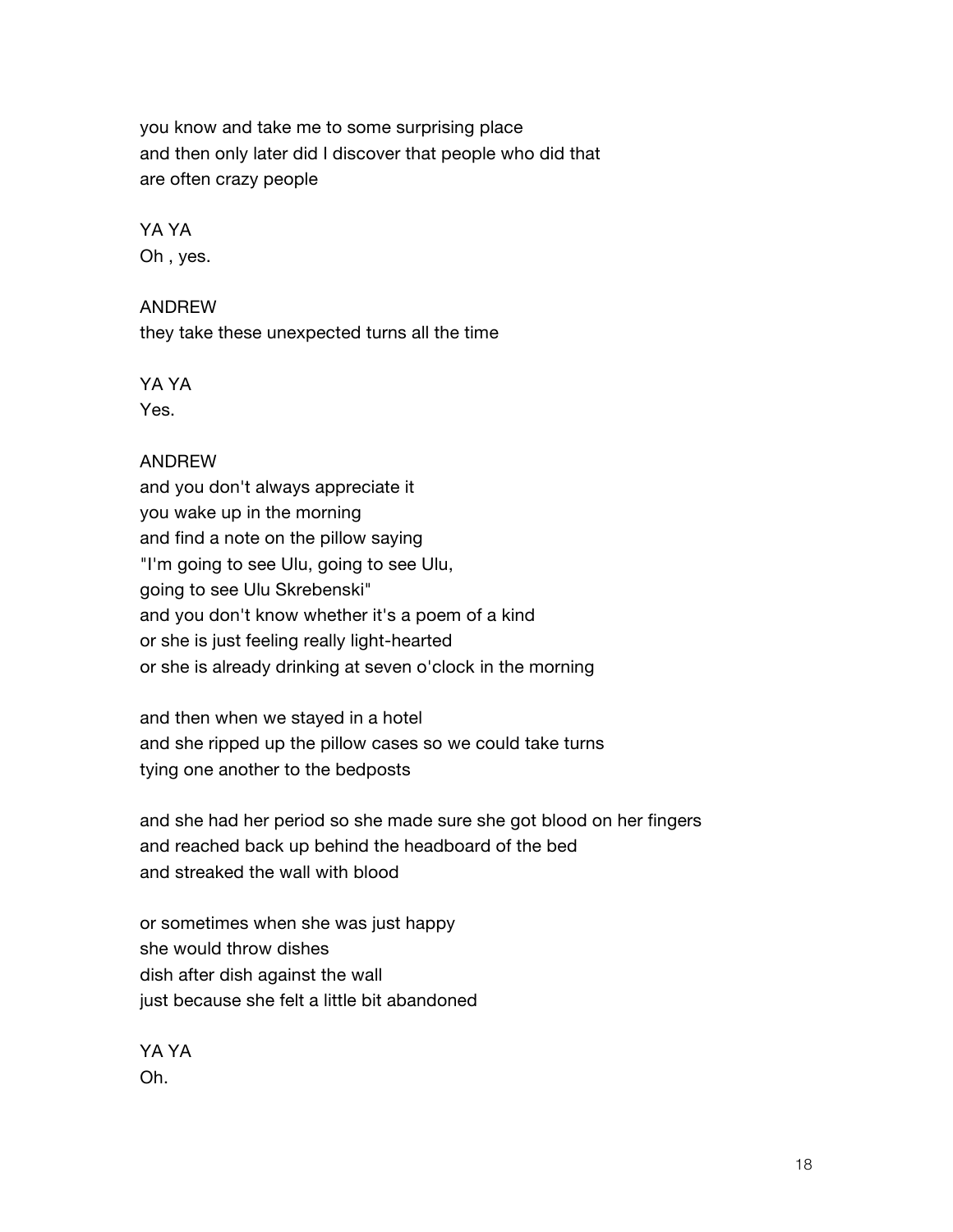ANDREW You'd like to do that.

YA YA Well. Yes.

# ANDREW

Unh-hunh.

So when I found a stable person at last who was also sexy I thought: ok, at last, I've found a person I can marry and that was the fatal thought, I think, "I've found a person" which is to say, I'd found a kind of person a category of person I felt good with

YA YA Ah.

# ANDREW

not always sitting on the edge of my chair wondering what might happen next someone I could just feel OK, this is going to be a quiet evening at home and so I married her

# YA YA

Oh.

# ANDREW

and it's still not clear to me if my mistake was thinking categorically or, on the other hand, if the mistake was just that the category was wrong: stability

YA YA Yes.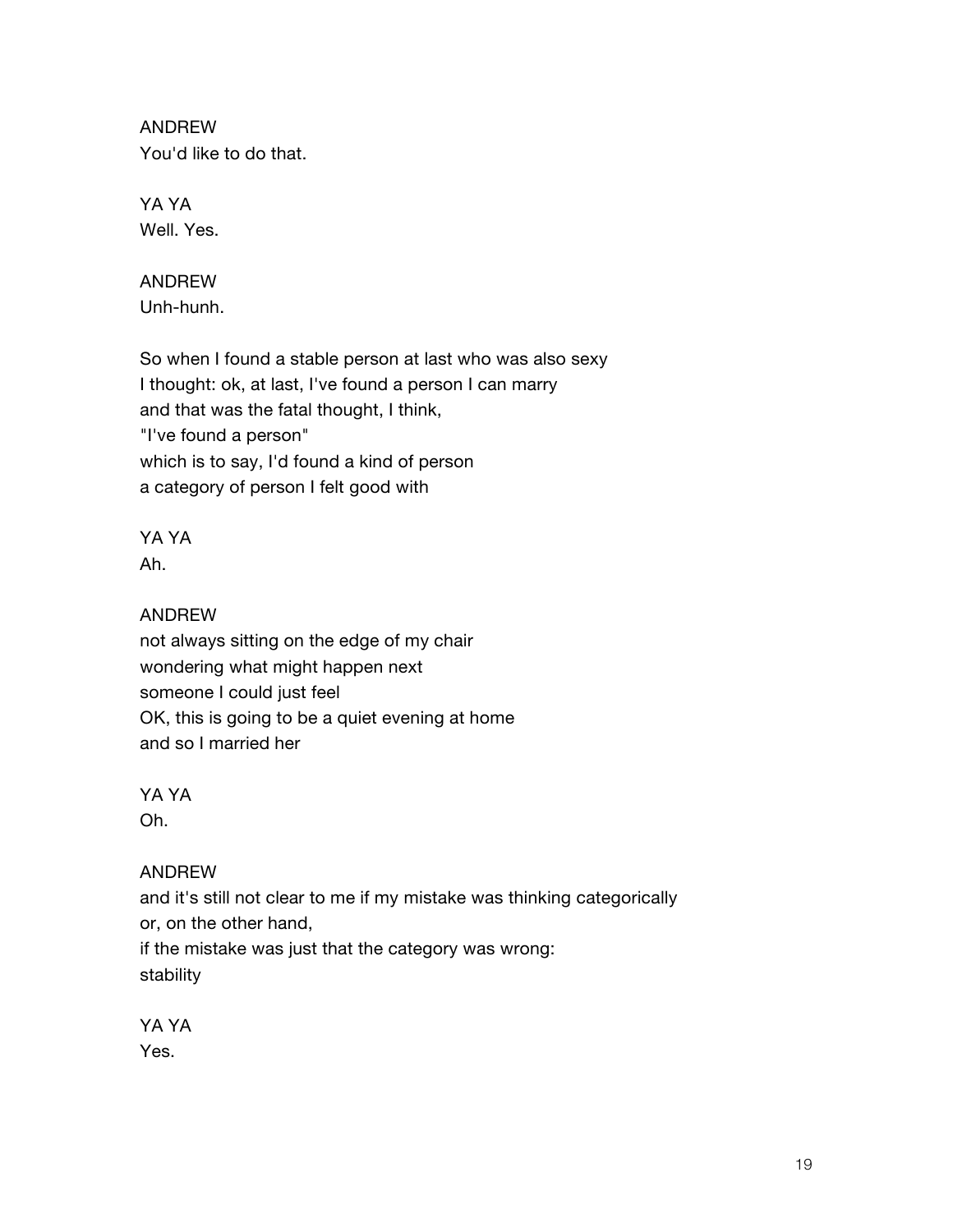### ANDREW

or if the mistake was just thinking at all instead of following my instincts because I think sometimes I think too much and not always very clearly or intelligently and I'd be better off just to say: oh, right, good, okay, hot, go for it

YA YA

Right.

### ANDREW

and live life moment to moment without thinking about the consequences weighing and balancing trying to use a lot of forethought because that kind of thing always puts you living in the future which we can't predict and know nothing about and simultaneously takes us out of the present where we are living and might know something about it if we only paid attention.

So, as you can see, I don't think I'm a person who ought to be getting involved with anyone else either.

YA YA Right.

### ANDREW

I mean, my intentions are not so clear either.

### YA YA Right.

ANDREW

And it's no good to be involved with someone whose intentions are not clear.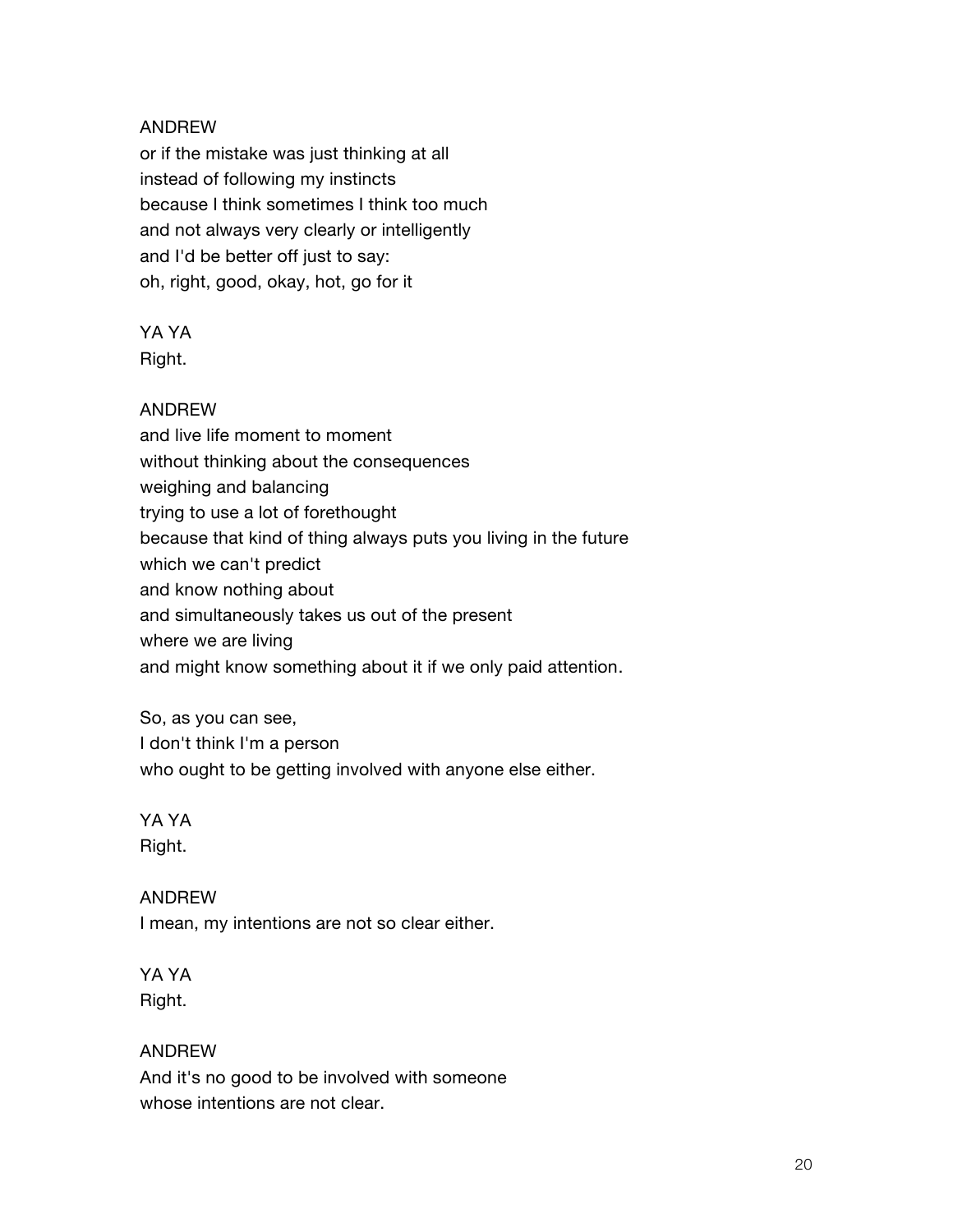YA YA No.

ANDREW Although, I have to say,

if we were involved with one another

I don't think I'd ever tell you you ought to go home.

[silence]

YA YA So we are saying goodbye.

ANDREW Yes.

YA YA So, I'll drop you off at Pascal's so you don't get lost.

# ANDREW

Pascal's?

YA YA Your friend you were going to meet.

ANDREW Right, of course. Pascal. Good. Thank you. And maybe on the way we could take a walk in the park just so parting from each other it isn't so abrupt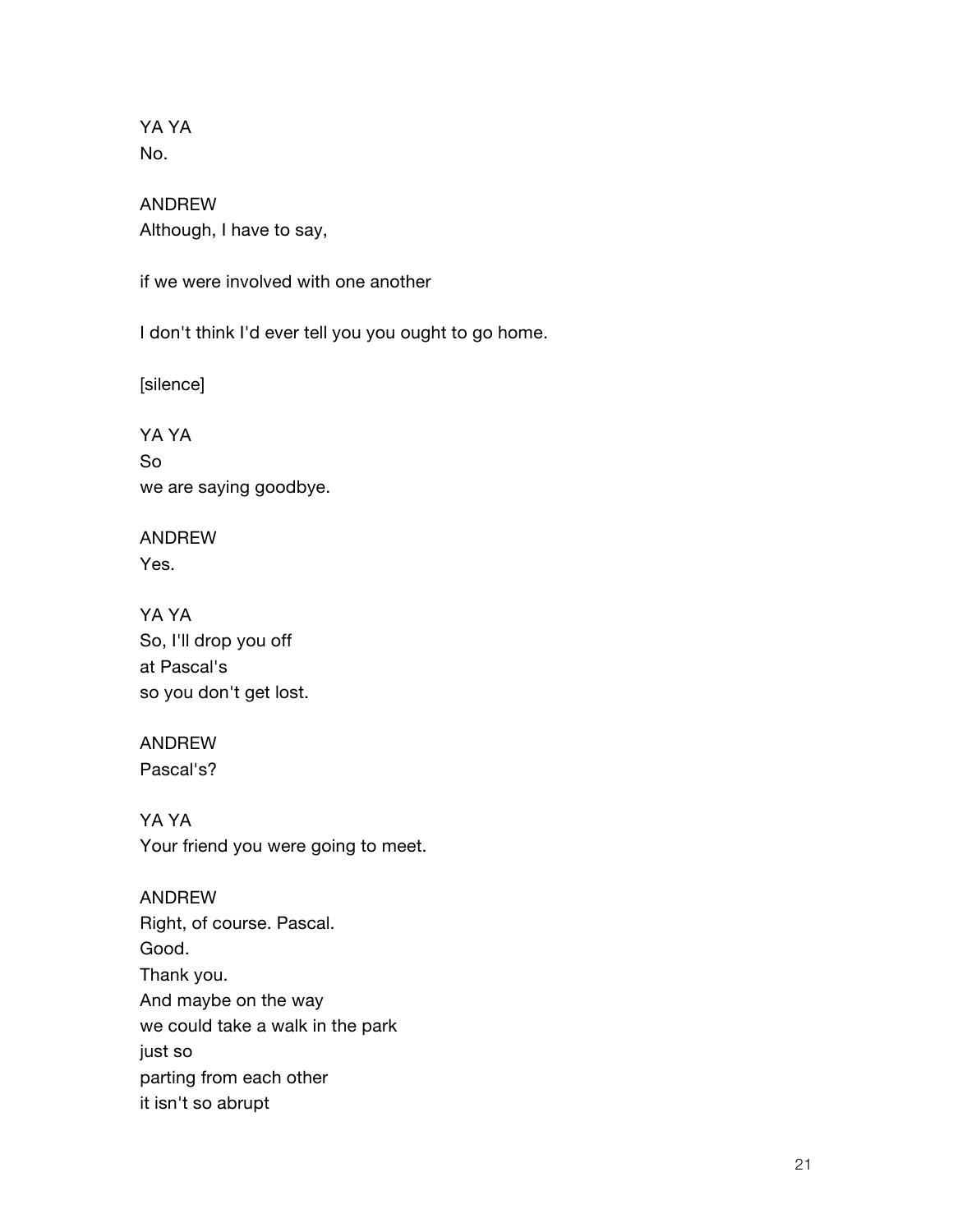so even it almost seems so rude so catastrophic

YA YA OK. Yes. We could do that.

### ANDREW

Just have another limonade or a coffee and then say goodbye.

YA YA

OK. Good. Yes. We could do that.

[Music.

Charles Trenet, the French Sinatra, sings.

A video is projected, filling the whole rear wall and spilling over onto the proscenium arch or side walls: a hand-held movie we see Ya Ya, in a cafe; and then we see Andrew in a cafe, close-ups of her, then of him, back and forth as, obviously, they have passed the video camera back and forth, little bits of things—the waiter, and other tables, and, disconcertingly, all of it done extremely amateurishly: a bit of a shoulder, a foot on the sidewalk, the corner of a café table with an arm, the camera moving so quickly that the person is a blur, pictures of the two of them together where Andrew has held out the camera with one hand, unsteadily, and tried to point it back at them both, getting bits of them together here and there on the Bateau Mouche on the Seine, at a flea market, walking in the streets panning up on a building into the sky and then staying on the sky for a long time increasingly relaxed and enjoying themselves in scenic spots.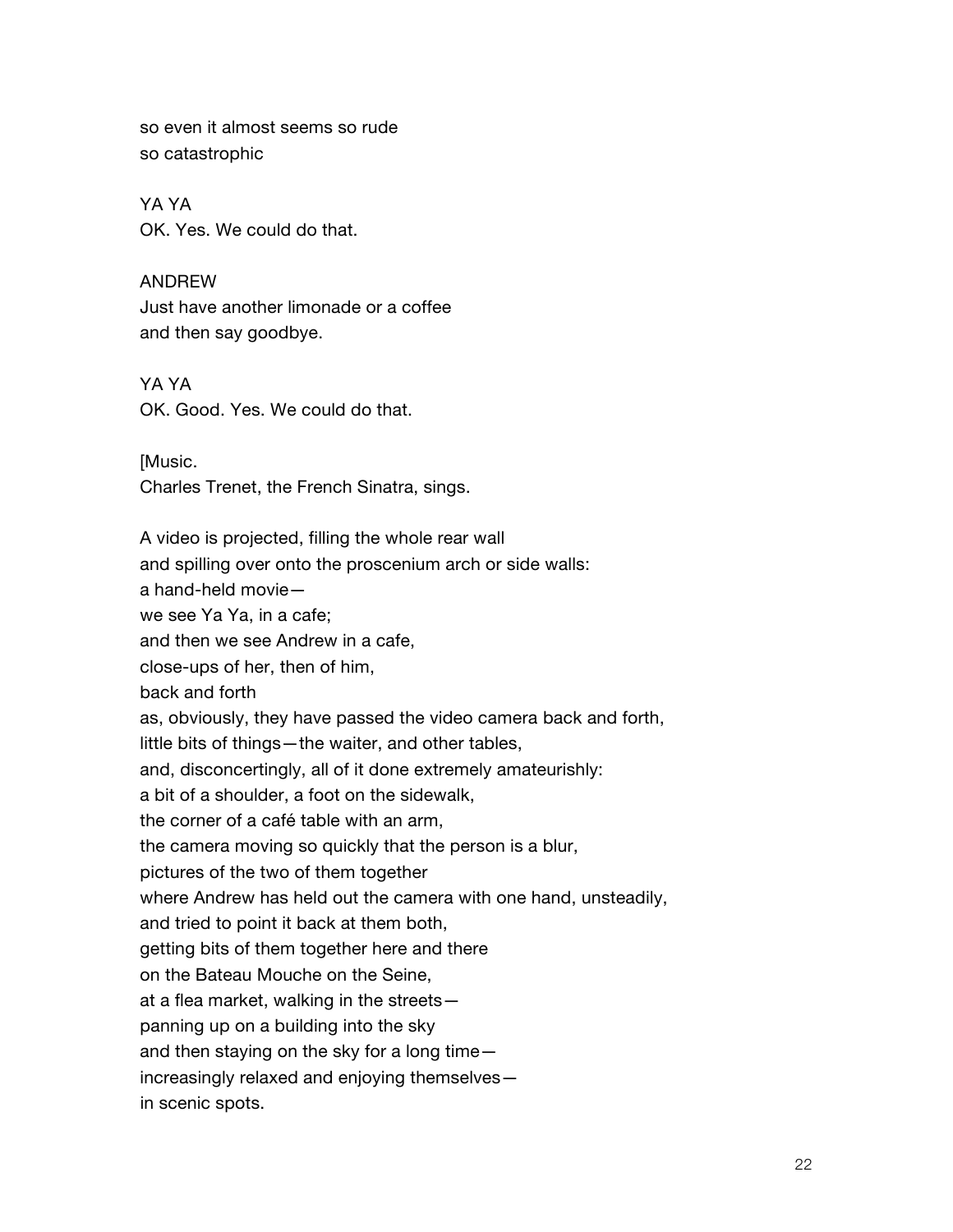At the end of the movie, Ya Ya and Andrew are in a very expensive restaurant, white linen table cloths.

There are a dozen beautifully set tables amidst the 100 trees.

And the trees have moved just a little.

The video camera is on the table.]

YA YA

The thing is when I was a girl my father was dying of alcoholism and my mother took me away from him and married another man and I grew up without my father missing him so that when he died I ran away from home and I lived in a car parked next to his grave and mourned for him and missed him

but when you think this might be an explanation for things that happened later in my life you can always think of one or two or three big reasons for anything you do and then probably you have a hundred little reasons you can't even remember them all but they come back to you in different clusters so that finally you have so many explanations for things you can't know any more what is true and your own inner self like the inner selves of everyone else

just remains a mystery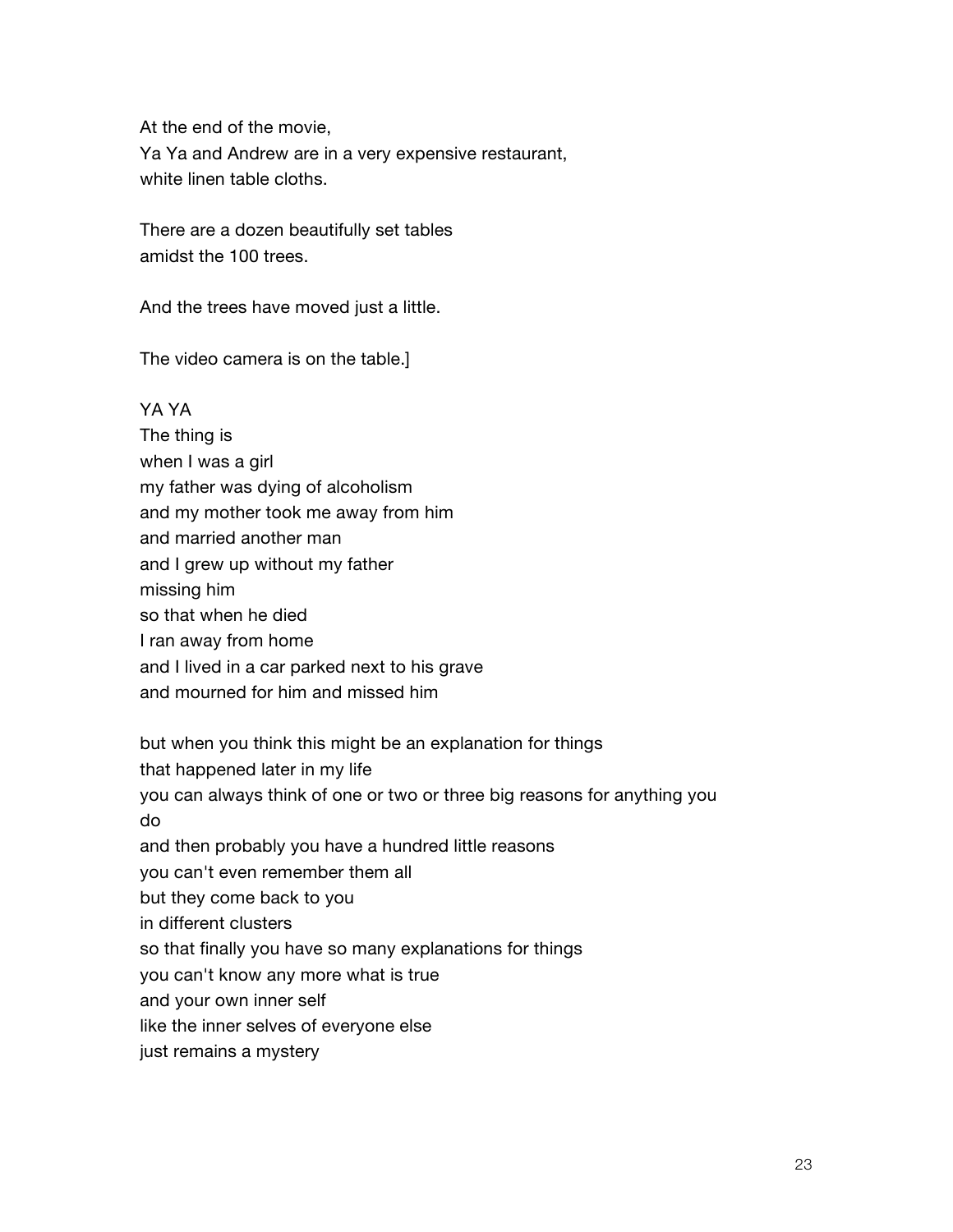Sometimes a woman will want the love of an older man she is captivated by an older man she wants to be a daddy's girl this is so common you might almost consider it normal even though it's wrong

One time when I was nineteen years old riding home in a cab with an older man I found myself begging him to kiss me

#### ANDREW

When you were nineteen.

YA YA Yes, and he he thought I was too young to know what it was I wanted

### ANDREW

Well....

#### YA YA

and so I became so jealous the next thing I knew I was in a rage accusing him of wanting to get rid of me so that he could go off to sleep with his other lovers

# ANDREW

Oh, that was....

### YA YA

of course he denied it and said he had no other lovers and then I knew he wanted me you know, because he lied and this is how you tell about a man if he lies to you then he wants you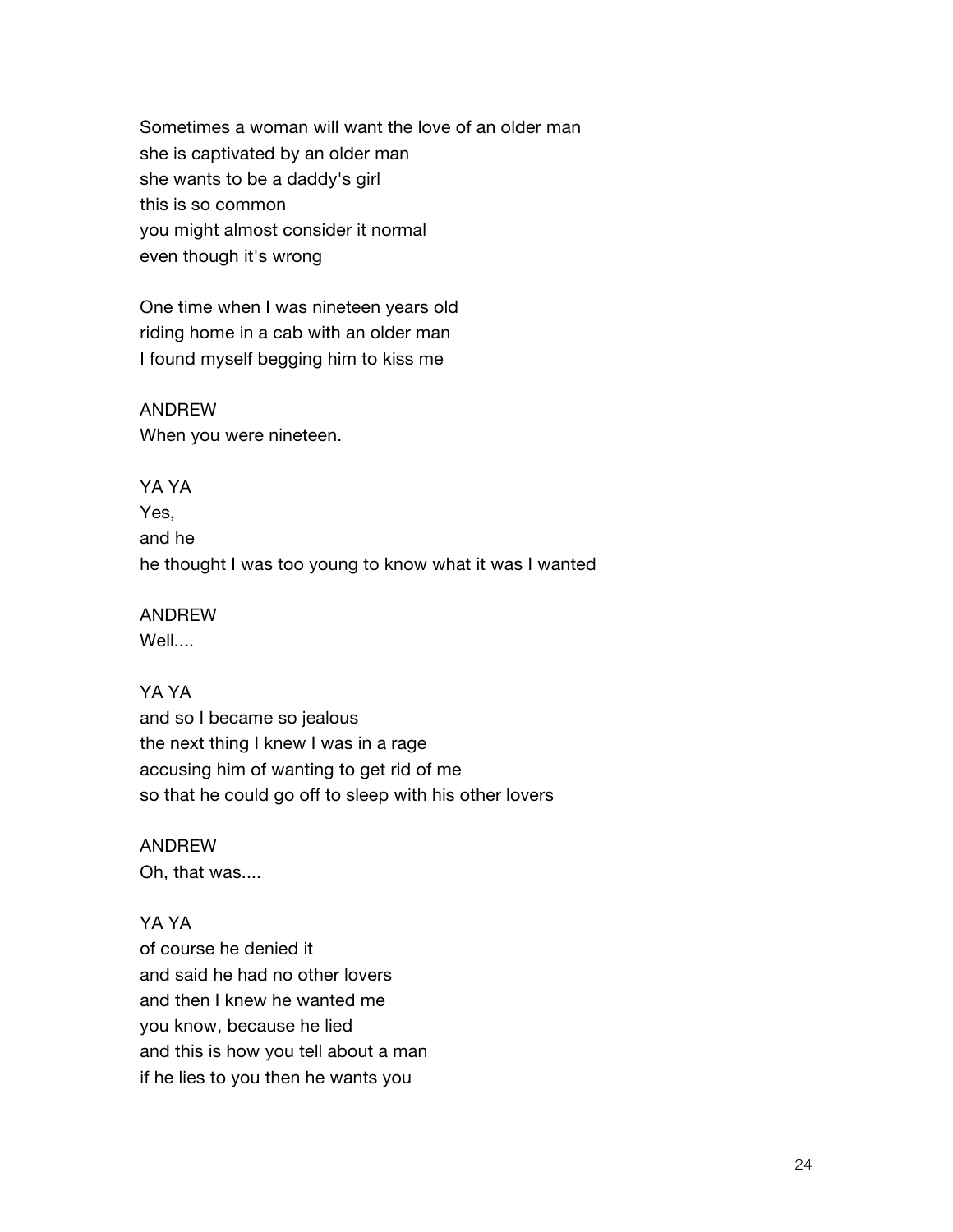## ANDREW Really?

# YA YA Oh, yes. So I said to him: I need a friend, I need a lover because autonomy it takes such a toll on me it exhausts me and exasperates me and I feel I've been looking all my life now I have no doubt of it I have been looking for a master

I said to him:

I don't know what I'll do if you won't have me which of course just aroused him.

### ANDREW

Yes, well, of course.

### YA YA

He said, again, but the difference in our ages and I put my fingers to his lips and I said don't you know there are a thousand thousand young girls who dream of being the plaything of an older man. It is their secret and their ugly desire that they can expiate only by fulfilling it.

You see how wrong this is?

He slapped me, then, so that I put my hand to my cheek and felt it burn and felt my love for him burst into flame and I knew this relationship is all wrong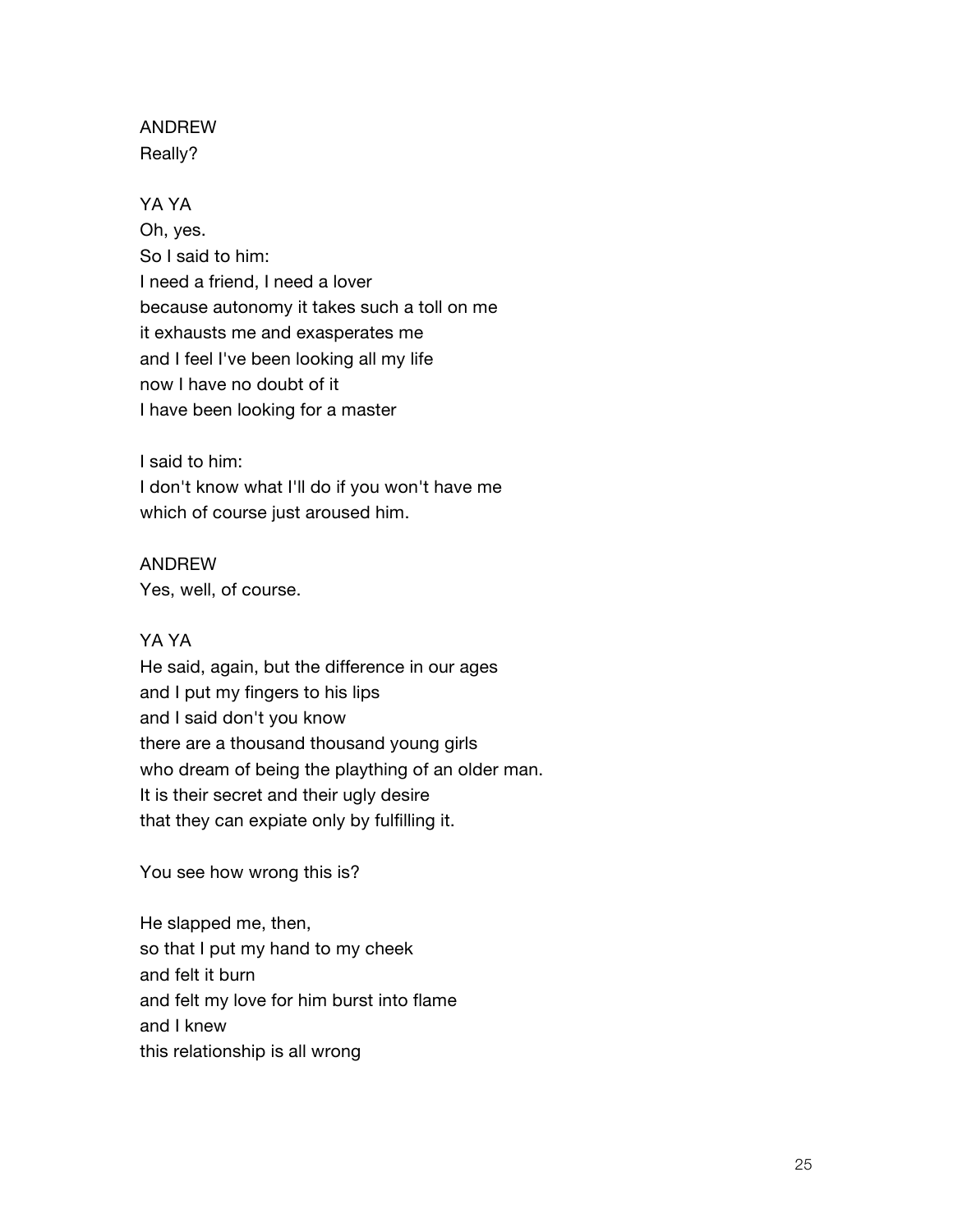[The Vietnamese waiter again.]

WAITER Madame?

YA YA What will you have?

ANDREW I'll just have a salad.

YA YA And then?

ANDREW I don't think anything else. You go ahead. I'll just have a salad.

YA YA You can't have just a salad.

ANDREW It's all I want.

YA YA No, no, no. That's no good. You can't go through life having just a salad.

ANDREW Why not? Sometimes that's all I have. I like it.

YA YA Not here, I don't think. Not in France.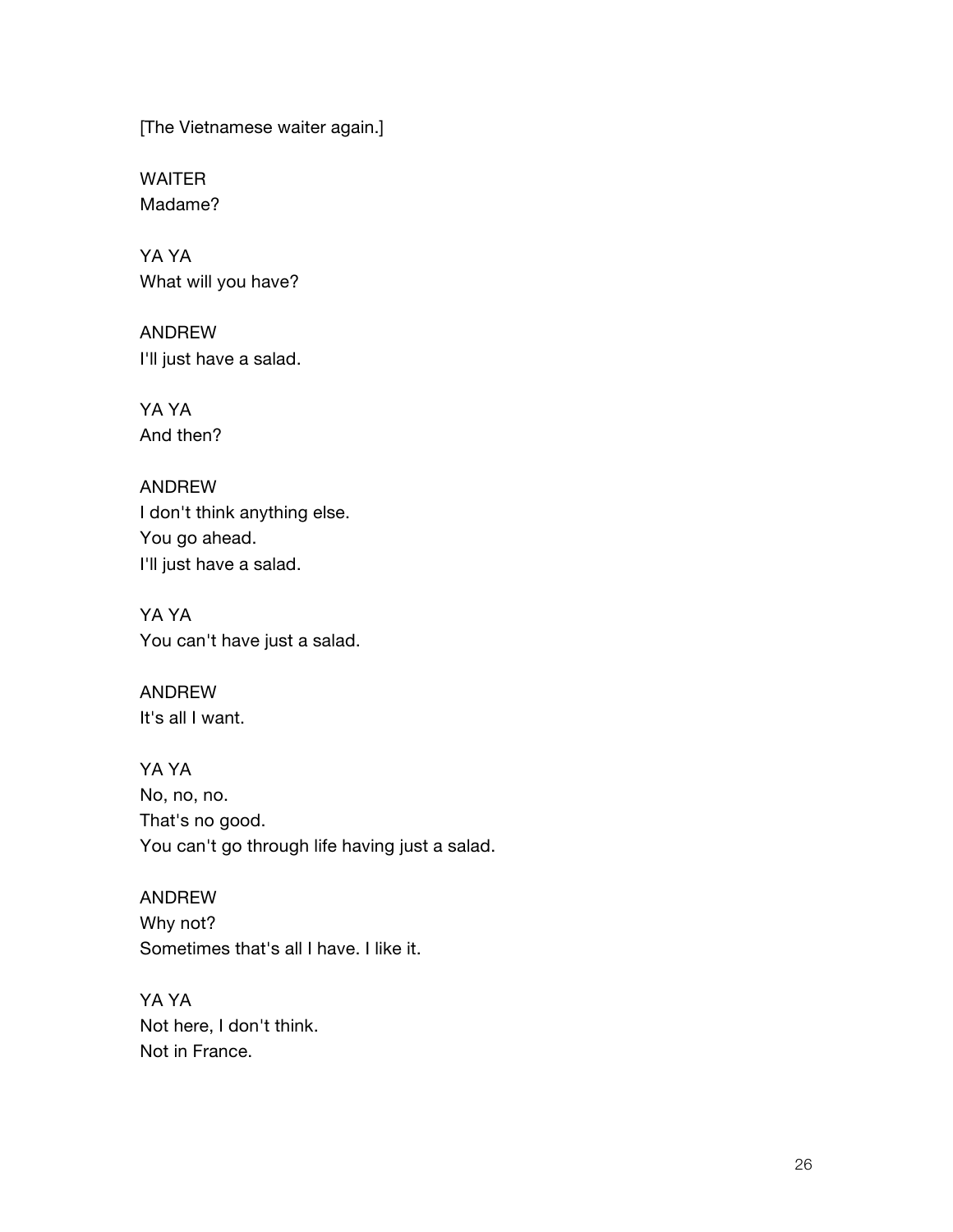ANDREW Why not?

YA YA That's the rule in France.

# ANDREW

It's a rule?

# YA YA

Of course, look on the menu. At the bottom, do you see? "No salad as a meal." That's all. It's not right.

Monsieur, il aurait le steak frites.

Et moi, le canard confit. Merci.

WAITER Merci, Madame.

Et du vin?

YA YA Ah. Oui. Bien sur. Le Bordeaux—ici.

# WAITER Un bouteille?

YA YA Oui, ca va?

WAITER Oui, ca va bien. Merci, Madame.

[he leaves]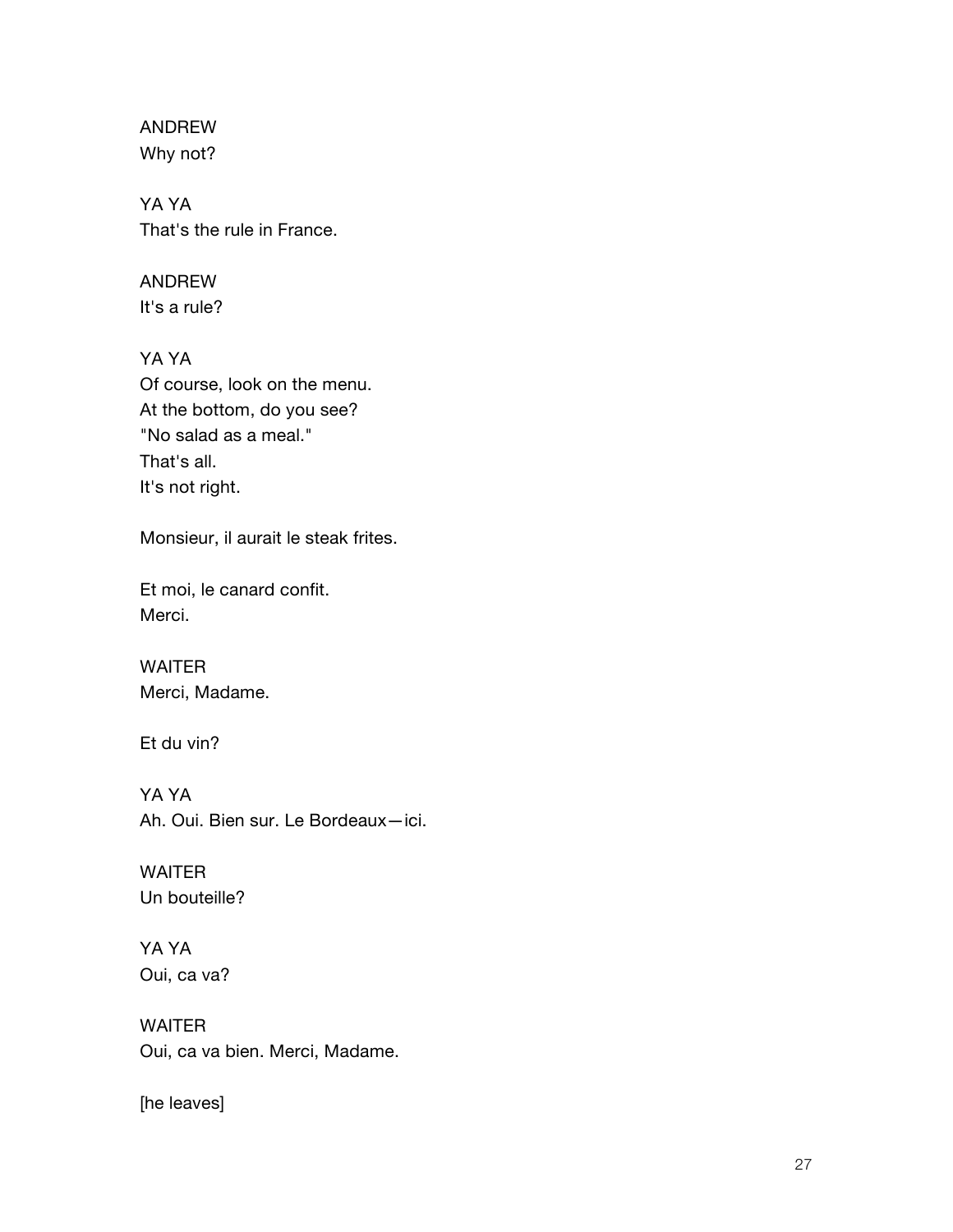YA YA So. He said he would drop me at home...

ANDREW This is the man who slapped you?

YA YA

Yes.

ANDREW The man in the taxi still.

### YA YA

I said to him: it's you I want to go home with you only want to drop me off so that you can go to your lovers the ones you love but they don't love you and they will leave you I know you're going to sleep with them and kiss them, even kiss them on the mouth and who's going to kiss me?

### ANDREW

You said this.

#### YA YA

Yes. And then I said to him: Why don't you want me at least for your daughter?

#### ANDREW

You said this?

# YA YA

I should have been your daughter, I said, your friend, your lover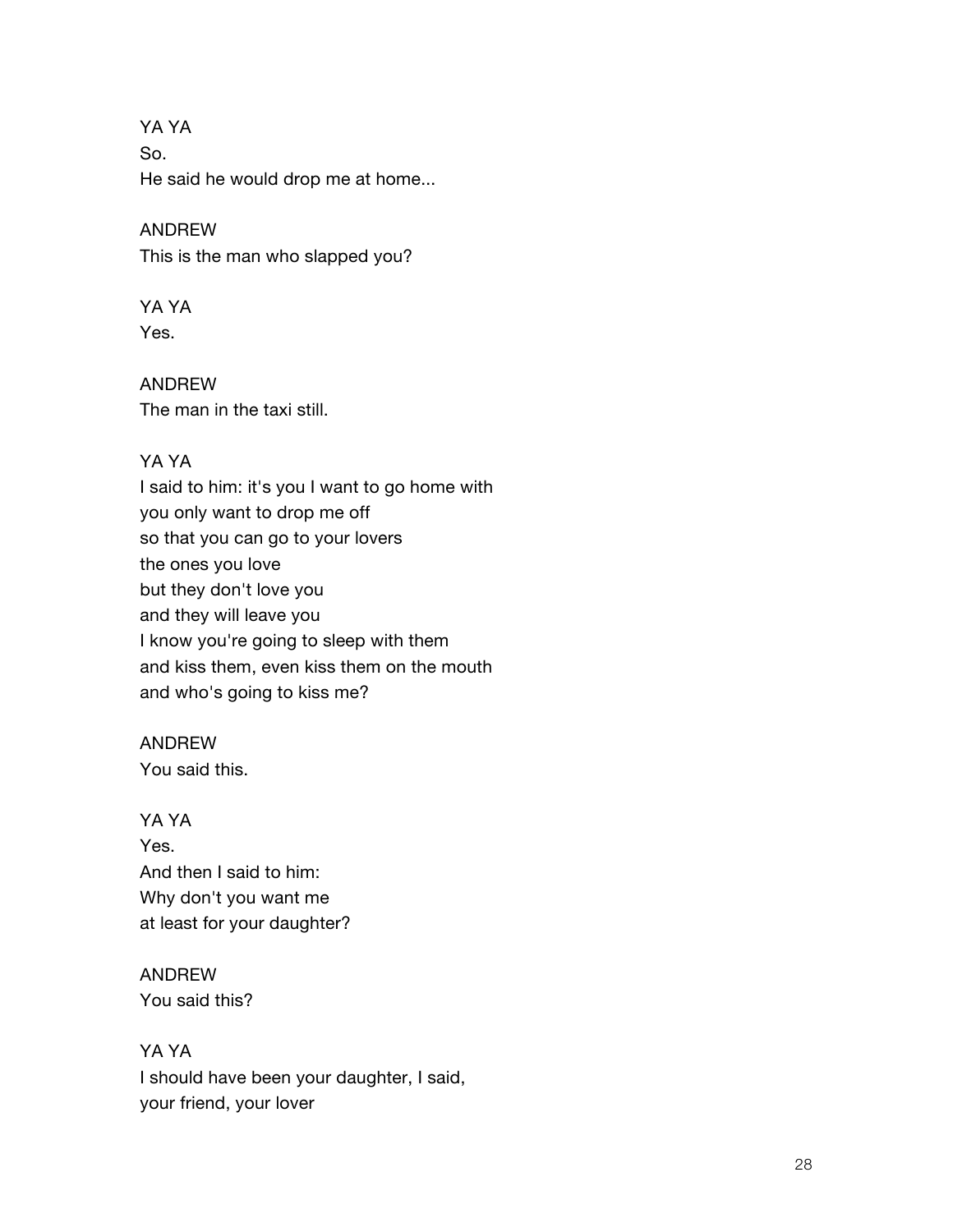everything, everything there's no one in the world for me but you I could feel the muscles trembling in his arms

## ANDREW

Right.

### YA YA

and I could see even in the darkness in the back seat of the cab I could see that he was pale because he knew it was all wrong, too

# ANDREW

Really.

## YA YA

and then he leaned his head down to me and kissed me slowly on my cheek

# ANDREW

My God.

# YA YA

I struggled and leaned back so that I didn't know whether I was resisting him or yielding and he kissed me on my eyes, my hair, under the ear just where it makes you shudder and at last he kissed me on my hot mouth I gave my lips to him what could I do?

### ANDREW

Oh. Well.

# YA YA

and then at once he pulled back away from me and said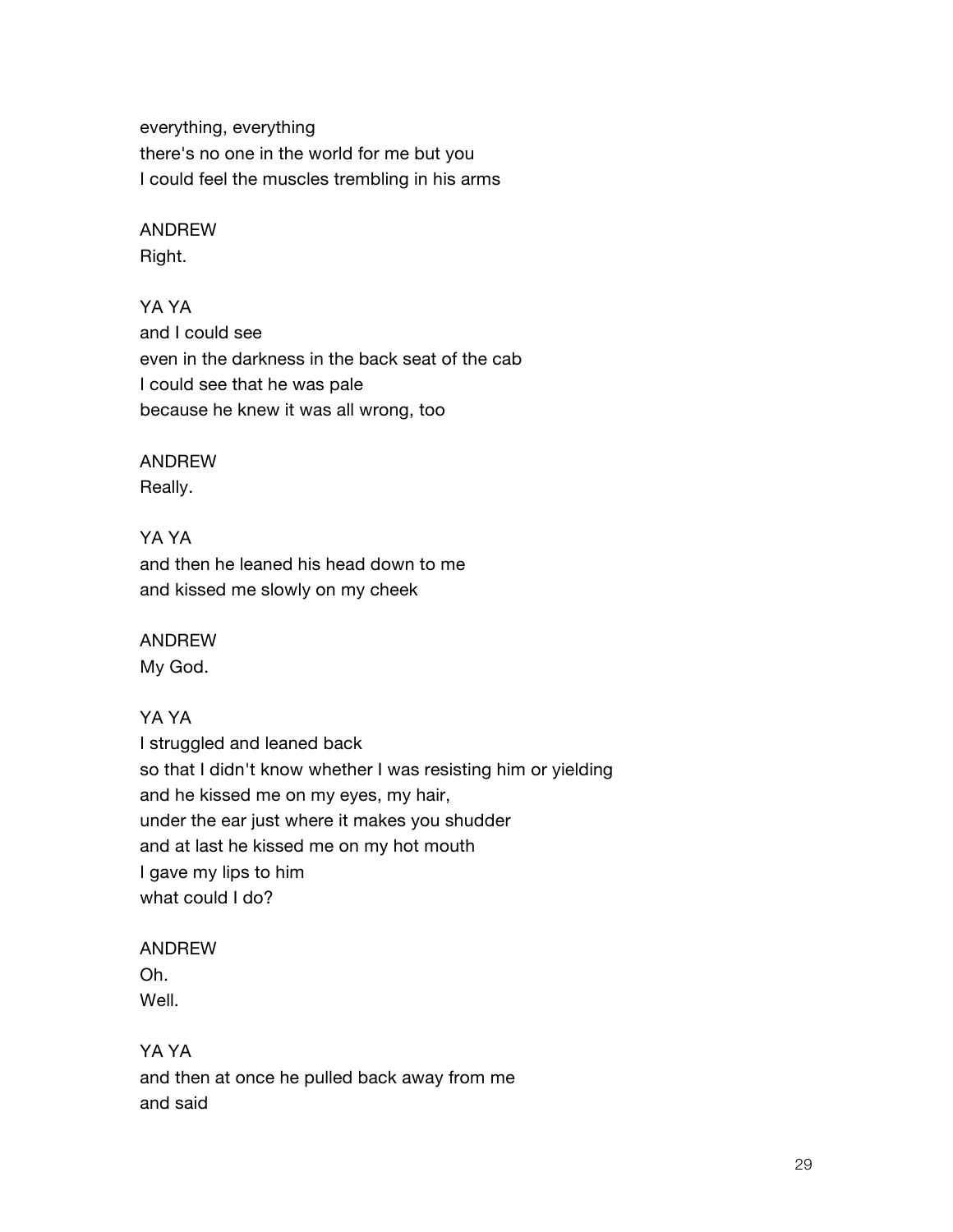please I'm a poor dazzled man completely swept away by you don't tempt me any more

#### ANDREW

Right.

#### YA YA

and I said you ae someone who is everything all at once to me someone who if he goes away leaves a widow and an orphan and a friendless person because you are a miracle to me

#### ANDREW

Oh.

# YA YA and I could see a tear come from the corner of his eye

### ANDREW

Yes.

YA YA he couldn't help himself

# ANDREW

No.

### YA YA

I put my arms around his neck and I asked him if I had hurt him somehow if I had made him unhappy

and he held me in his arms and he said to me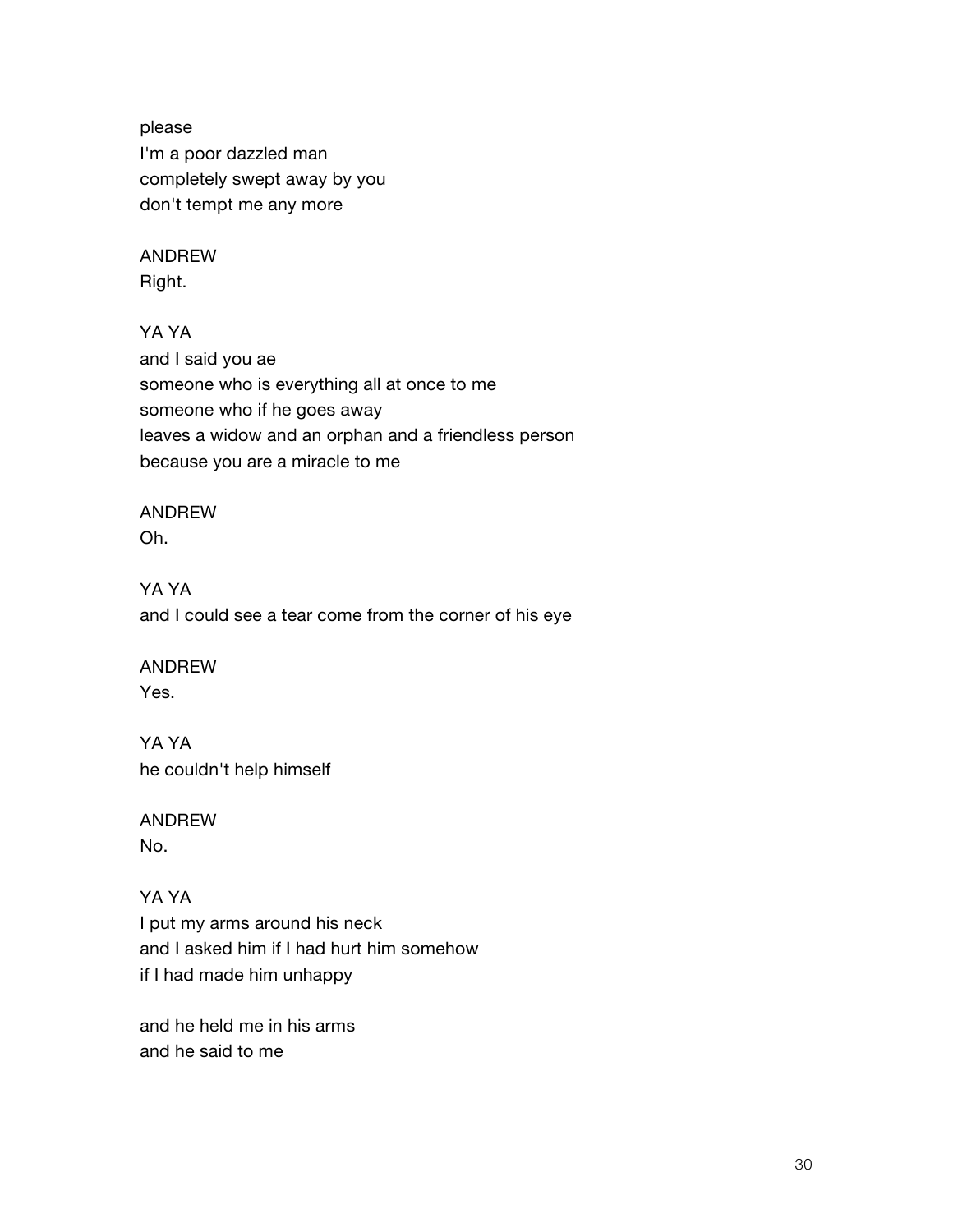oh, please, don't give me time to be ashamed of what I'm doing I'm keeping you I can't do anything but keep you

ANDREW Men are terrible.

YA YA Women, too.

ANDREW Yes.

YA YA

You see I don't have the problem with men what I have a problem with is the older man

If I am to be with a man OK I like sex this is OK I am not against it

# ANDREW

I see.

[The Vietnamese waiter again, putting things down.]

YA YA

but to be the child no I don't think so I don't like to give up the control

ANDREW No.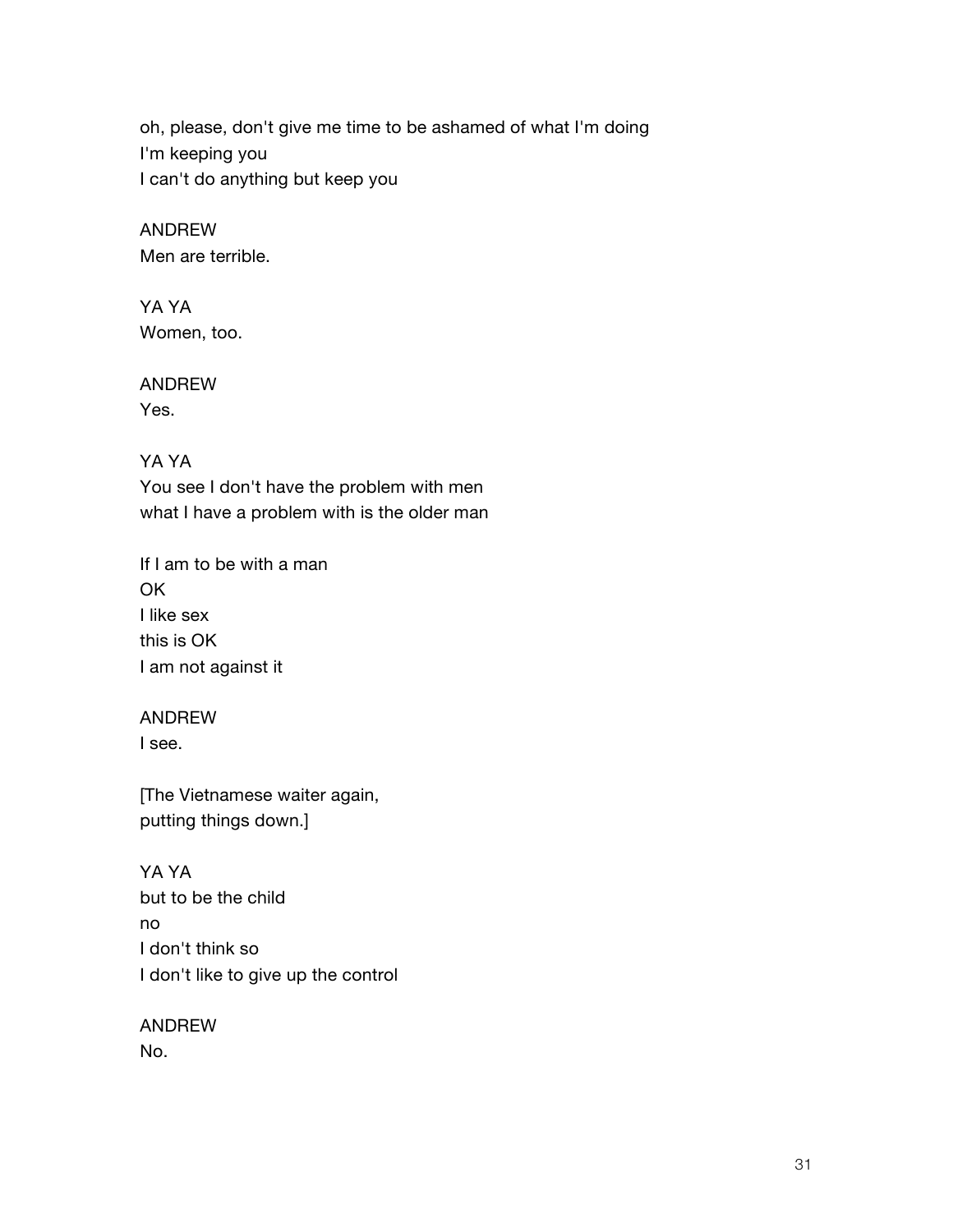YA YA why should it be I give up the control? no thank you

#### ANDREW

Of course.

#### YA YA

you want to touch me? not there no, not there why? I don't like it you want to touch me? touch me here touch me here I'm not against the touching I'm against where the touching is who controls this

#### ANDREW

Right. Of course. And yet, even so, not necessarily in the context you describe, because of course that was I mean, a person does not want to repeat that necessarily or even at all not at all but possibly in a different context, if you don't give up the control then how can you be surprised?

YA YA Surprised?

ANDREW Yes.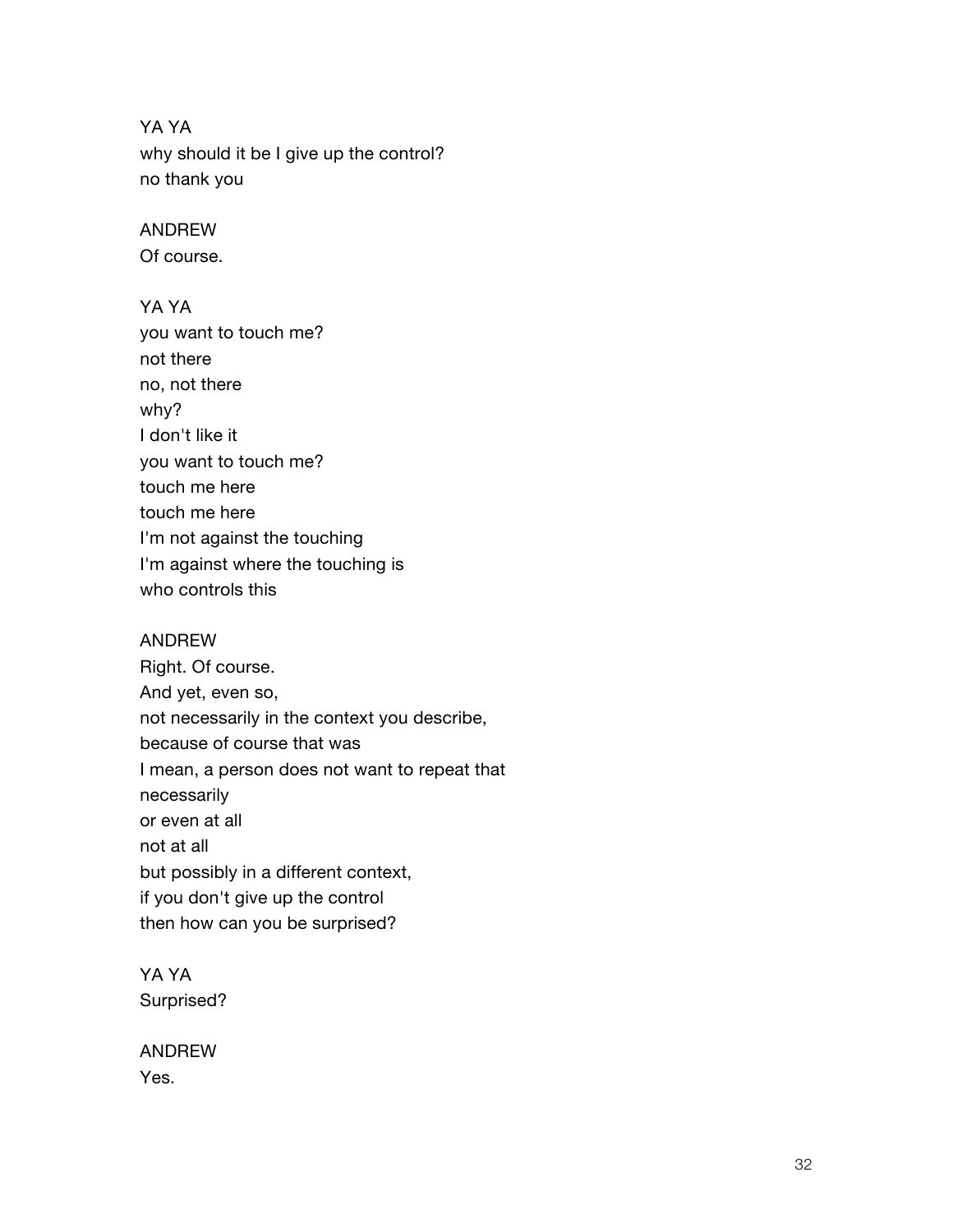YA YA I have to be surprised all the time?

#### ANDREW

Not all the time but sometimes it could be fun don't you like to be surprised?

#### YA YA

No. I don't think so. No.

## ANDREW About anything?

#### YA YA

No.

# ANDREW

A surprise party?

#### YA YA

That's the worst. All these people. If I wanted to see them I would call them. Suddenly they are there and I would never have them all at once I would have this person and that person but not together and not today. Not this evening I am just getting into bed to read a book and suddenly here are all these people? No, thank you.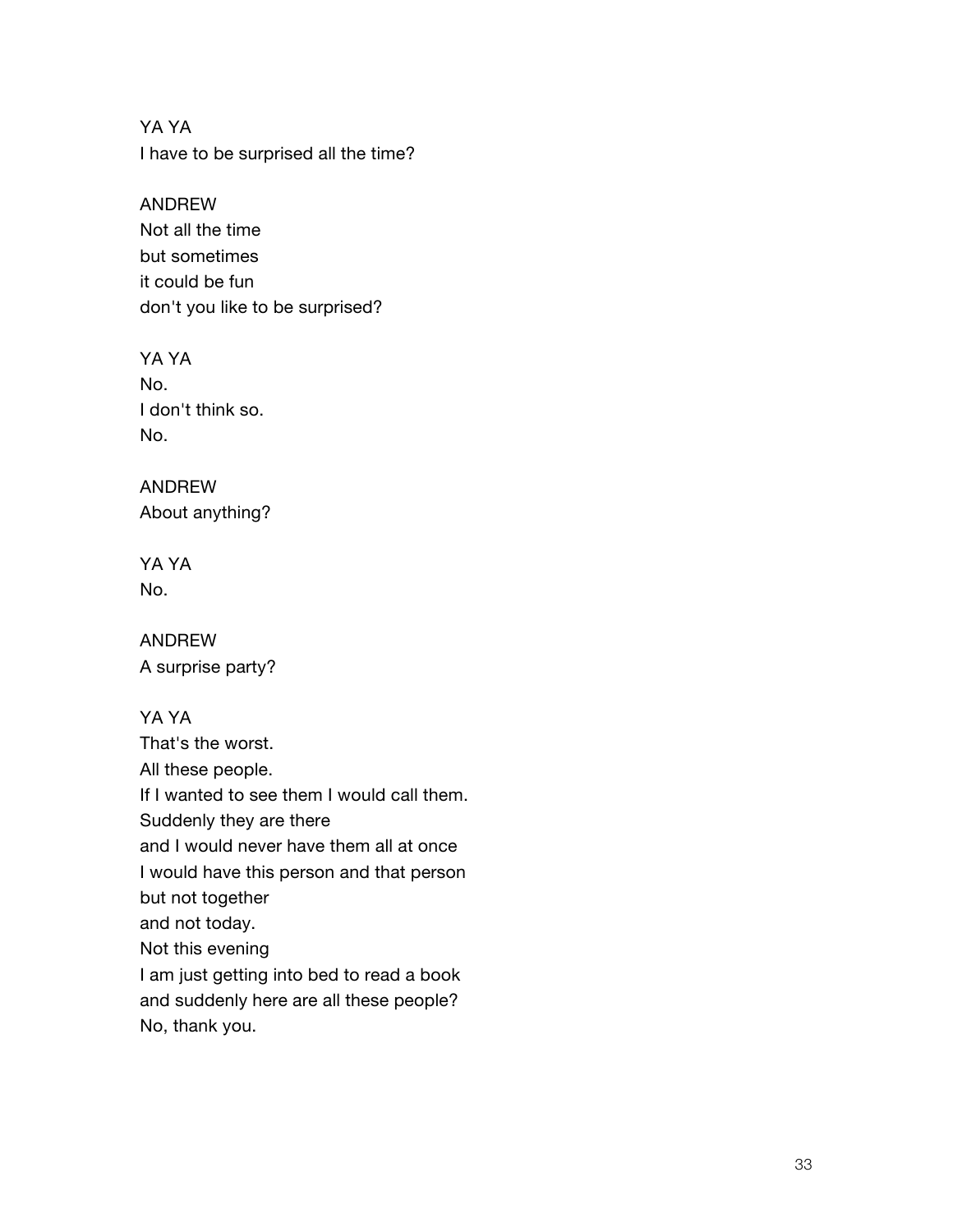ANDREW Or: here's a present! Do you like a present for a surprise?

YA YA That's different.

ANDREW How is it different?

YA YA Because I always like a present.

ANDREW It's a surprise.

YA YA I can't help it.

### ANDREW

And if you never give yourself up to another person how can you I don't know how can you love someone. because isn't that what it is? to reach that moment we all long for having put ourselves completely in the hands of another human being when we are completely defenseless feeling the excitement and danger of that and the pleasure when it turns out we have been safe after all when we have been most helpless.

YA YA Helpless.

ANDREW Yes.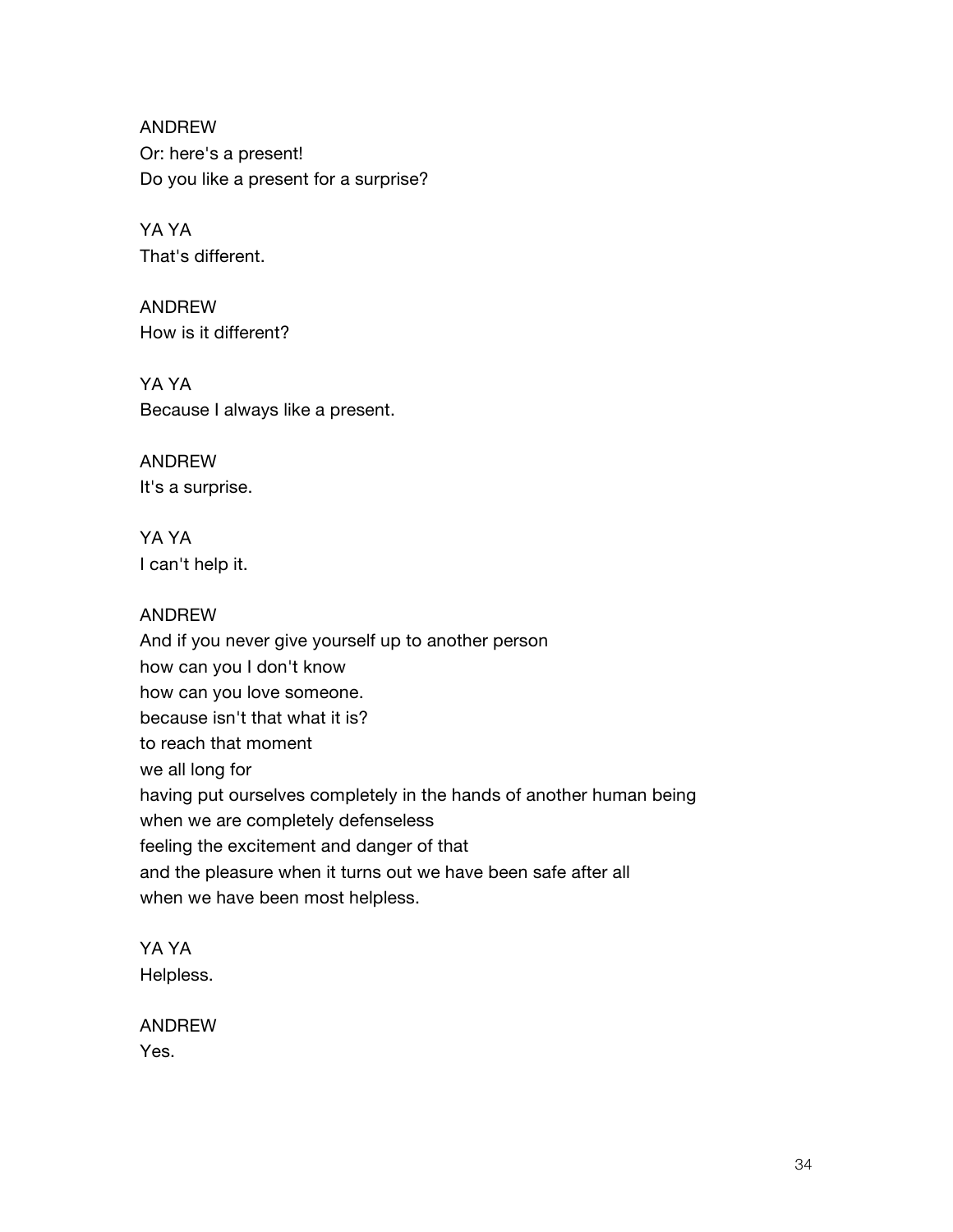YA YA I don't think so.

ANDREW You don't want to be helpless.

YA YA No. No, thank you.

#### ANDREW

You don't want that moment when you don't know where you are any more you've just lost yourself in some other place you can't get to in any other way you don't know where your body is that moment of you know I think that's what they mean when they say ecstasy

#### YA YA

I don't need that moment.

Because what does this mean? It means the man will want to kiss you and lick you up one side and down the other and turn you over and have his way with you upside down and backwards and in the armpit and the small of your back and put his hands everywhere and his tongue and fingers fingers all over the place and you are supposed to love it it makes me feel creepy the only worse thing is sticky

[The Vietnamese waiter again, refilling the glasses.]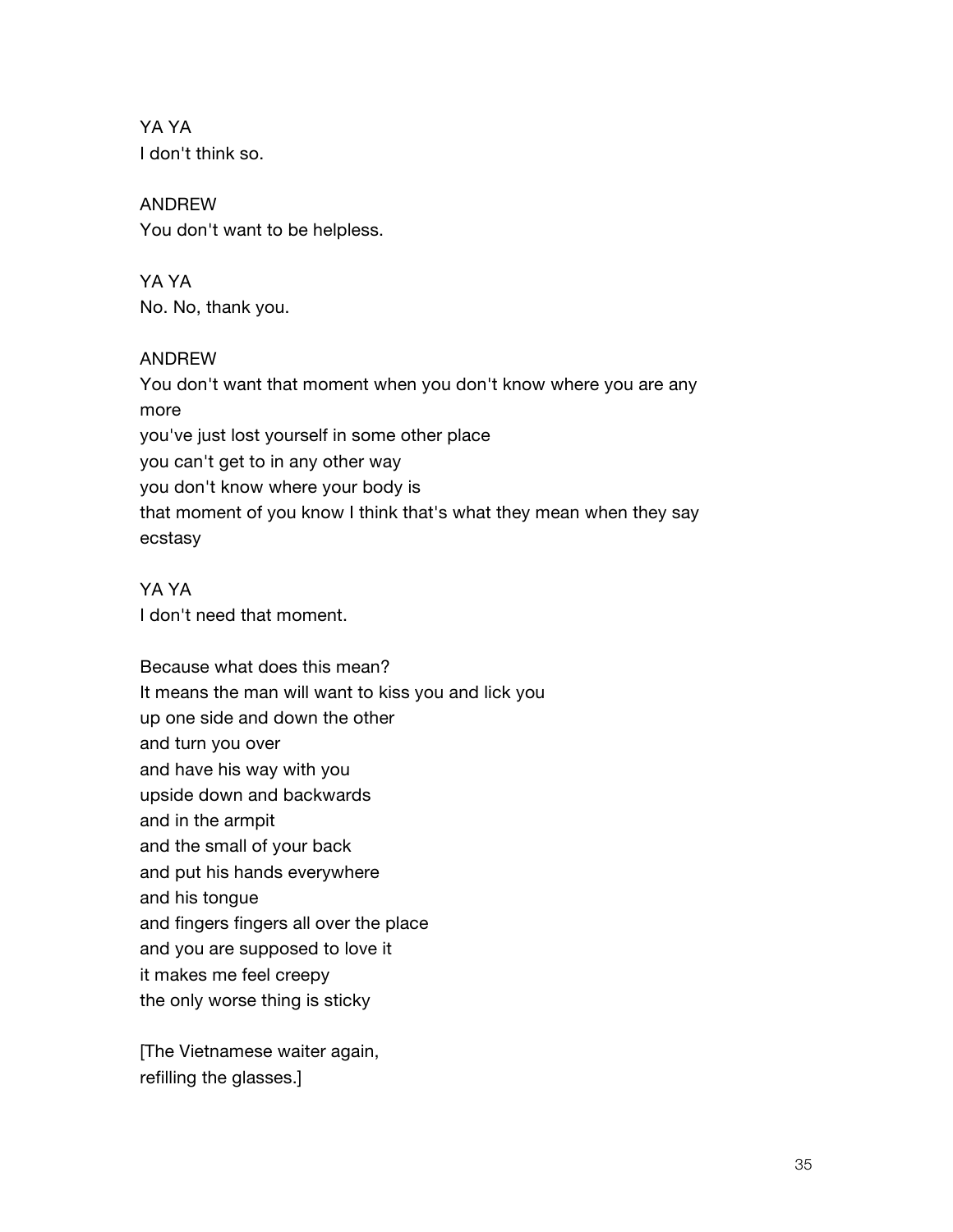ANDREW Sticky?

YA YA I don't like to feel sticky.

ANDREW For a man, too, he has to surrender.

YA YA He never does.

ANDREW He should.

YA YA He never does.

#### ANDREW

In just the way you say about your home you surrender to it you give yourself up and live in it that's the pleasure of it.

### YA YA

I never see the man who wants to give up. I see the man who wants to have it his way who tries to have it his way and if he doesn't have it his way he sulks he gets gloomy he doesn't speak to you and then he yells at you and then he tells you not to yell at him and then he tries to explain to you how you were wrong or even he will explain to you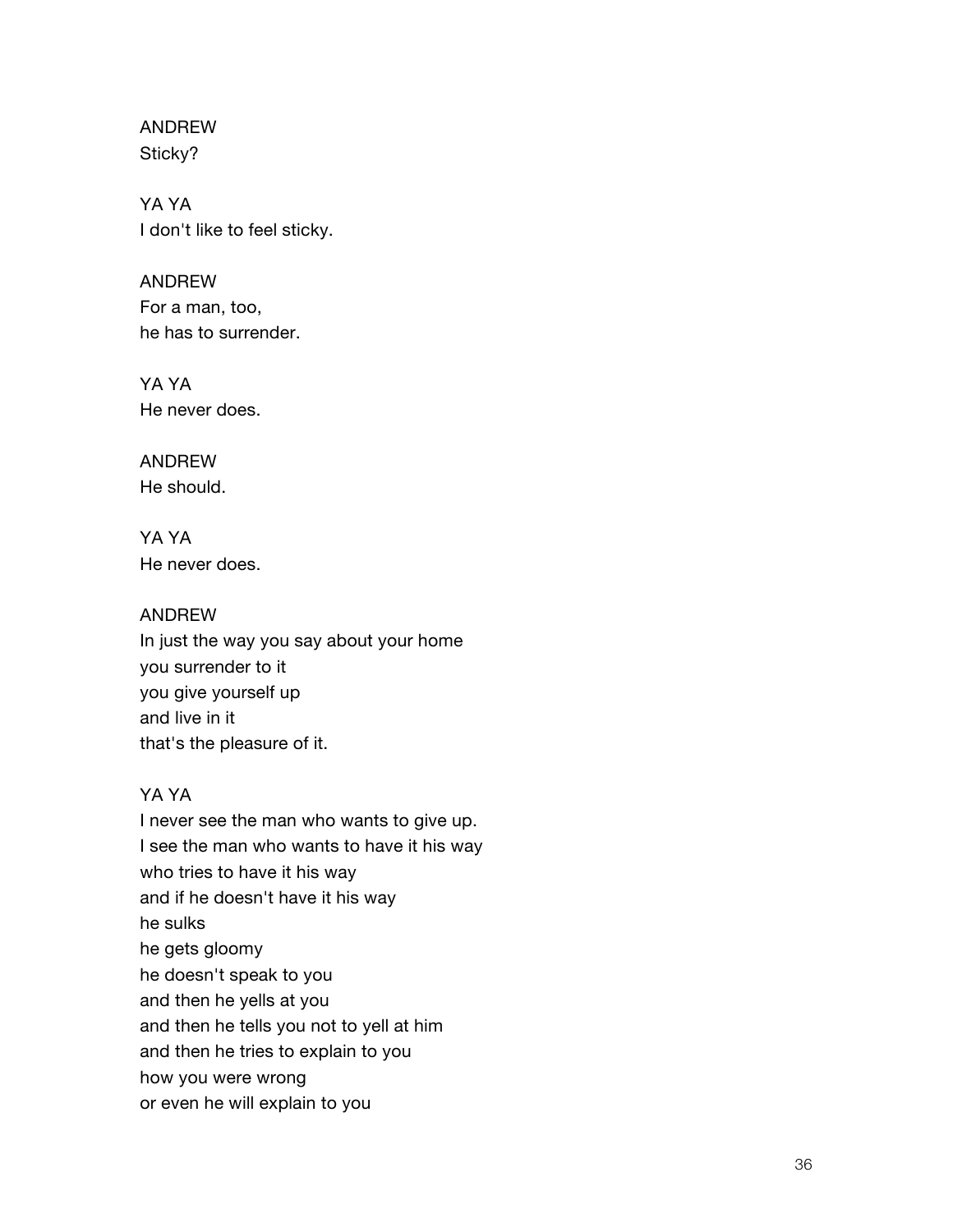if he is very devious how he was wrong so that if you will only agree then he will have his way and this is what you call giving up? I don't think so.

#### ANDREW

No, well, this was not what I meant.

YA YA With a woman it is unconditional surrender nothing else will be accepted and the man he will work at her and work at her until he gets it or if he doesn't he will dump her and try it with someone else this is how it is to be a man.

Especially: an older man. Why? I don't know.

[The Vietnamese waiter again.]

### ANDREW

You know: don't think I want to be your father I mean, I am somebody's father and that's enough fathering for me

YA YA You are a father?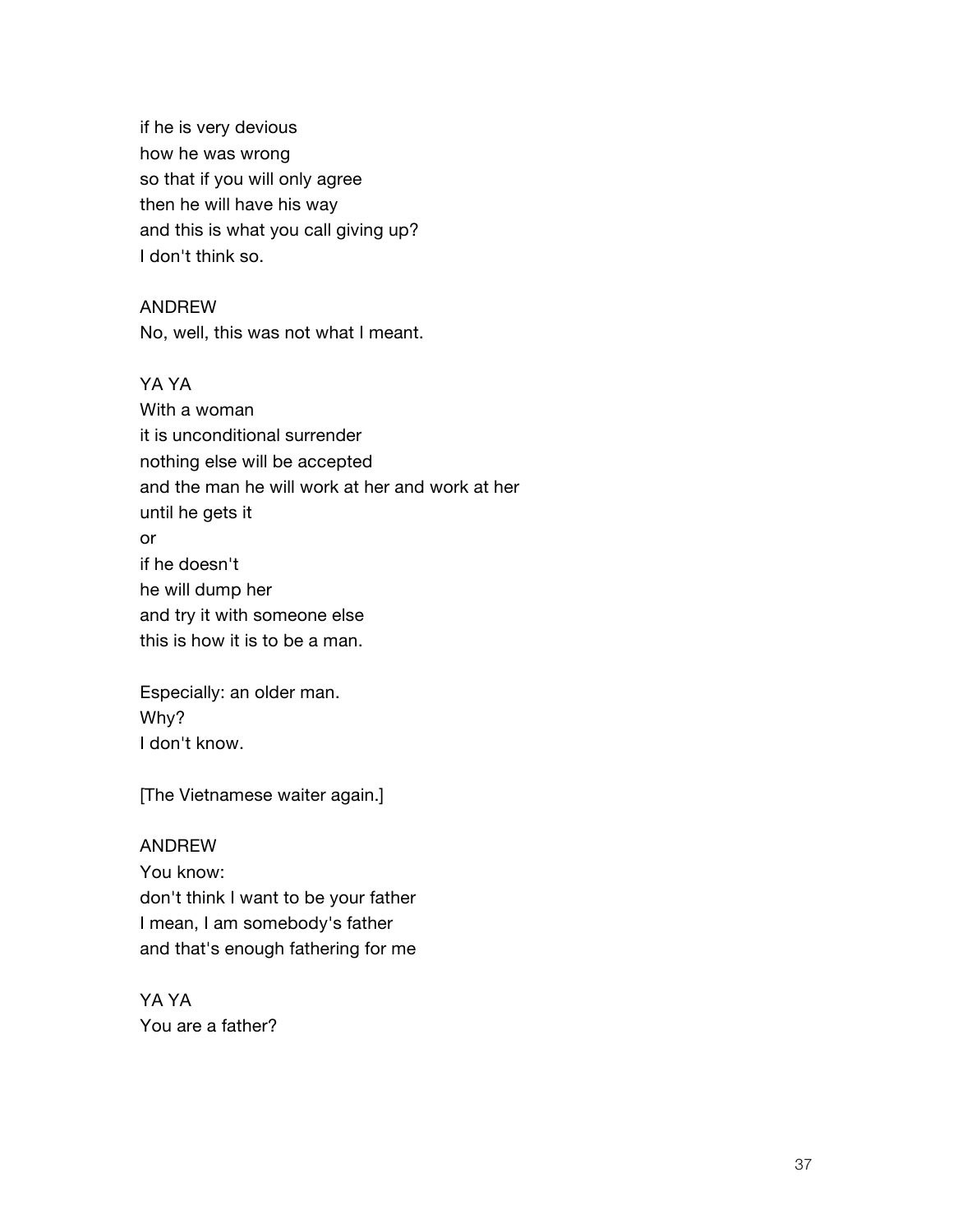Of course I am.

[he takes out his wallet to show pictures to her]

I have a boy and a girl no longer a boy and a girl

YA YA And you haven't mentioned this?

ANDREW

a young man and a young woman both grown up with their own lives

If I had my way I would see more of them all the time but they are gone, you know to their own lives one of them in California, one in Texas Texas! you have to let them go whether you want to or not if they didn't leave home you would have failed everyone knows that so I have done my fathering

YA YA They are older than I am.

ANDREW Yes. Yes they are. At least probably my son is older than you are I don't know.

YA YA I can't have a son older than I am.

ANDREW No, of course not. I mean, was I suggesting you should be his mother?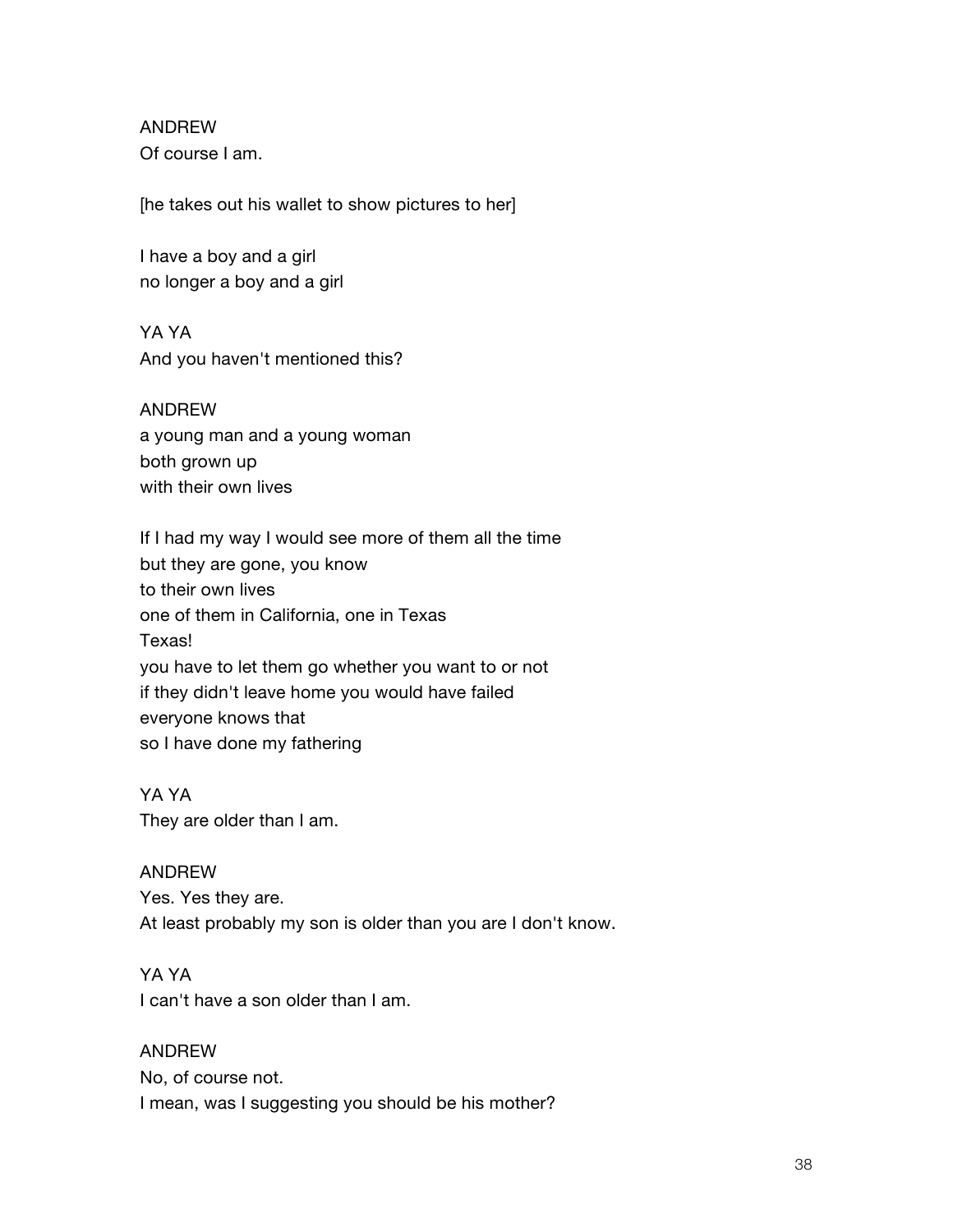Was I ever suggesting that? No. No. Frankly, I don't need to be commiting incest either. I mean with someone young enough to be my daughter. I don't know how this came about. Probably because I wasn't thinking I was just following my instincts which clearly are all wrong! I mean, from my point of view: I certainly don't want to be anybody else's father.

### YA YA

No. No. And yet, the point is: you have a family.

### ANDREW

Yes?

### YA YA

You have a family and a history and a whole apparatus! a whole life more past than future in your life really and I am a young woman I need a fresh start in life a new adventure where anything is possible even if I don't want some things to not have the possibility of them to have those possibilities shut down already by definition this is a death sentence

### ANDREW

Yes. Yes. I understand. I see. I understand completely.

I apologize.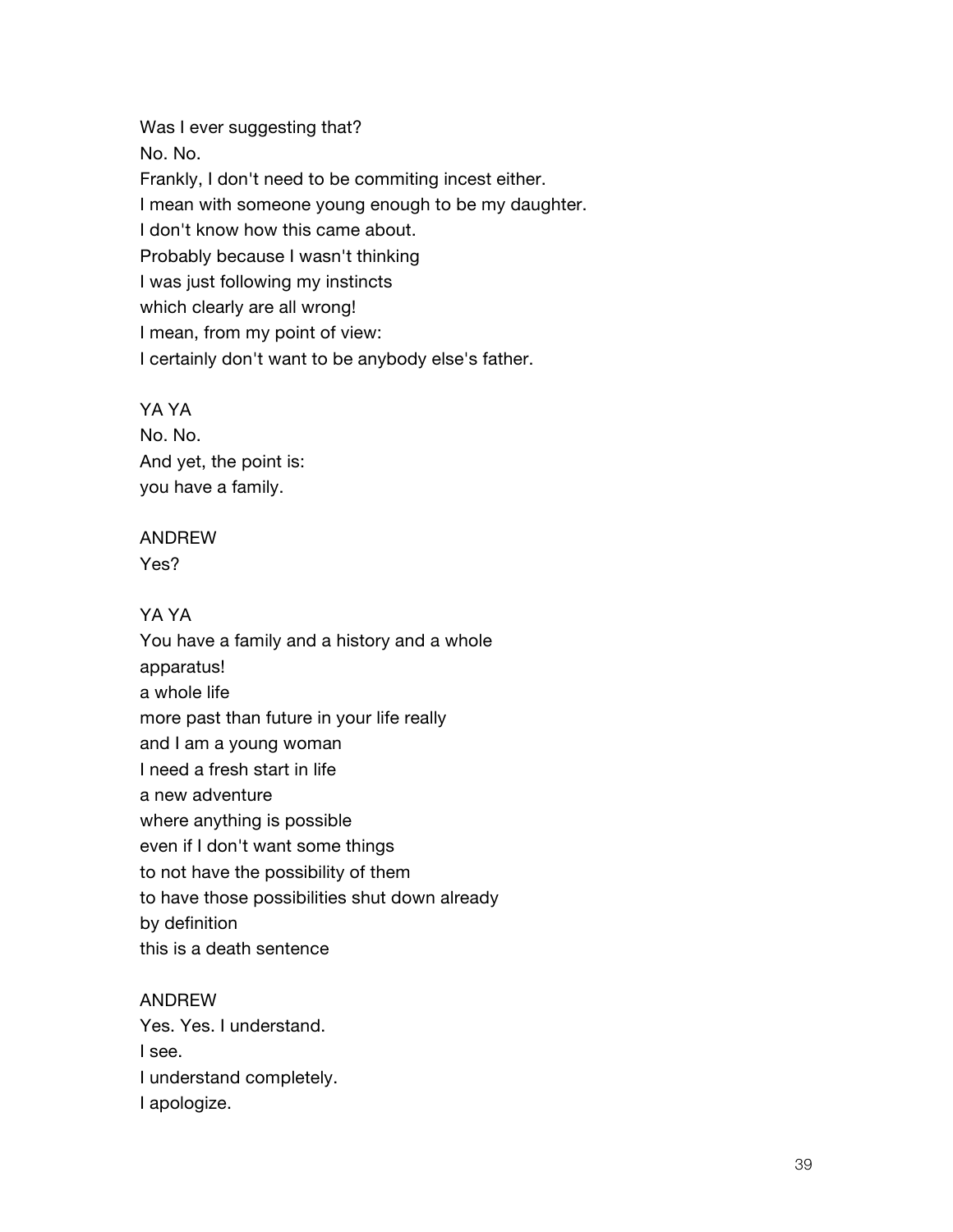I don;t know what I was thinking. I was being selfish. I was taken by you smitten, you know or even more, or worse I thought: oh, my god what a chance in life that's only normal but I tried not to because I understand I am much too old for you and then, I was only trying to be a human being I mean, to be honest about it that I find you a wonderful person

YA YA Thank you.

ANDREW what am I supposed to do say you are a disgusting person?

### YA YA

That's very considerate, because I have some feeling myself and if you had said that it might have been difficult for me.

### ANDREW

no, you are lovely you are adorable but, in fact, that has nothing to do with me because I am saying that at the same time I am saying goodbye because if I feel any true feeling for you for example, if in fact what I feel is really love which I think it may be then that alone makes me want to step back and let you be free to find a life with a younger man because I wish for your happiness above all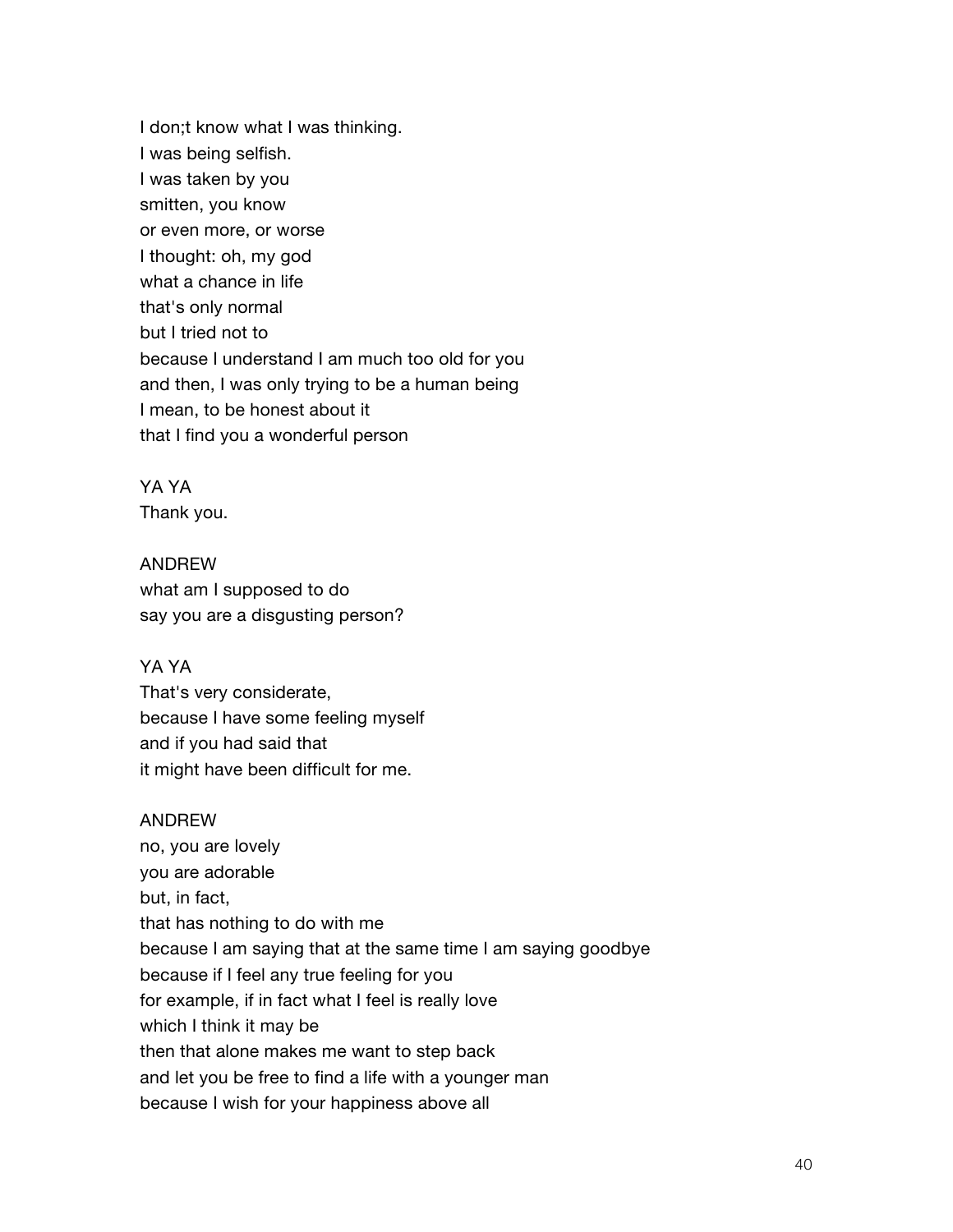YA YA Right.

### ANDREW

I am not necessarily looking for someone who would wear nothing but a slip, a slip and nothing else to the opening night of a play or someone who wants to lift up her skirt and have sex in the middle of the afternoon in front of that diner on the coast road near Malibu you know just before the road up into that canyon whatever the name of that canyon is. Plus it is not as though I don't have health issues after all the next thing you know I will probably have a heart attack or a stroke I will be sitting in a chair leaning over sideways drooling my left arm dangling by my side

YA YA Oh my god.

### ANDREW

and you are still a child well, not a child a grown woman but a person with a whole life ahead of you do you think I want to marry you and then live with you by my side making me feel wretched that you are still young while I am falling apart in front of my own eyes? I'll be farting and shitting in my pants and all of your friends will be out at discoteques!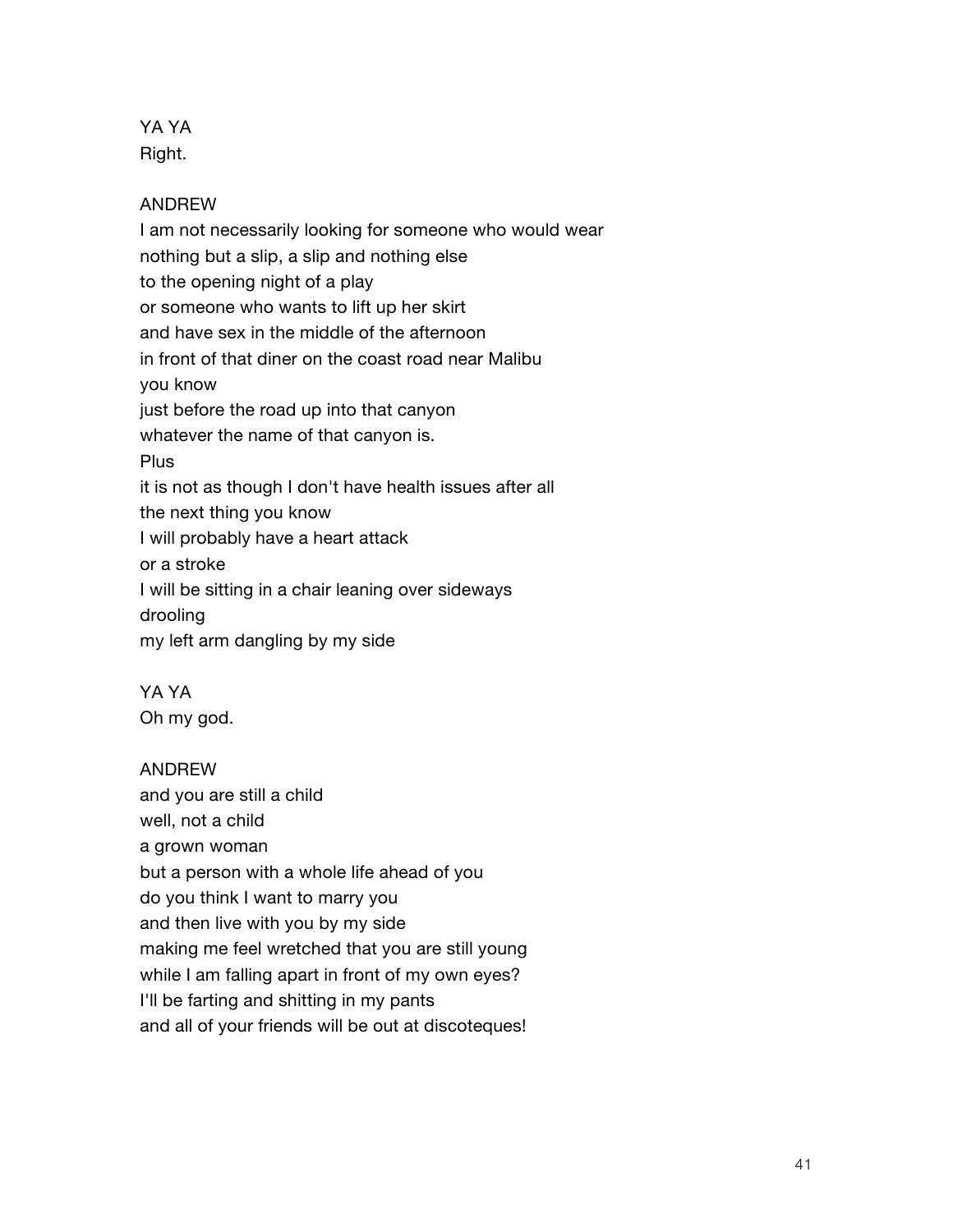YA YA Now here you should slow down because my friends are not so stupid that they are always at the discoteque and sometimes I, too, read a book you don't need to think I cannot enjoy an evening by the fire.

ANDREW

Of course. Of course.

YA YA

But what do you think, do you think I want to be with your friends and they are looking at me and thinking look at this little bimbo he got for himself she is a brainless piece of ass she must fuck like a fire truck

[The Vietnamese waiter again. Andrew looks at the waiter; he is uncomfortable to be having this conversation with the waiter present.]

all the women your age looking at me with contempt what is it with her: she is not a liberated woman? she is a candy doll do you think they will speak to me? no

ANDREW Well.

YA YA I will go to a dinner party with you no one will speak to me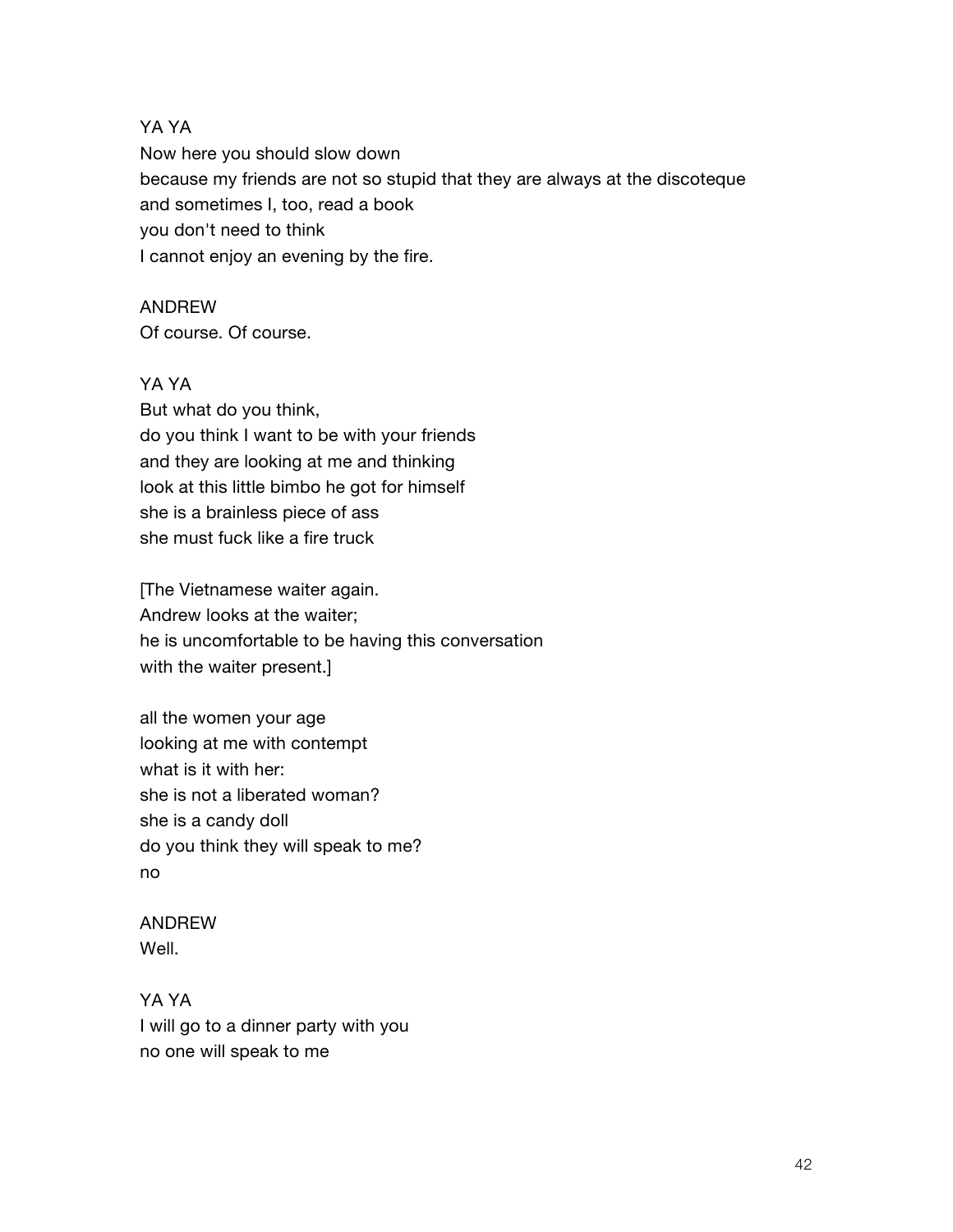because they will know that you and I we are wrong! wrong!

### ANDREW

I don't know....

### YA YA

and who could be more hostile than your liberal friends with all their tolerant ideas except for me every pent up wish they have to be intolerant finally could be dumped on top of me

### ANDREW

I don't think....

#### YA YA

because I would be wrong this much we know and you! you would be double wrong all wrong and we have all known for years how wrong you are and this would be frankly humiliating to me

### ANDREW

No.

### YA YA

So, what will I do? You think I can introduce you to my friends? And they are going to think he must be amazingly rich she fucks this old hulk what kind of slut has she turned out to be?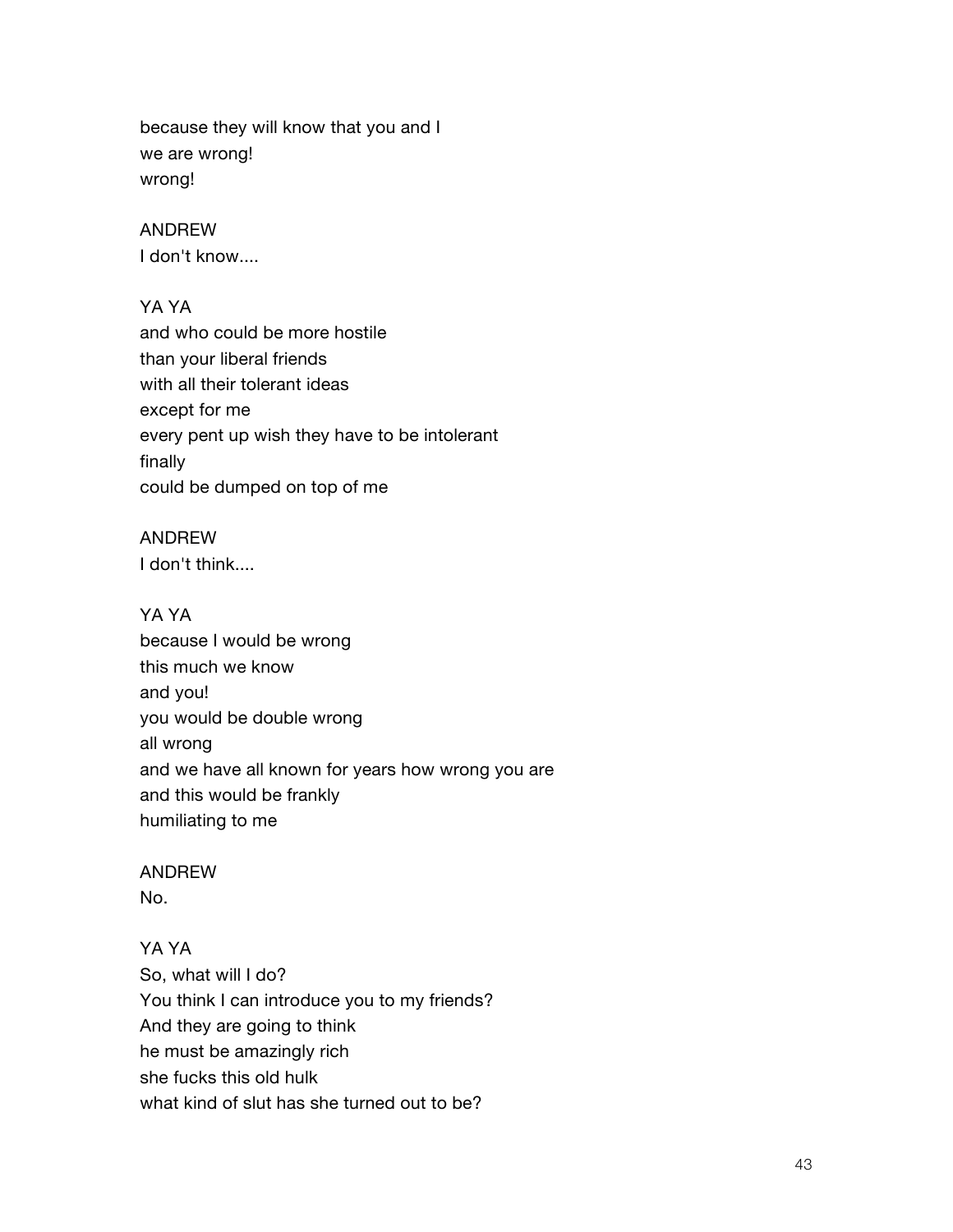Oh, I don't....

### YA YA

And then what would happen if it turned out that I did love you which I don't so then when I'm thirty or thirty-five I would watch you die? what? you would get weaker and weaker and I would weep and weep what is the point of that? and then I am a widow at thirty-five and never able to have another relationship with another man as long as I live anyway what does it matter because by then you would be impotent for most of the years I know you anyway even beyond the help of any drugs and suction pumps and so what do I have in the end?

### ANDREW3

Plus, anyway, in the meanwhile, from my point of view, I should be with an older person who will understand what the other person is feeling without even talking about it oh, you miss your children, oh yes so do I and so forth you share this feeling without having to explain anything feelings you would never understand because you are still someone else's child who is missed not someone who is missing you and so forth

YA YA Yes, I understand.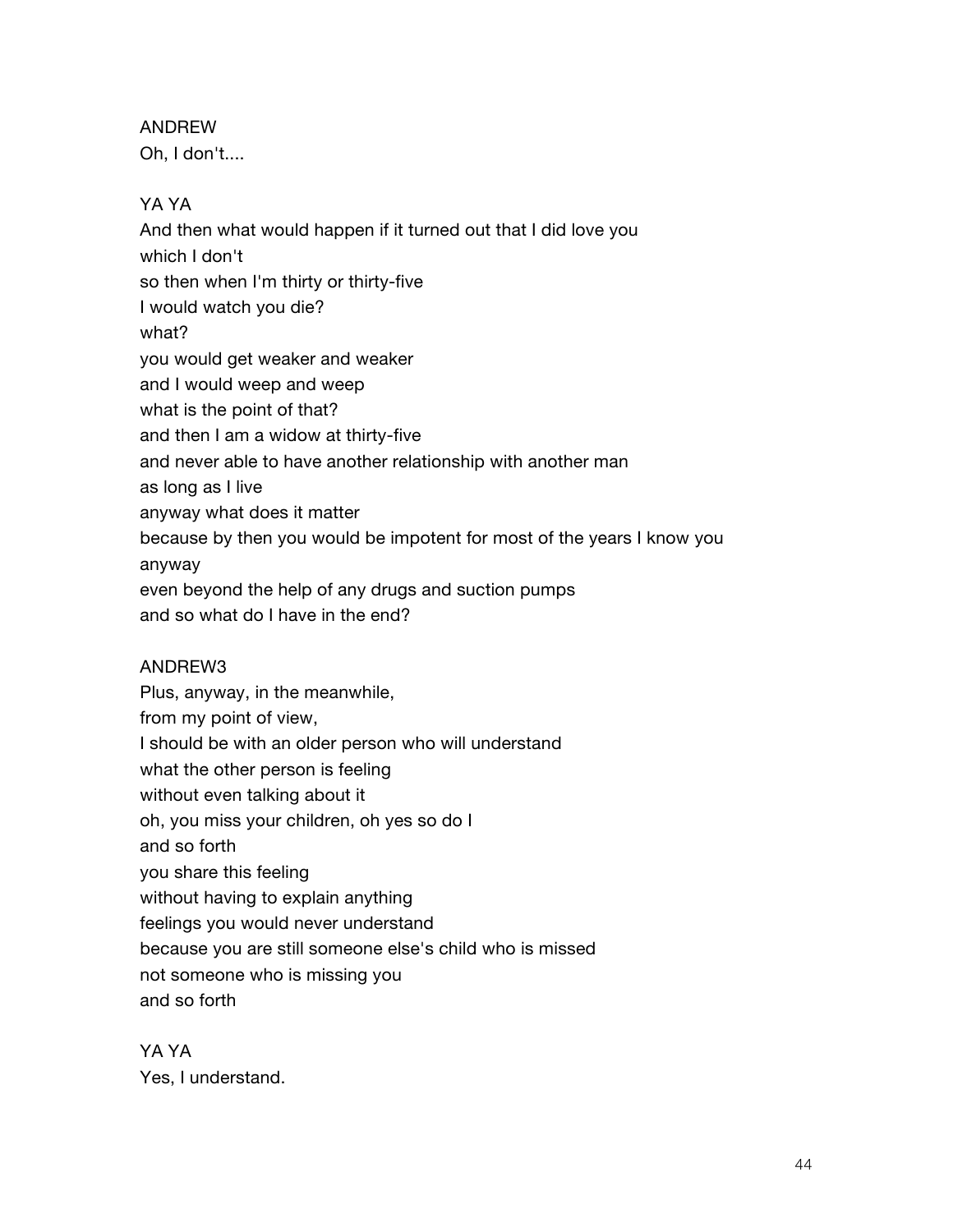And then the fears of mortality or simply the regret of having not so many years ahead on the good days no fear at all just the relishing of each day because finally one has learned to relish them and knows they are few and precious

YA YA Yes.

### ANDREW

whereas you, you are just starting out, you are oriented to the future not the past or the present

### YA YA This is true.

ANDREW and so what do you know of relishing a day

### YA YA [disagreeing] Well, I don't know about that.

### ANDREW

or feeling you are losing your powers

### YA YA This is true.

### ANDREW

it's a subtle thing perhaps but one can feel it as a sea change

YA YA Yes.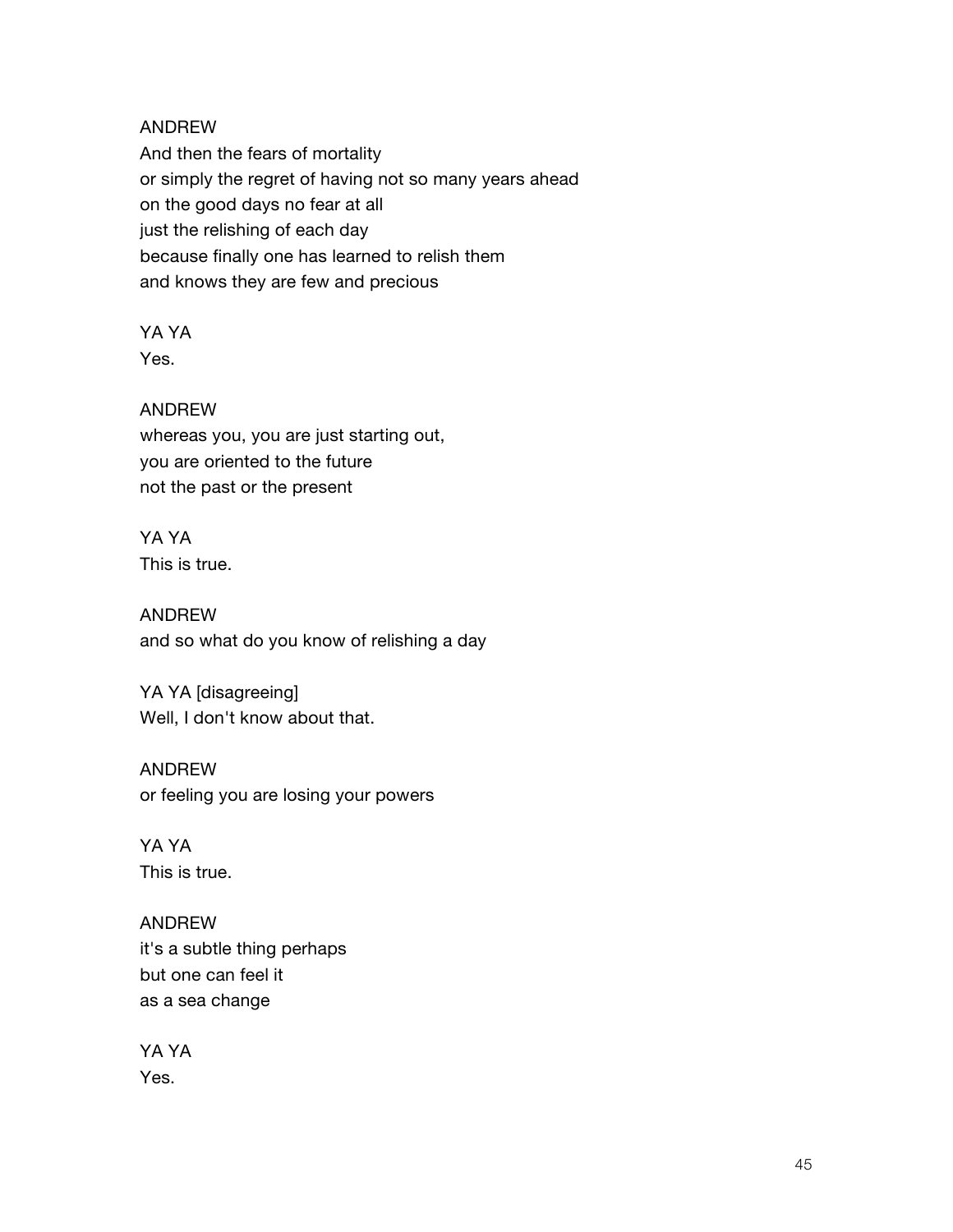so what would we have in common, you and I we would live in different emotional landscapes it would be like taking a walk in the woods with a dog the man is going from sight to sight oh, there is a beautiful flower, look at the color, the delicacy look at the sunlight through the leaves falling onto the ground the fading light, how beautiful and his dog is going oh, my god, here's an amazing smell oh, over there, over there, there's another incredible smell my god, let's sniff that up so the man and the dog are on a walk together in the woods but they are walking in two entirely different worlds the man sensing nothing that the dog senses and the dog oblivious to all that the man is seeing

YA YA And I am the dog in this.

#### ANDREW

It was just an example.

#### YA YA

Still, you immediately cast me in the role of the dog. This is the thing women object to, you know, and perhaps you can see why.

[The Vietnamese waiter brings the check.]

ANDREW I was trying to make an example.

YA YA But you can see how a woman might object to being a dog.

ANDREW Yes, yes, of course. I apologize.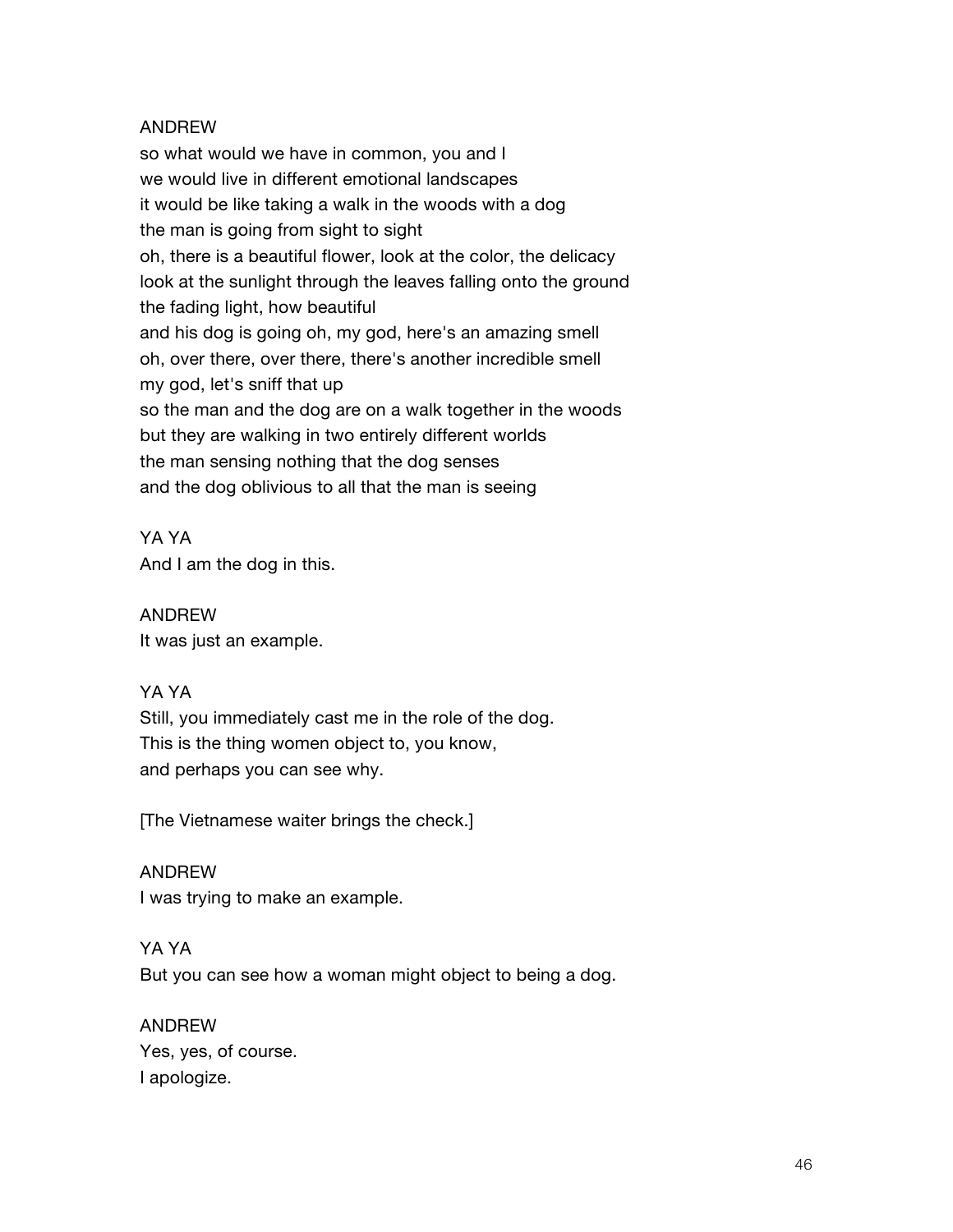YA YA Fine. OK. Then you be the dog.

ANDREW OK I am the dog then A woman takes a walk in the woods with her dog.

YA YA OK.

Come on. I'll take you for a walk.

ANDREW [looking at his watch] Probably I should get on over to Pascal's.

YA YA I'll drop you there.

ANDREW OK.

[Street music: an accordion player.

Another video: this time we see Ya Ya, terrifically happy, running toward the camera in the Tuilleries or the Luxembourg Gardens; but the video is made in such super-extreme slow motion, like the video installations of Bill Viola, that we can see a thousand emotions flicker across her face within this happiness are also anxiety, terror, disgust whatever the camera catches.

When the video ends,

Ya Ya and Andrew are sitting on a park bench.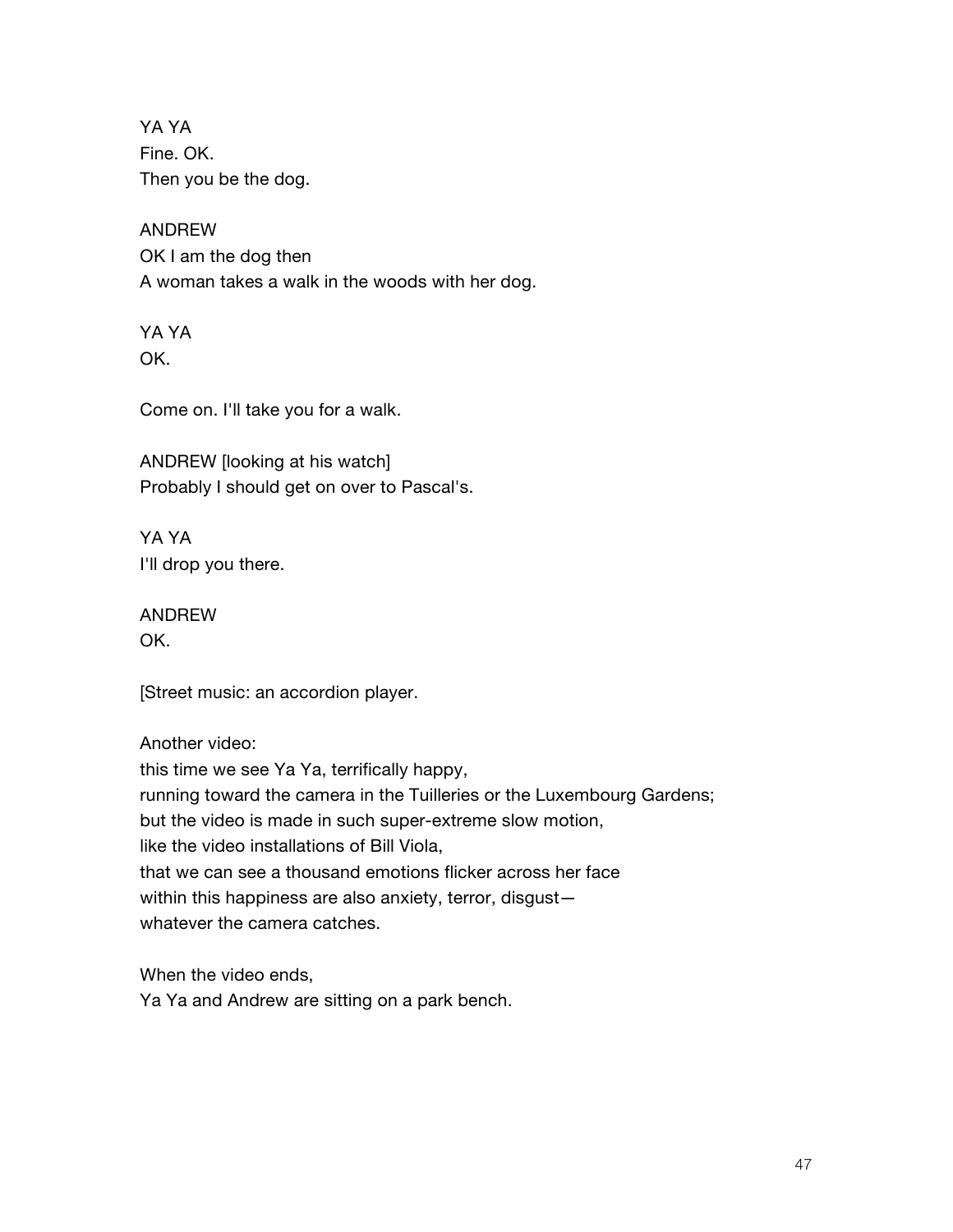Andrew has a sailboat in his hands, of the kind that is sailed on the Luxembourg pond, and he is fixing its rigging.

Again, the bench is set amidst the 100 trees, which have moved again just a little.]

YA YA Do you shop?

ANDREW You mean, for groceries?

YA YA I mean for things you don't need. For dresses or lingerie.

### ANDREW Oh, no.

YA YA Oh, well, you need to do that.

ANDREW Why is that?

# YA YA Otherwise, how do you let your imagination run free? You see a dress, you think: oh, I can see her in that she moves toward me the breeze ruffles the skirt it is silk it is so sheer I see the shape of her leg I see even the contour between her legs I can think: OK, now, how would I get her into bed? I take her to a cafe and then I am thinking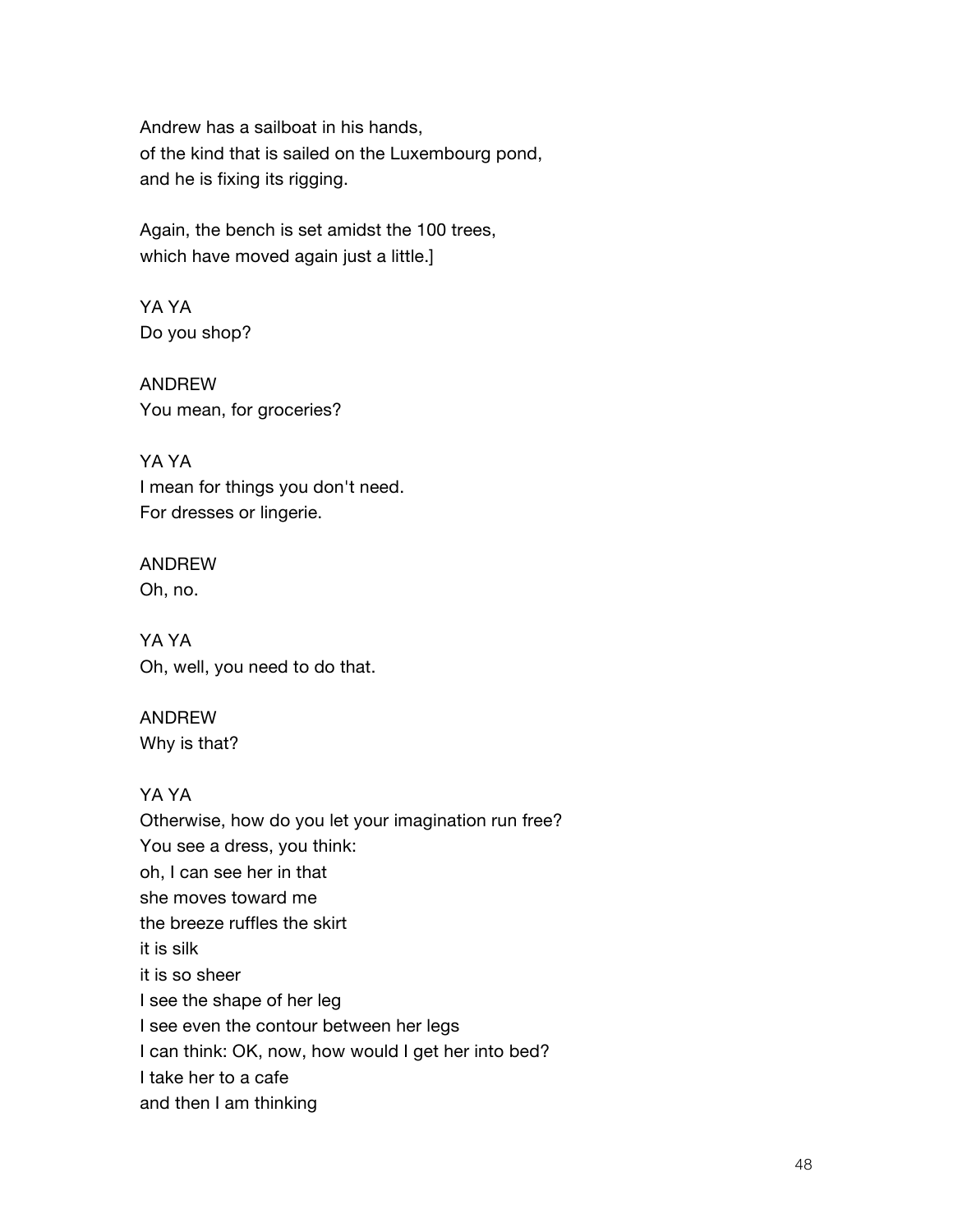we are in bed making love I smell her perfume and so, yes, the next thing you go to a perfume shop you get some perfume you give it to her she puts it on it fills your senses you don't know where you are any more you are in heaven the world has disappeared and you are living in eternity with love

ANDREW I don't know it seems wrong to me.

YA YA How can love be wrong?

ANDREW But really a fantasy of sex of seeing a woman as a sexual creature or even object

### YA YA So?

ANDREW Well, I don't know. I mean, also you are a whole person.

# YA YA

Of course I am a whole person.

ANDREW And not just an object of desire.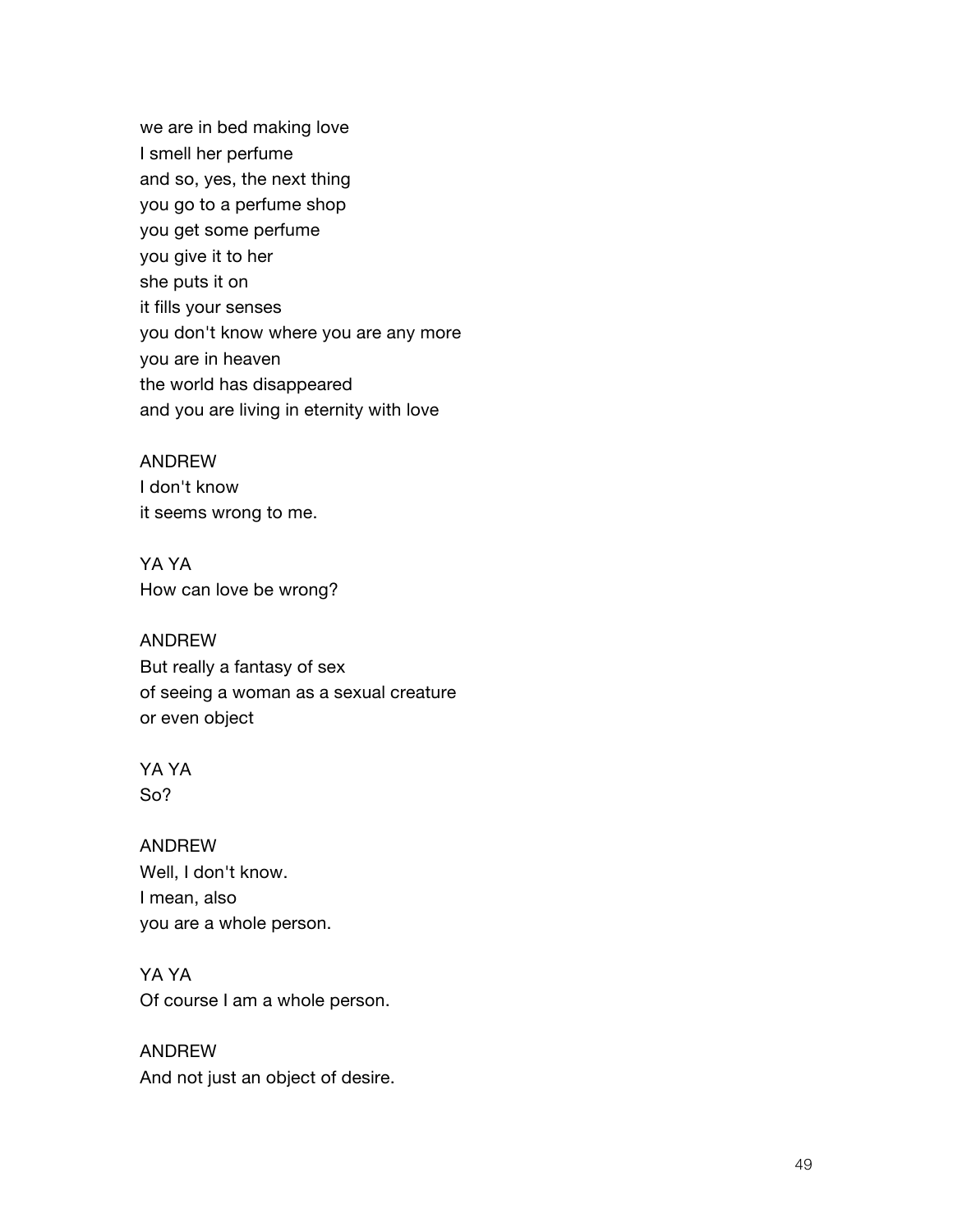YA YA Yes, of course. I am a person. But also I hope I am a desirable person.

#### ANDREW

Also, frankly, I don't think I am going to discover myself and set my imagination free by becoming a sort of reckless consumer sort of find myself by shopping.

YA YA How will you do it?

ANDREW I don't know. I will go to museums.

YA YA Are things there for sale?

ANDREW Of course not.

# YA YA So you can look but you can't touch you can't have you can see these things as part of someone else's life but not part of your own life that's the real art when it becomes yours you take it into your own life and it transforms your life how you feel how you live. Of course, if I could afford it I would buy what?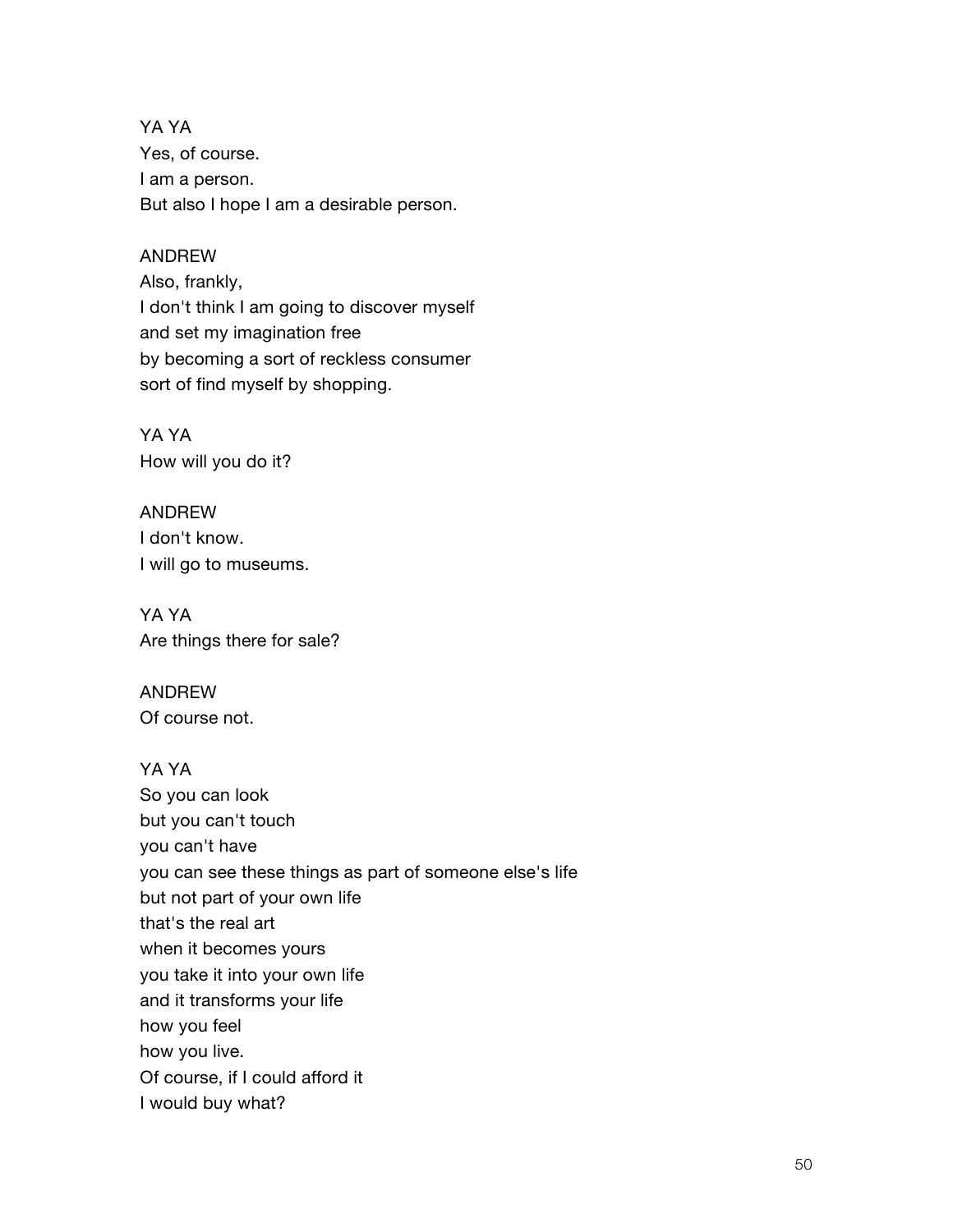Andy Warhol. But if I can't I buy a skirt

ANDREW It seems wrong to me that's all I'm saying.

#### YA YA

You know, where I've lived, in my country in my lifetime I've seen much worse. And just because you buy a skirt and live during your life doesn't mean you can't do the right thing and be a voyeur too and look at Picasso all you want. I like to look at Picasso. How is your home?

ANDREW My home?

YA YA Yes. How is it?

#### ANDREW

Well. It's fine.

#### YA YA

What is it some orange crates with a lot of books in them a mattress on the floor you need a lot of pillows in a home, you know, and rugs with many kinds of red and yellow and blue little designs that make you dizzy and some mirrors and a nice big couch with inlaid wood of little scenes of hunters and some velvet and gold leaf on the frames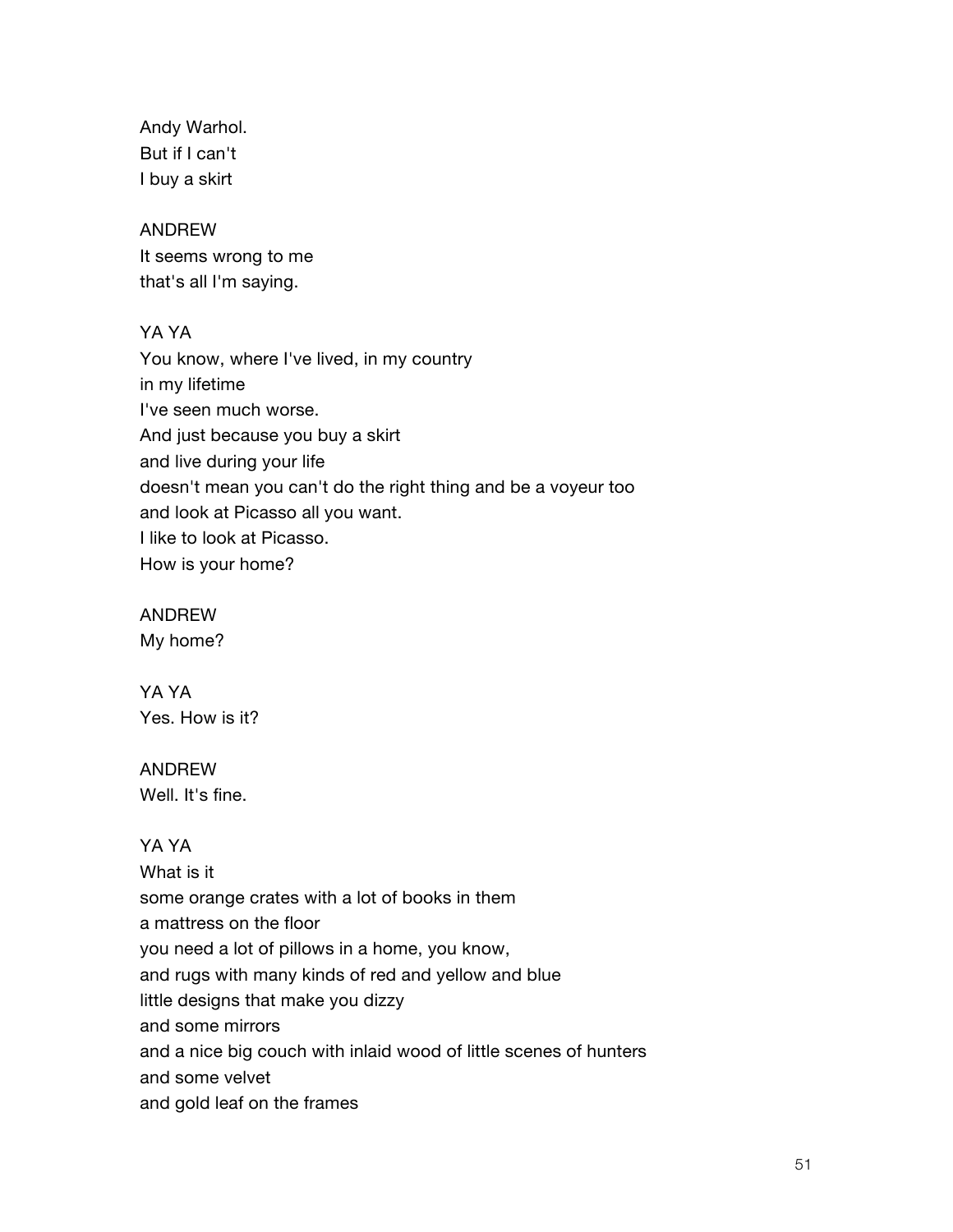pictures on the walls and puppets from India and a Zulu fighting stick do you know those fighting sticks all painted with bright designs and you can hit someone in the head with it and break their skull do you like to make a home?

#### ANDREW

Well, I don't know. Do you?

### YA YA

Yes. I love to make a home. A place to live in to have it fill your dreams to feel soft and you can drift in its arms forever that's it: a home where you live and then, after you have lived there for many many years you can look at it and say I have had a life here on earth. I had a place. I was not a mosquito who floated over a swamp here and there and don't know where I've been or what I'm doing here but this was my place for as long as I was blessed to have it.

### ANDREW

Right.

### YA YA

You buy things for your home or not always buy them friends can give them to you or you find them on the street it doesn't need a million dollars you get the beautiful things from the world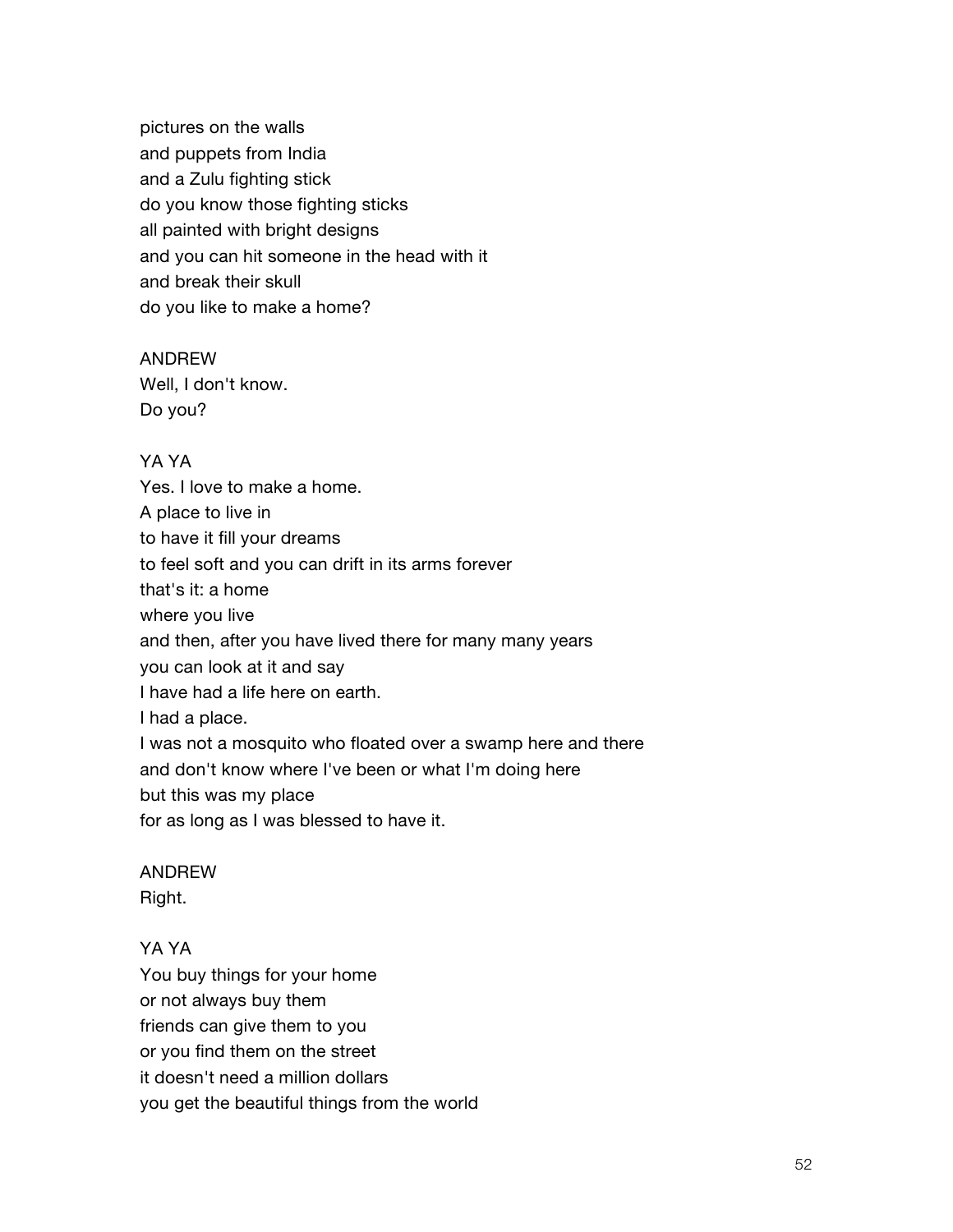and bring them to your home. Acquiring things: this is a good thing to do like a squirrel like a rat it's OK people can do this, too and they like it you could do it You and I we could have a whole relationship based on shopping.

### ANDREW

We could?

YA YA Of course we could.

#### ANDREW

I am maybe more of a Buddhist you know, I like a bare floor and even just a mat on the floor and a few books a cup of tea I don't buy things I never have

YA YA Maybe you're just a cheapskate

ANDREW Maybe I am.

YA YA Or maybe you have a philosophy.

ANDREW I thought I did.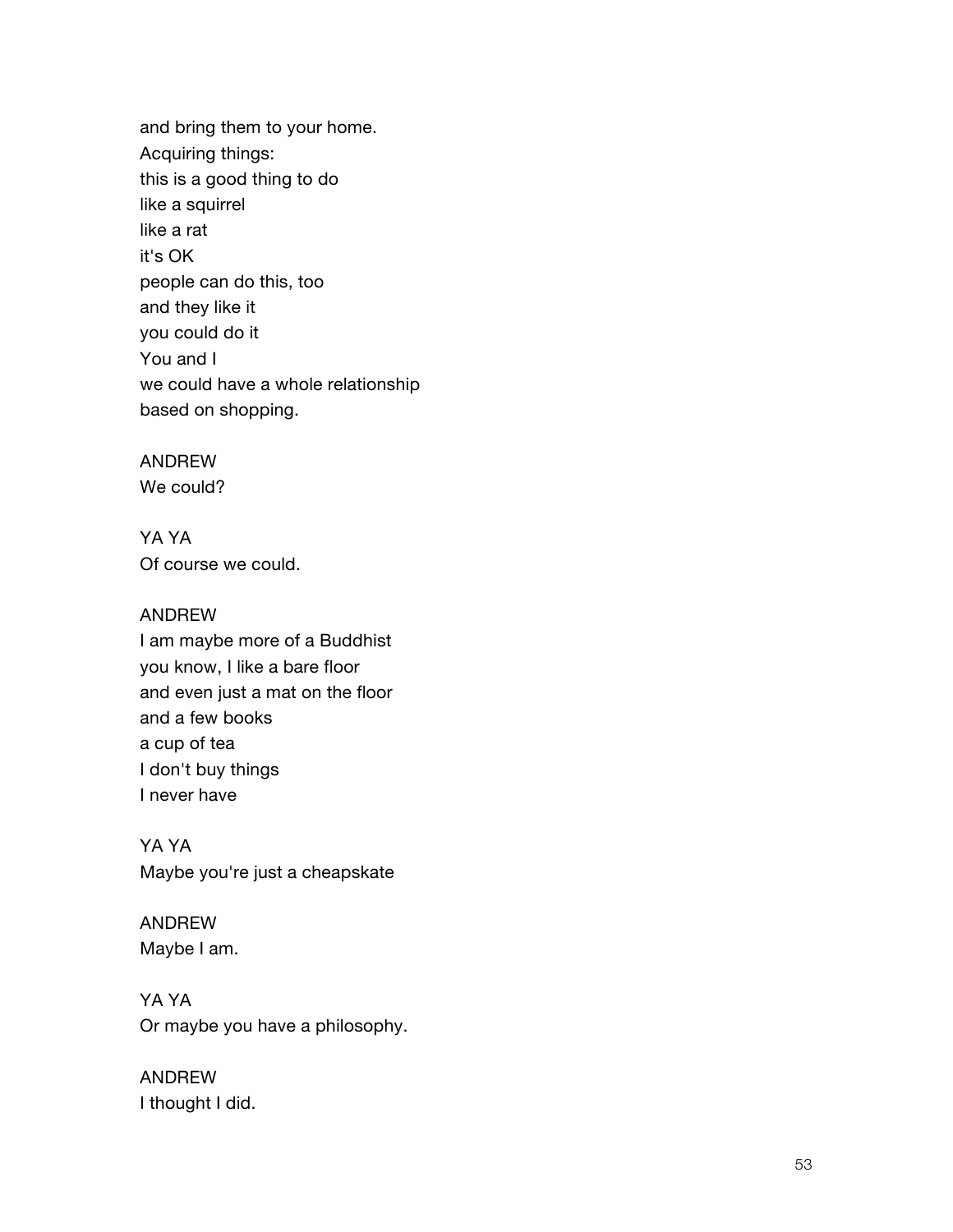YA YA

That's an interesting thing to me.

[A rack of clothes amidst the trees. They are shopping for a dress. She steps right out of her dress and lets it fall to the floor, puts on something from the store, looks at herself in it, steps out of that dress, tries on another, and so forth, so that a succession of dresses just falls to the floor like autumn leaves as she goes from dress to dress and they talk. Each time she sheds a dress, however, it stops him in mid-sentence; he can't speak or concentrate for a moment, and then he resumes.

The Vietnamese waiter is in attendance; he is the shopkeeper, and occasionally he will stoop down and pick up a dress very delicately and tentatively.]

### ANDREW

It seems to me, the trouble always begins with love. People always say the trouble is differentness or even hatred or prejudice or some such bad thing that is the root of all troubles but really it's love that always disrupts everything.

Once you've set love loose in the world anything can happen if human beings give free rein to love —and, if they don't, you can hardly call it love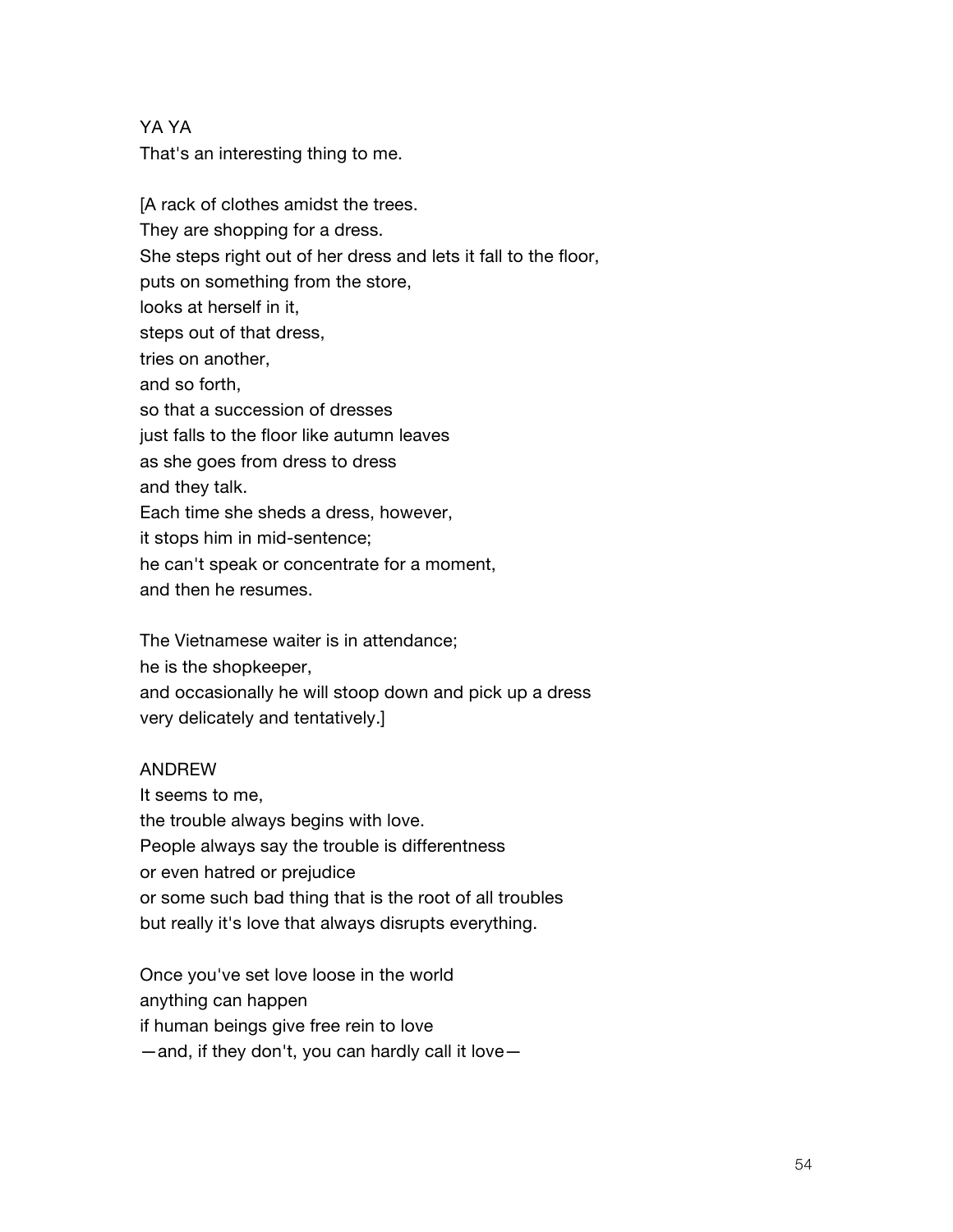YA YA How is this?

ANDREW Very nice. Very nice. I like it.

[she takes his faint praise for condemnation and immediately slips out of it]

And love pays no attention to what is useful or considerate then we throw the world into turmoil with every breath we take not just love of another person but love of the earth love of trees love of the country of little green farms and fenced-off tracts of wild quince with great pink flowers the blue air chill but full of the new and subtle warmth of spring

YA YA How is this?

ANDREW I don't know about the color.

YA YA You don't know about the color?

ANDREW I don't know.

[she lets it slip to the floor]

all these things we cherish and covet and protect from the intrusions of others love of one's own country of one's own friends of the familiar ways our friends have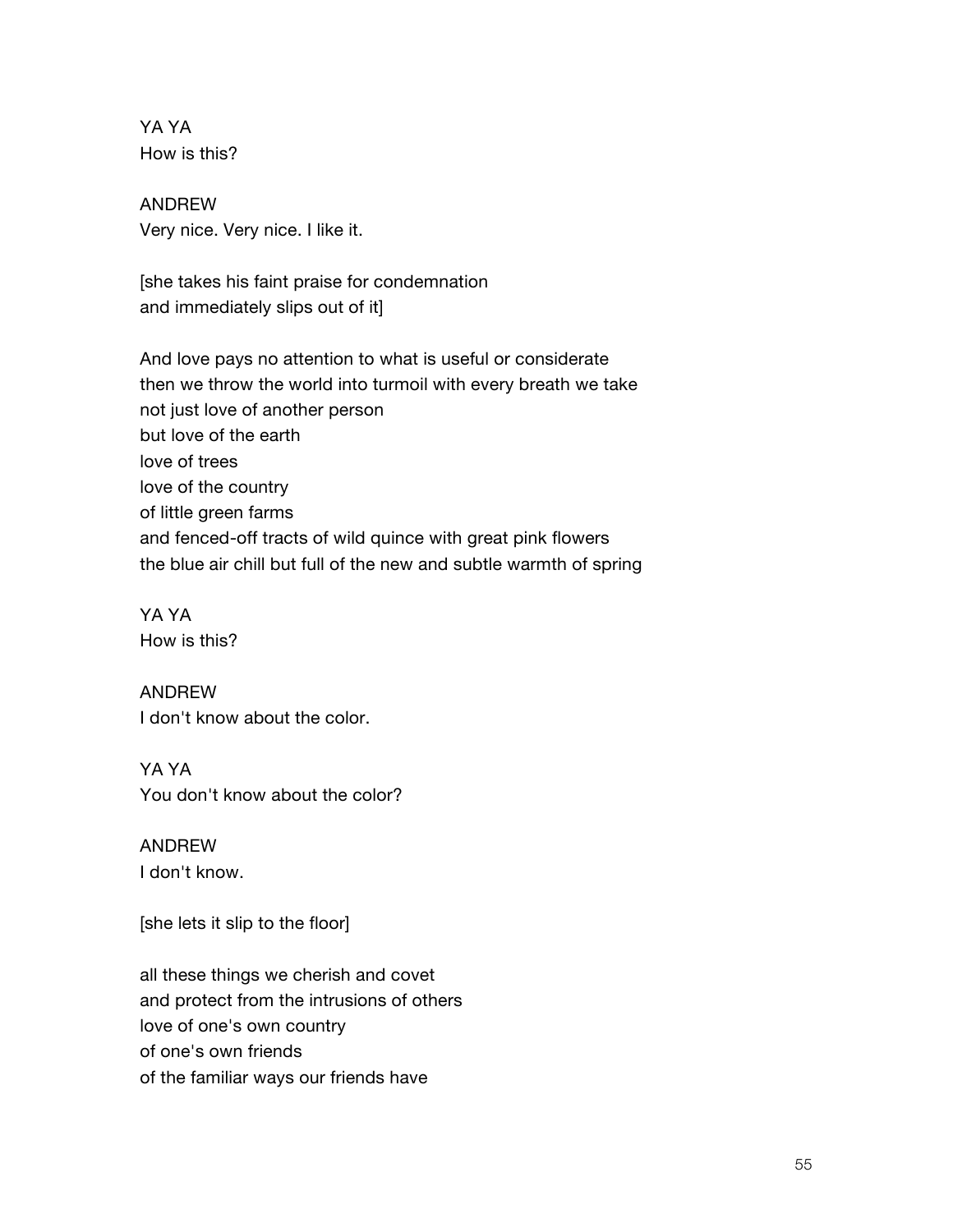their manners and the way that they are dressed and then love of wine

[Ya Ya through this is putting on dresses and letting them slip off, he stopping each time she does, and then resuming when she is buttoning another dress or fixing the straps on her shoulders]

love of pleasure of a picnic in the woods and sweet red peppers with a pinch of thyme love of music love of riches, of speed, of power all the things that we desire and even love of sorrow love of tears love of heartache love of anguish love of exhaustion of sleep of solace love of warmth, love of pain love of lasting longer than we think we can love of loud noises and of cheering of marching steps of martial music of causing death

with all these kinds of love what need is there of hatred?

Hatred is just the kerosene put on the fire.

This must be why there's nothing to be done about it. You cannot eradicate the human heart itself.

Because it's not the worst in us that leads us into trouble it's the best.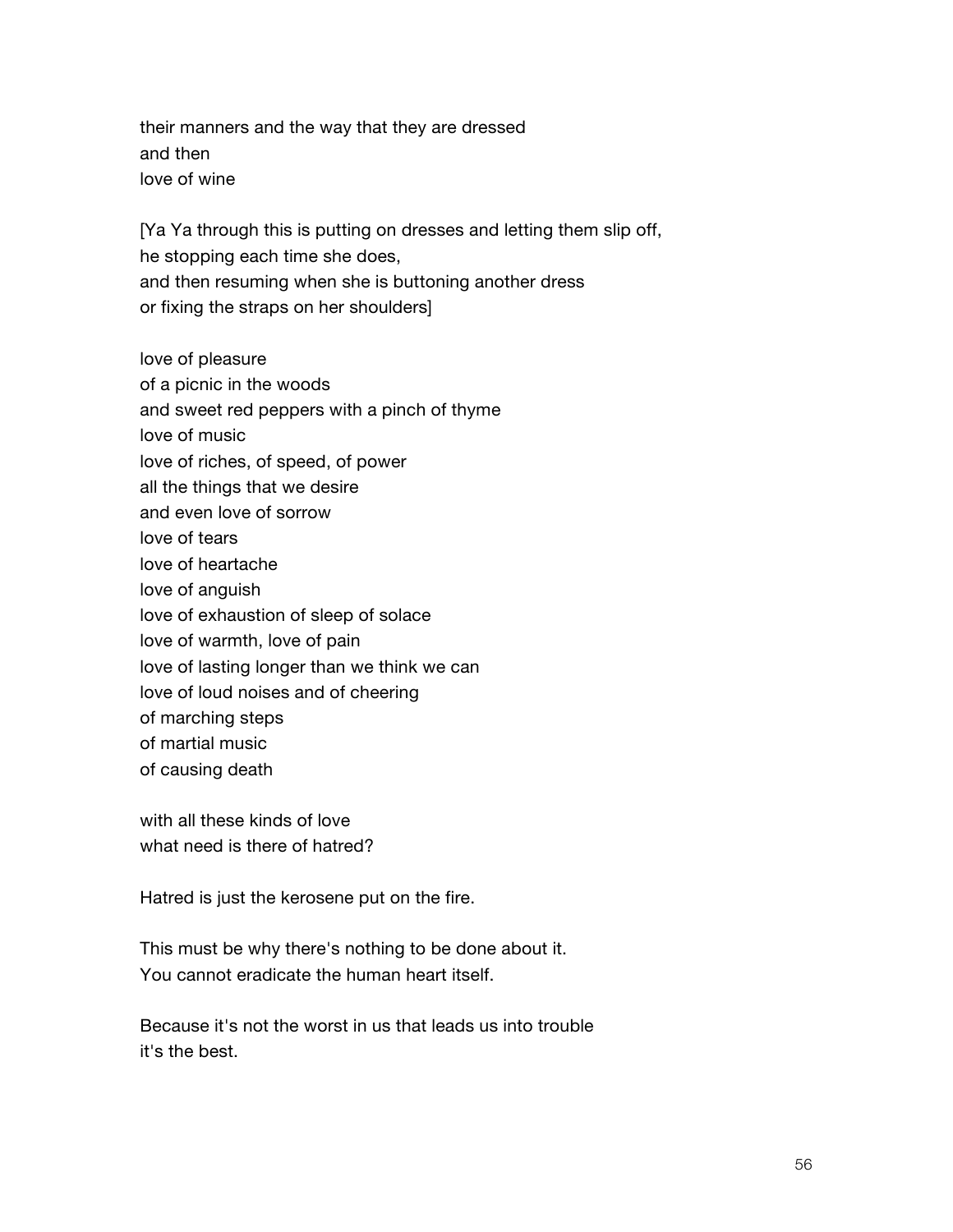[silence]

YA YA Do you think you could....

[she has a button snagged in her hair, or can't button a button at the back of her dress; he stops talking and gives full attention to the button for several minutes: this is several minutes of complete silence, the only such silence in the play, while, in a perfectly tender and solicitous way, with no agenda other than helping her nothing flirtatious or lascivious about it he helps her. At the end she stands back. He looks at her.

ANDREW

Oh, that's beautiful.

[The Vietnamese waiter, a castrato, steps forward and sings a heartbreaking aria, Handel's "Pena tiranna" from Amadigi Handel's "Pena tiranna" from Amadigi Handel's "Pena tiranna" from Amadigi Handel's "Pena tiranna" from Amadigi Handel's "Pena tiranna" from Amadigi Handel's "Pena tiranna" from Amadigi Handel's "Pena tiranna" from Amadigi Handel's "Pena tiranna" from Amadigi Handel's "Pena tiranna" from Amadigi Handel's "Pena tiranna" from Amadigi Handel's "Pena tiranna" from Amadigi Handel's "Pena tiranna" from Amadigi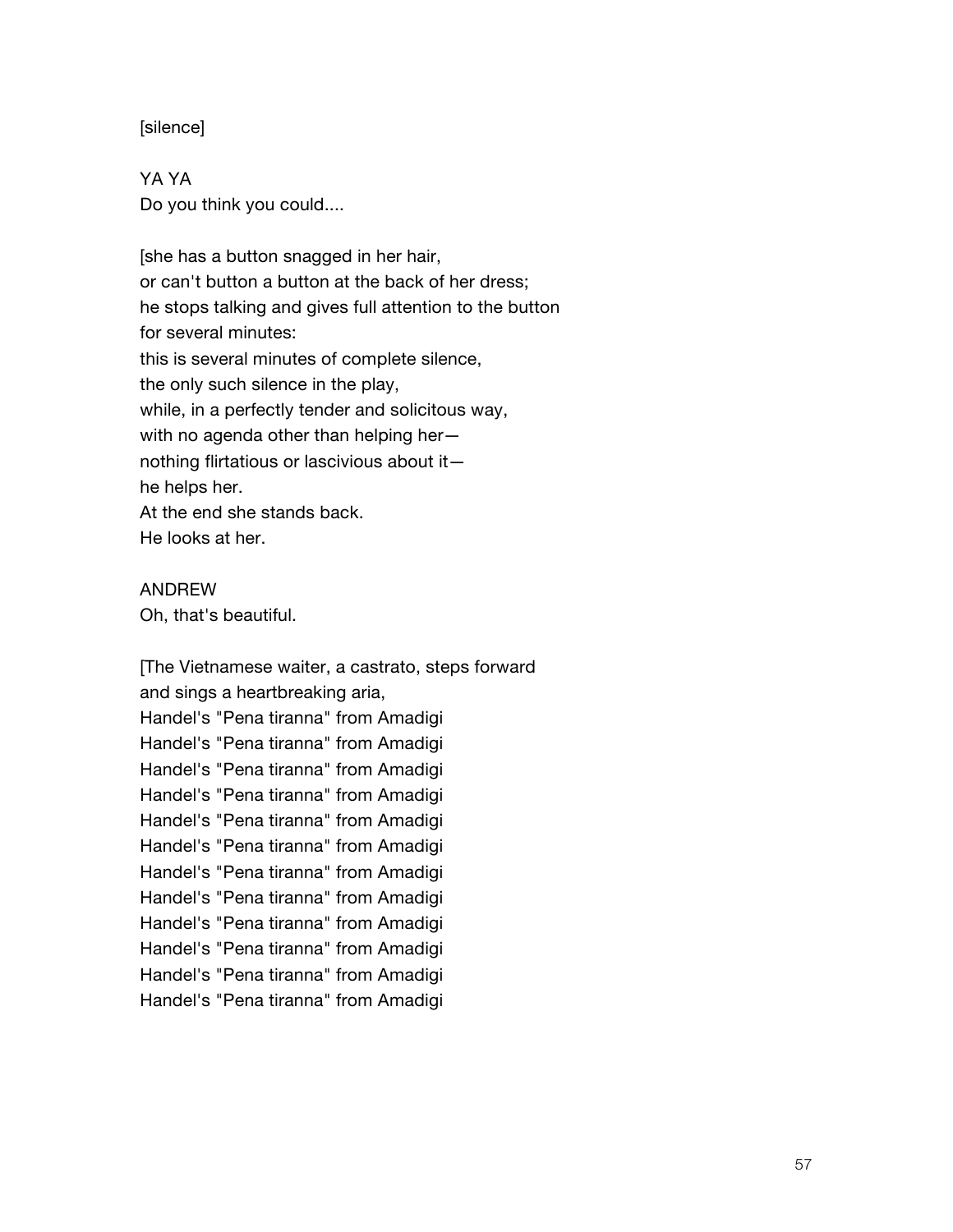And, while he sings, Andrew picks Ya Ya up in his arms and lifts her high above his head so that she is a flying angel

and they dance

her dress flows out in the breeze of their movement

and the dance is almost entirely his lifting her into the air so that she flies

the castrato might put several park chairs in a row as he sings and Andrew lifts her as her toe touches first one, then another, then another of the chairs as she flies to a bench and flies from there again to touch the ground lightly and be picked up in his embrace.

At last, her dress drops to the ground and Andrew puts her down into a bathtub as the aria ends and then he joins her in the tub amidst the 100 trees.]

YA YA What I had in mind was I would come to Paris and make a life because I grew up in the country so I made my hair red and tied it in a fountain on the top of my head

ANDREW Right.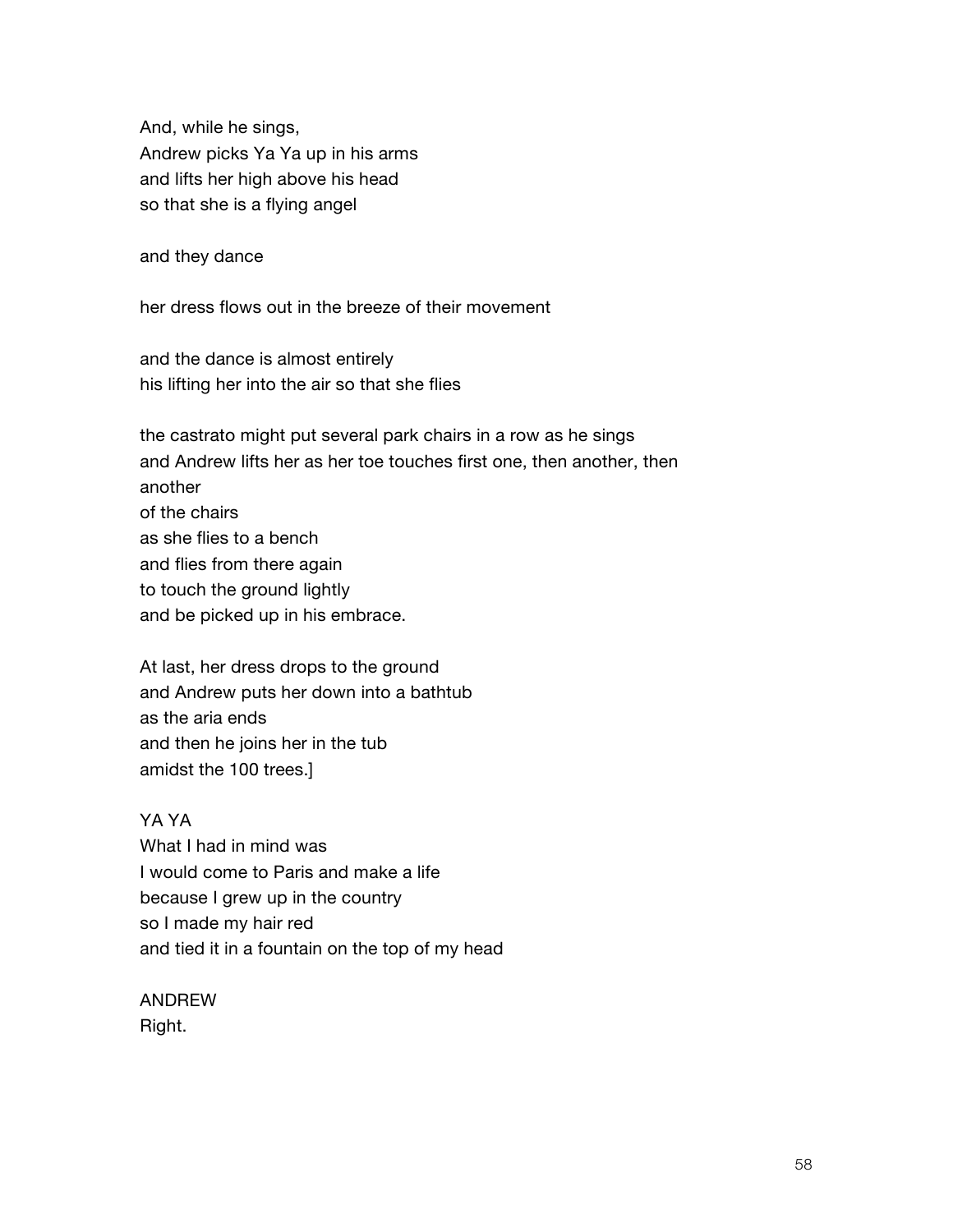YA YA and I didn't know what I had in mind I came to the Sorbonne and there I was a young person going from day to day thinking of what I did of singing of the clothes I wore of where I was living that's all

ANDREW

Right.

YA YA thinking of some friends I made

of the bookshop I meant to go to the book I meant to pick up there

ANDREW Your mind just drifting.

### YA YA

and of the little basket I might buy to keep ribbon in there was a room in a little hotel in Provence where I once stayed with its faded yellow walls and the shutters opening out onto the interior courtyard

ANDREW It's like a dream.

### YA YA

the white arum lilies, purple irises, a hundred little tulips with pointed cups, and pittosporums whose scene paralyzes the will I thought I would have pittosporums in my Paris apartment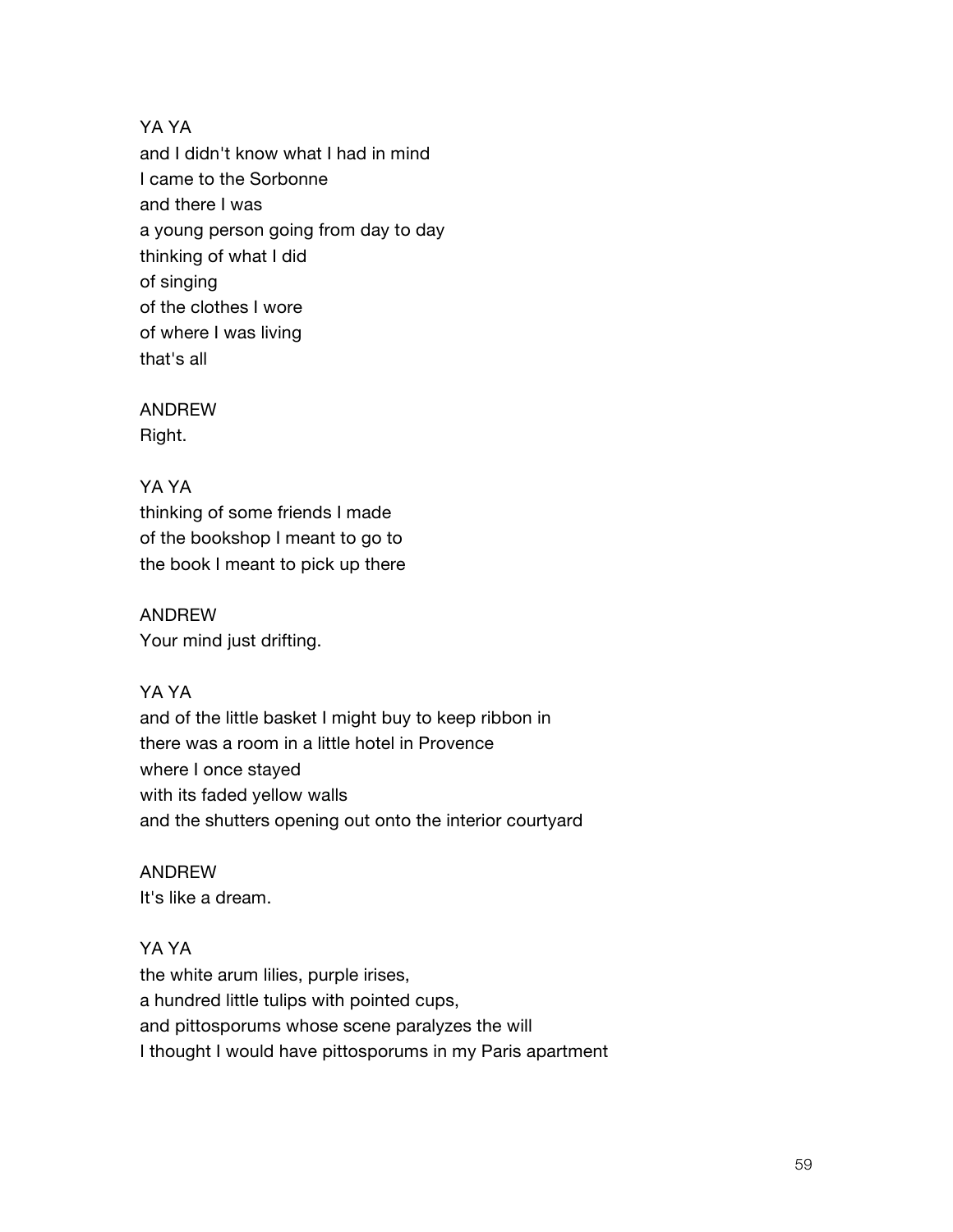ANDREW Right.

### YA YA

and then I met this man in a cafe who was very intelligent and not at all handsome because I thought if he is handsome I cannot trust him

### ANDREW

You can't trust a handsome man.

YA YA No.

and I guess I thought if he is ugly I can trust him which was my first mistake and then he had a book that he was reading which of course, for a student is right away a good thing and he was an editor at a publishing house very distinguished, a literary person already I was so flattered and I could see he just licked me up with his eyes so I liked that even though I knew it was wrong

ANDREW

Right.

### YA YA

and pretty soon in this world I was carrying around in my head he would drift in and out and sometimes I thought he was living there and I was living with him so that my thoughts of my world took form around him and it seemed quite natural so that I never made a decision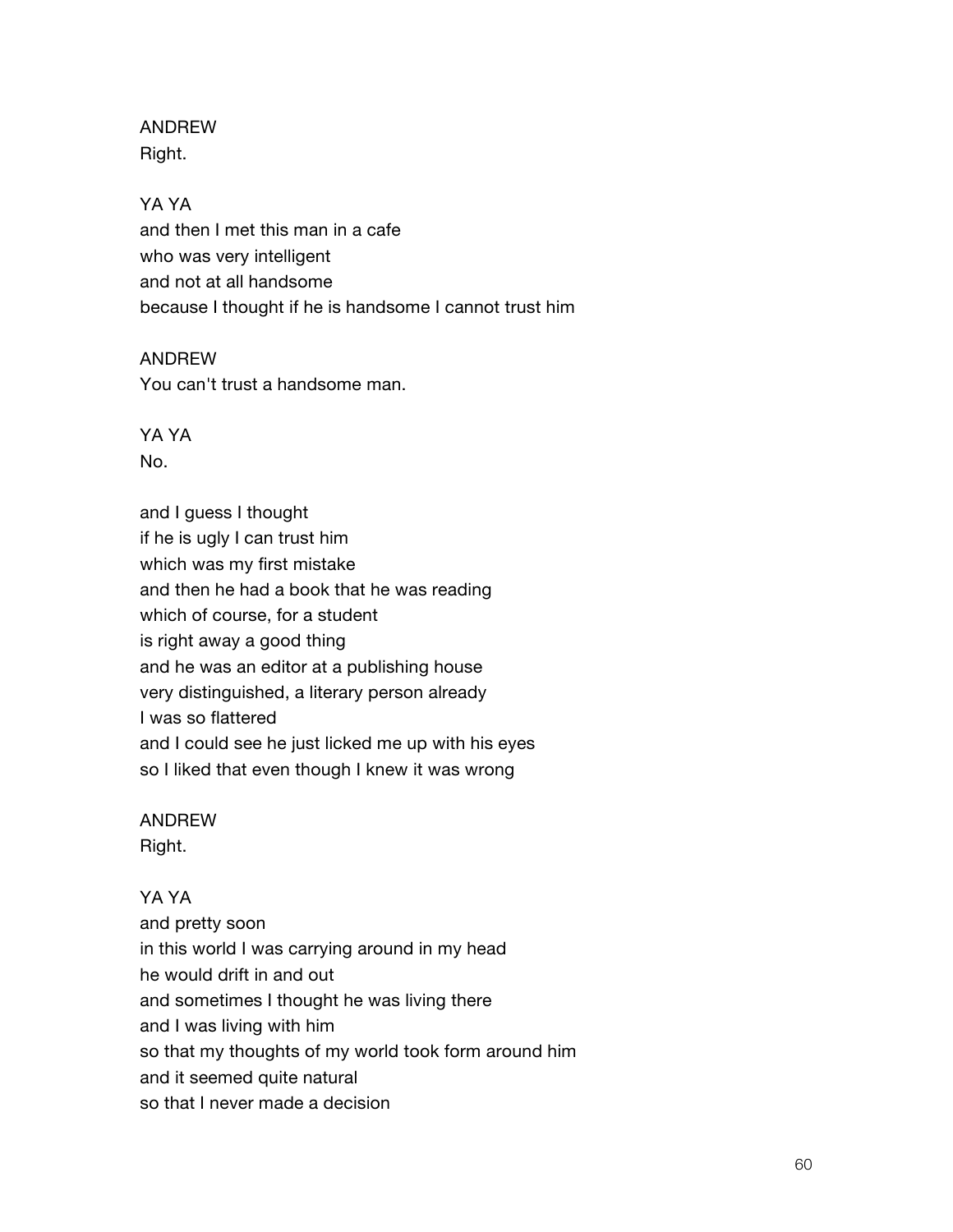I just moved into my life all the time I was thinking I am a young woman just trying on my own life

## ANDREW

Right.

## YA YA

seeing what it is to have a life in a big, beautiful city

# ANDREW

Right.

### YA YA

I couldn't possibly think of having a life that involves another person as a couple

# ANDREW

No.

### YA YA

it has nothing to do with my life that I am living and yet, how can I not, what if I should let the choices of my life slip past me so that I have no life at all and so I married him

### ANDREW

Oh.

### YA YA

is this the way people get married these days? I don't think so.

## ANDREW I don't know.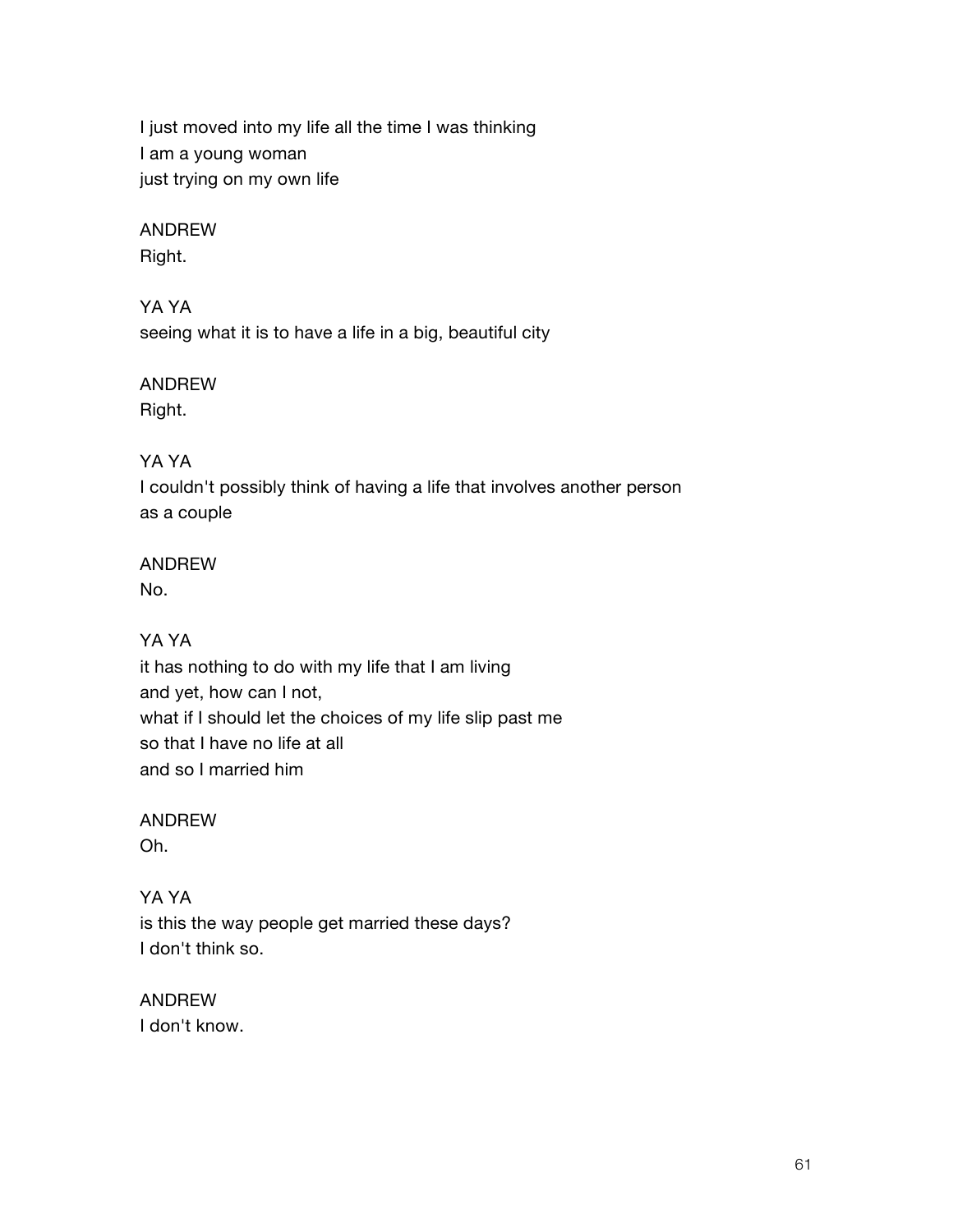YA YA Other people think about it so much more and so much more clearly

# ANDREW

Well....

### YA YA

but there I was and I didn't know at all how I had gotten there and then it turned out he was a prick.

### ANDREW

Ah.

YA YA Who knew?

ANDREW Right.

YA YA Well, it may be everyone knew but me men are pricks

### ANDREW You mean....

### YA YA

It seems to me all men this is how it seems to me now of course I know this is wrong I try not to make a sweeping judgment but how else can I judge? In my experiences this is how it is and I look through the brown-colored glasses that I have and this is how I see men.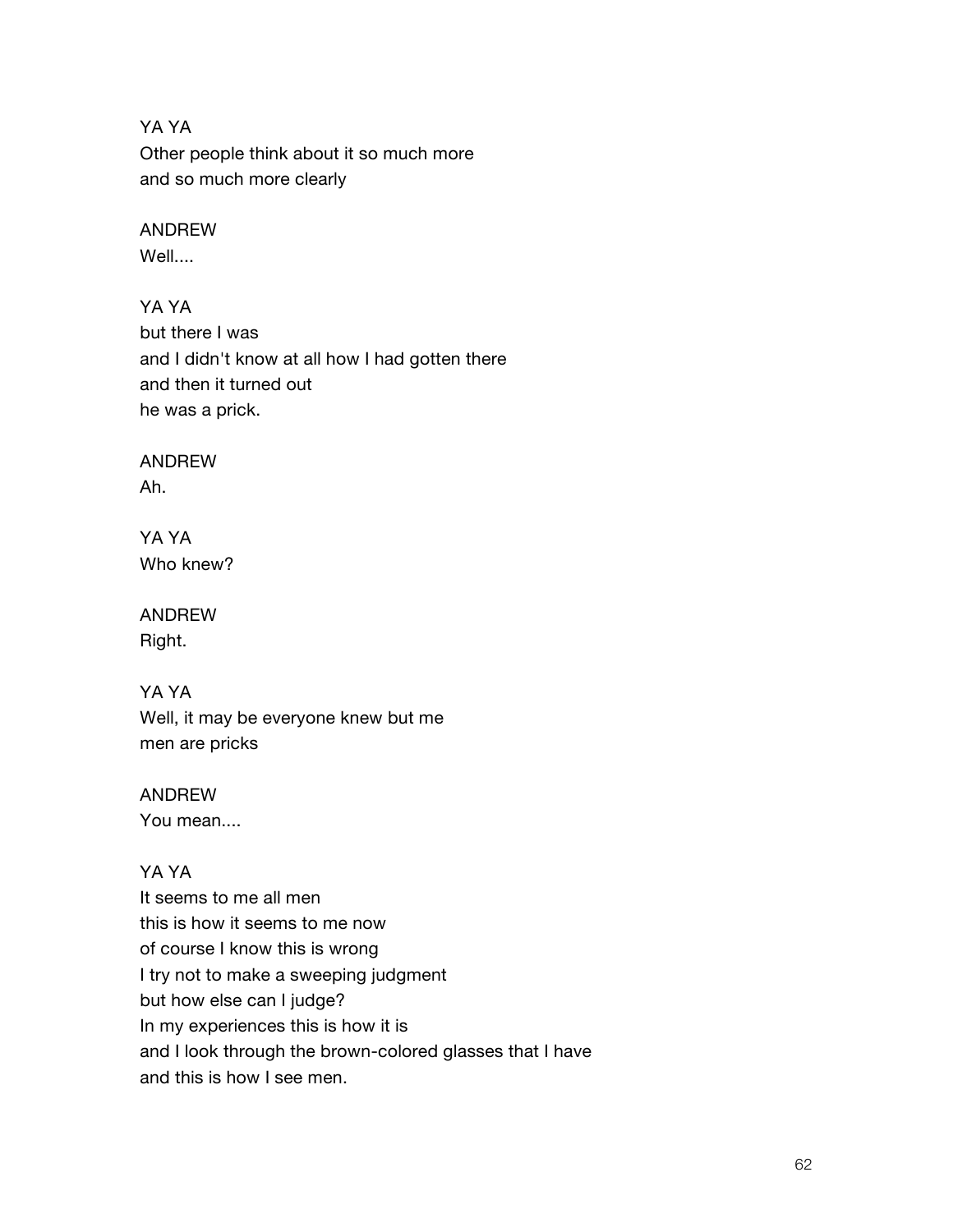Oh.

### YA YA

You know what it is with a man? They are there, they are there, they are there all the time they are pursuing you and then, once they have you they are gone. You turn around all of a sudden they are gone. You can't count on a man because just when finally you decide OK I can count on him that is the moment he just disappears and you never see him again. And what you have left is just a big dearth.

Is that what you say?

### ANDREW

A dearth?

#### YA YA Yes.

ANDREW Yes. You could.

[silence for a moment]

When I met my wife for the first time she was riding a bicycle a friend of mine introduced us we said hello nothing special until she said she was on her way somewhere and she turned around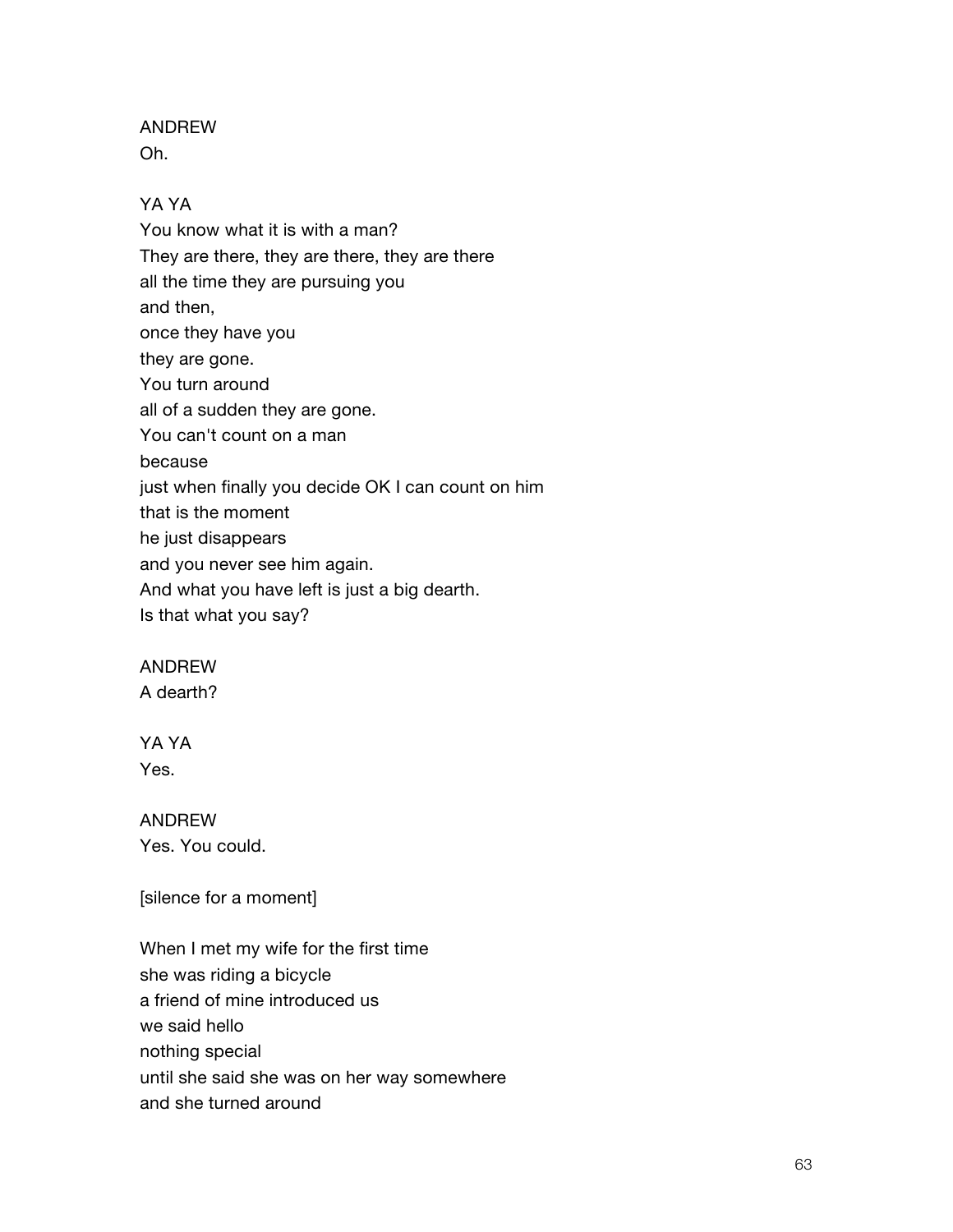and got onto her bicycle it was a boy's bike and as she got on and swung her leg around over the seat to sit on the bike she was wearing blue jeans a little bit tight and I saw her back her hands and arms and shoulders as she took hold of the handlebar and the small of her back and her butt and I thought then that I wanted to marry her.

YA YA Because of her butt?

### ANDREW

Yes.

What I always had in mind was a real friend so we would share feelings and be coming from the same place this is such a complicated thing because people come from different places I mean to begin with if they are a man and a woman their lives have been so different and then if they are different ages

YA YA Even generations.

ANDREW Even generations how can you bridge such a gap

YA YA then they come from different countries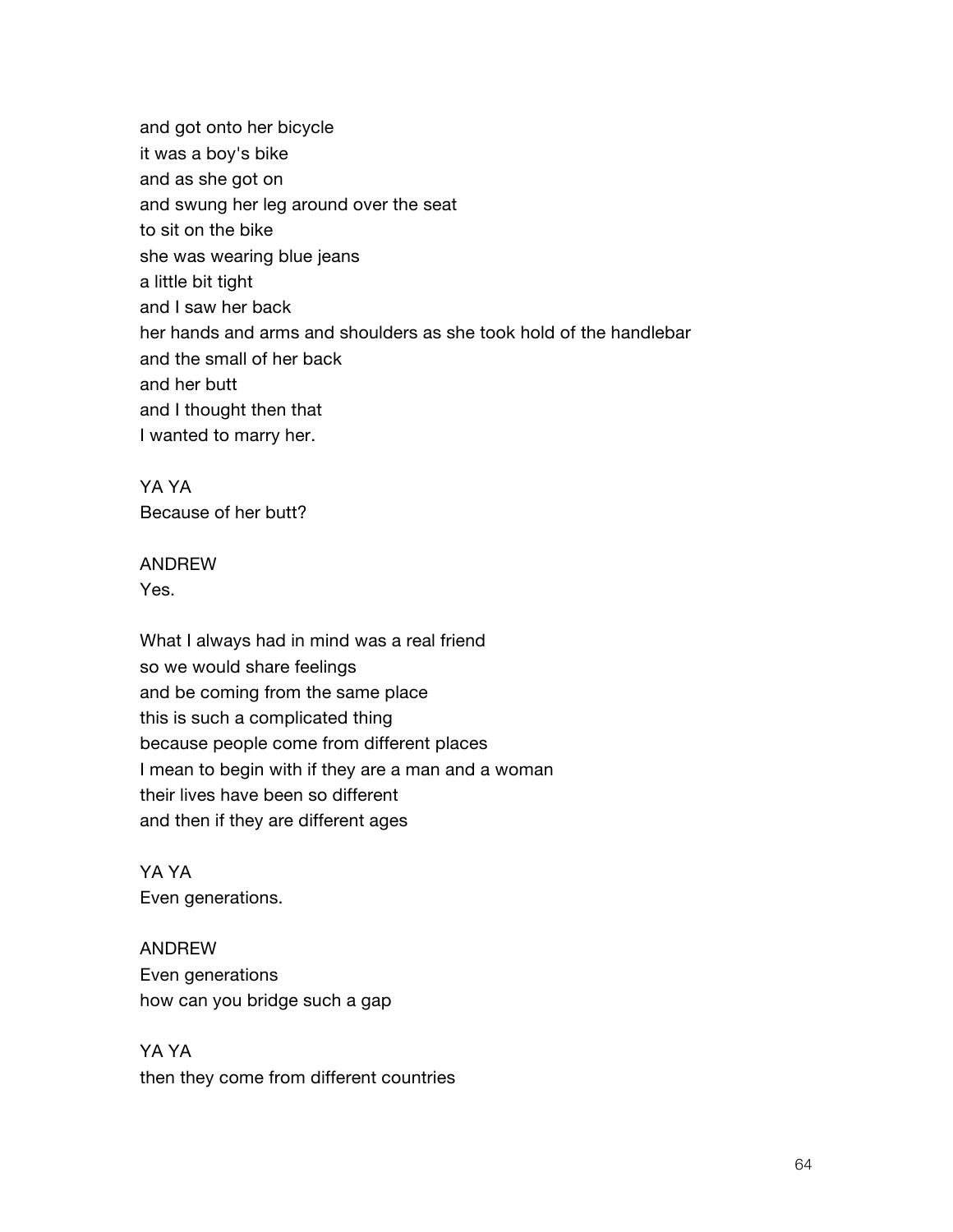ANDREW and one from this town, one from that

YA YA different families

### ANDREW

one had brothers the other sisters whatever the thousands and millions of minuscule things that make us so different from one another

and if it is hard for just anyone you can imagine how hard it is for someone who comes from Serbia and someone who comes from Montenegro

YA YA how can two people then ever share the same feeling exactly

ANDREW and without effort

YA YA with comfort even

### ANDREW easily

YA YA so that they can relax together

ANDREW and feel there is someone in the world who really understands me

YA YA really knows who I am in the deepest sense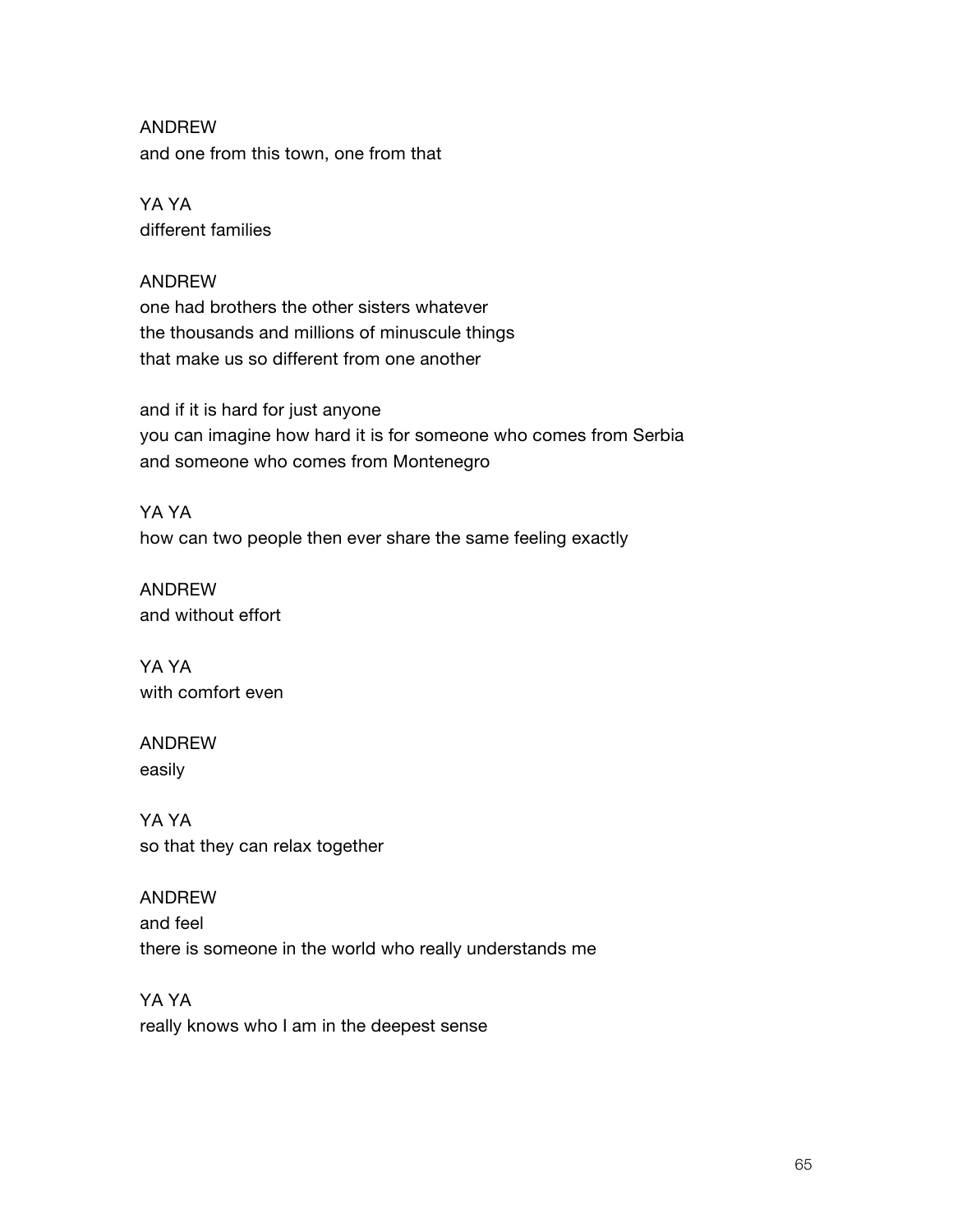where we both look at a piece of beach and say: oh, how beautiful

### YA YA

or—at the same moment we both feel: what an ugly place

### ANDREW

so that these two people can go arm in arm through life knowing they have someone who will always be there for them because they know exactly how it is for you

### YA YA

even sometimes they are there already before you've gotten there

#### ANDREW

so you face some trouble? no problem I know exactly how you feel and we will come through this together.

# YA YA

Right.

### ANDREW

Do you think this can never happen? That two people can never really know one another? Or really feel the same? This is just a romantic wish no one ever feels it it's just not possible that's the tragedy of life we are all alone.

YA YA I don't know.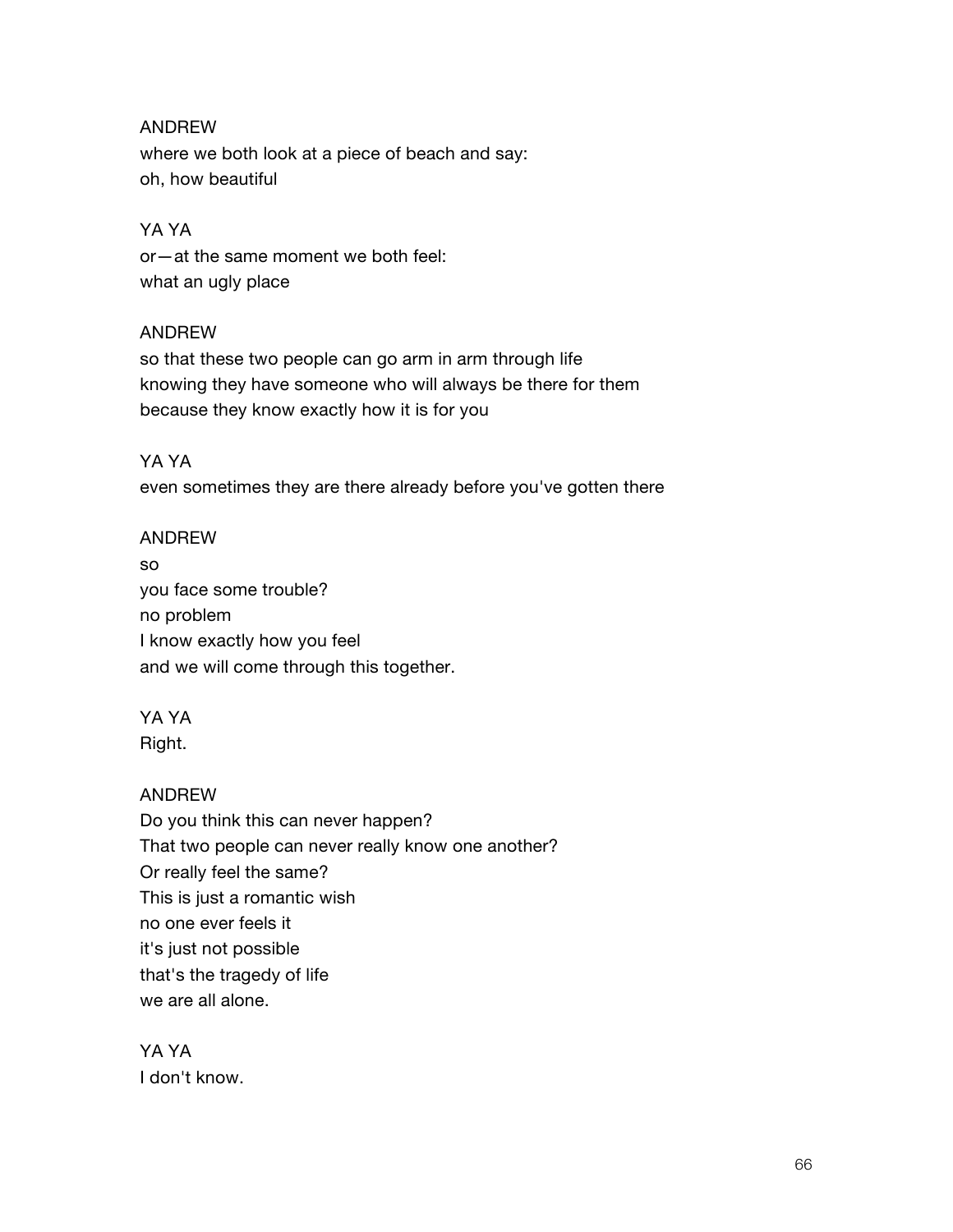ANDREW No. Neither do I.

[MC Solaar sings French rap music.

Another slow motion video: this time amidst the carnival entertainments in the Tuilleries emerging from a scary tunnel ride again the slow motion so extreme that we see a thousand expressions in one: this time it is not the anxiety that pops up through the happiness but vice versa, the relief and pleasure and exhiliration that pops up through the terror of the tunnel ride.

They are in a café amidst the 100 trees.

They are having dessert.]

ANDREW You'll have a limonade?

YA YA Yes, bien sur.

[he looks around for a waiter]

You see, we've had a good time together. This has been a nice little romance after all.

ANDREW Yes. Yes, it certainly has.

YA YA We were afraid to have a fling I won't speak for you, I was afraid but it turns out it was OK.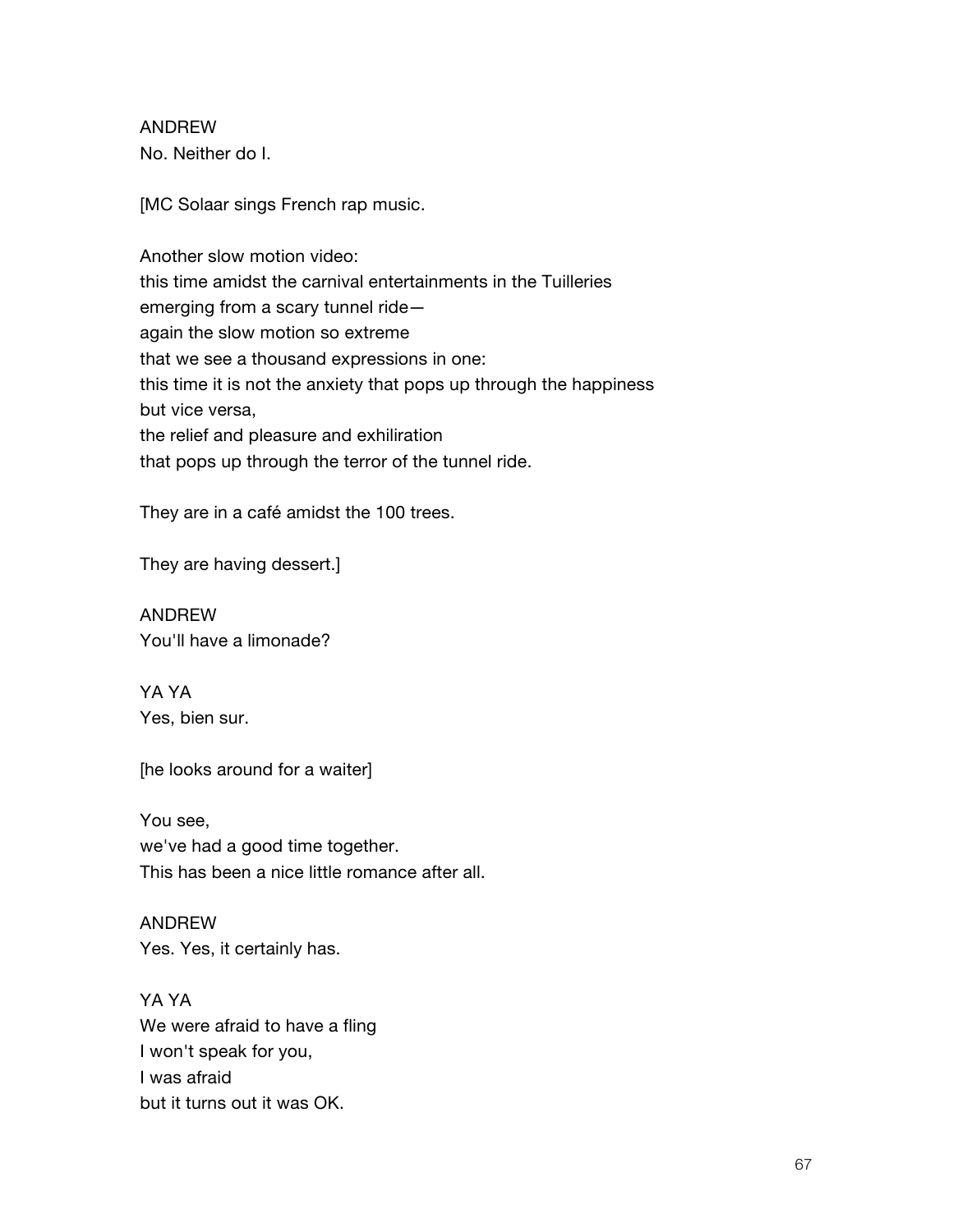Yes.

# YA YA

And I hope, when you go back home, you will keep me in a good place in your heart.

## ANDREW

Yes, I will. I certainly will.

# YA YA

You know, in France, this is how it is you have a lovely time you hold your life with a light touch and it's not a tragedy.

# ANDREW

Right.

# YA YA

All we did was talk about how we can't get together and all the time we got together anyway.

# ANDREW Right.

YA YA Because we liked it.

### ANDREW Yes.

YA YA We thought we are too damaged we can't do this because of our histories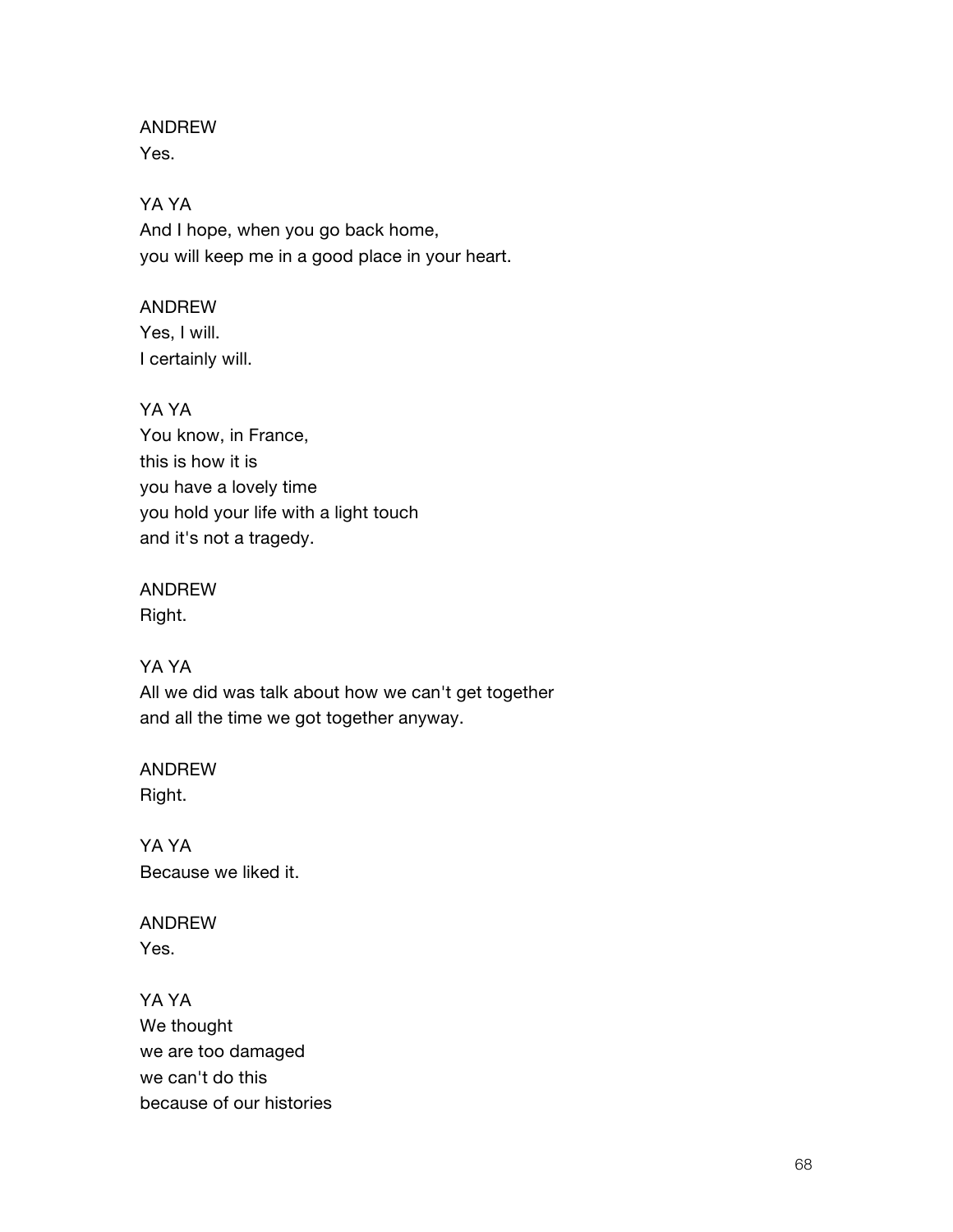they hold us in a grip and we can't go on but then we do.

## ANDREW

Yes.

### YA YA

We don't go on to be together, of course, because still when we are just being quiet and considerate with each other still we know it's not right for us because we are grownups.

### ANDREW

Right.

YA YA Because we are different in age.

### ANDREW

Yes.

### YA YA

And because we still do have our histories they don't go away all at once a person cannot suddenly all over again become a different person.

#### ANDREW Yes.

# YA YA And because you are still a little boring.

ANDREW I know.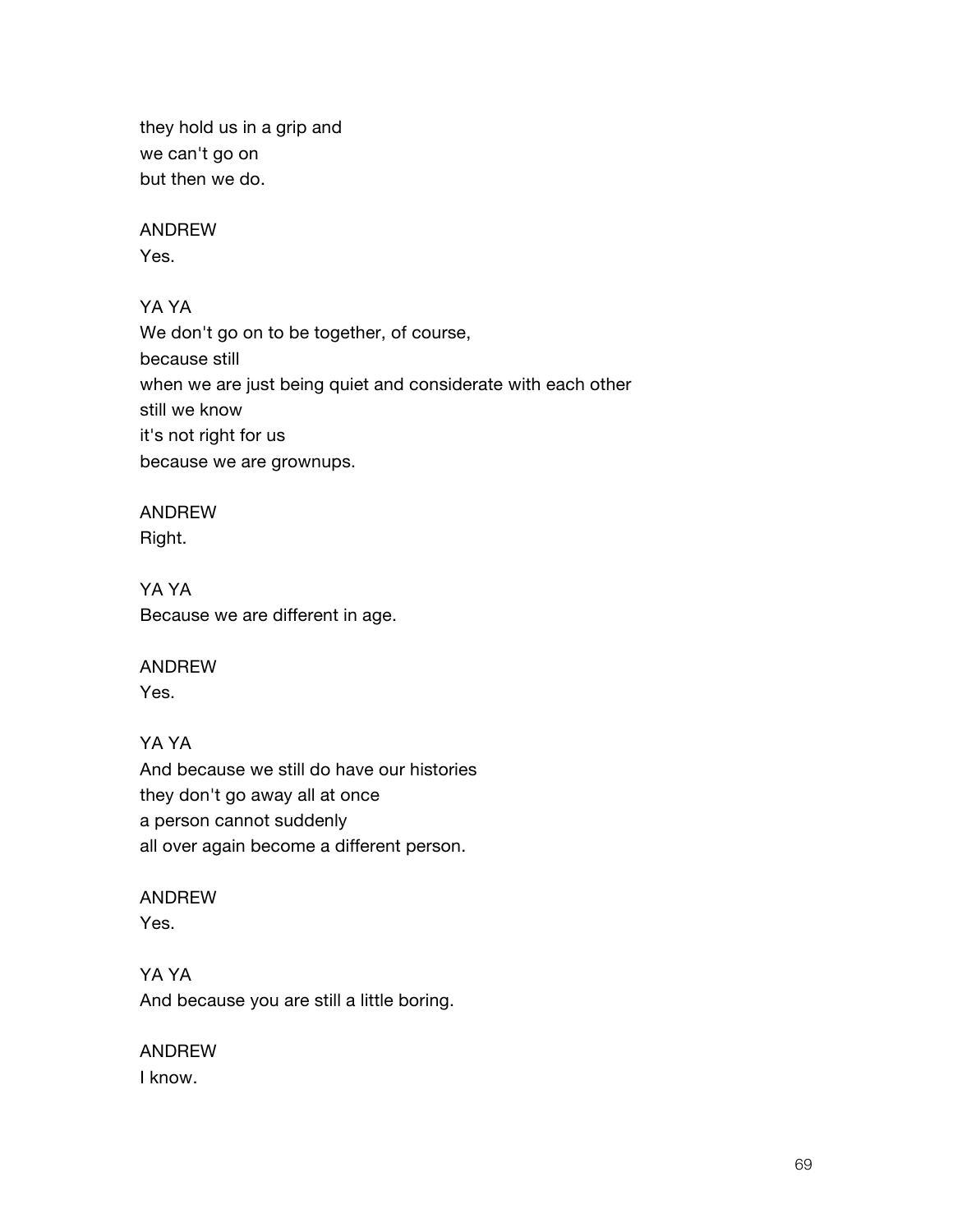### YA YA

And you have some ways of being I don't know I won't say I don't have some ways of being that aren't wrong but with me these ways of being are passing things because I am young and maybe I don't know any better Or anyway I will learn because I will see what these bad ways of being get me into and I won't like it and I will have other ways of being

### ANDREW

Yes.

YA YA But you, I don't mean to say: after all, you are a nice person, I think

ANDREW Thank you.

YA YA and I think you still have the capacity to learn

ANDREW I hope so!

### YA YA

and nothing is to be said against a person who is so considerate a real gentleman I think

ANDREW Thank you.

YA YA but still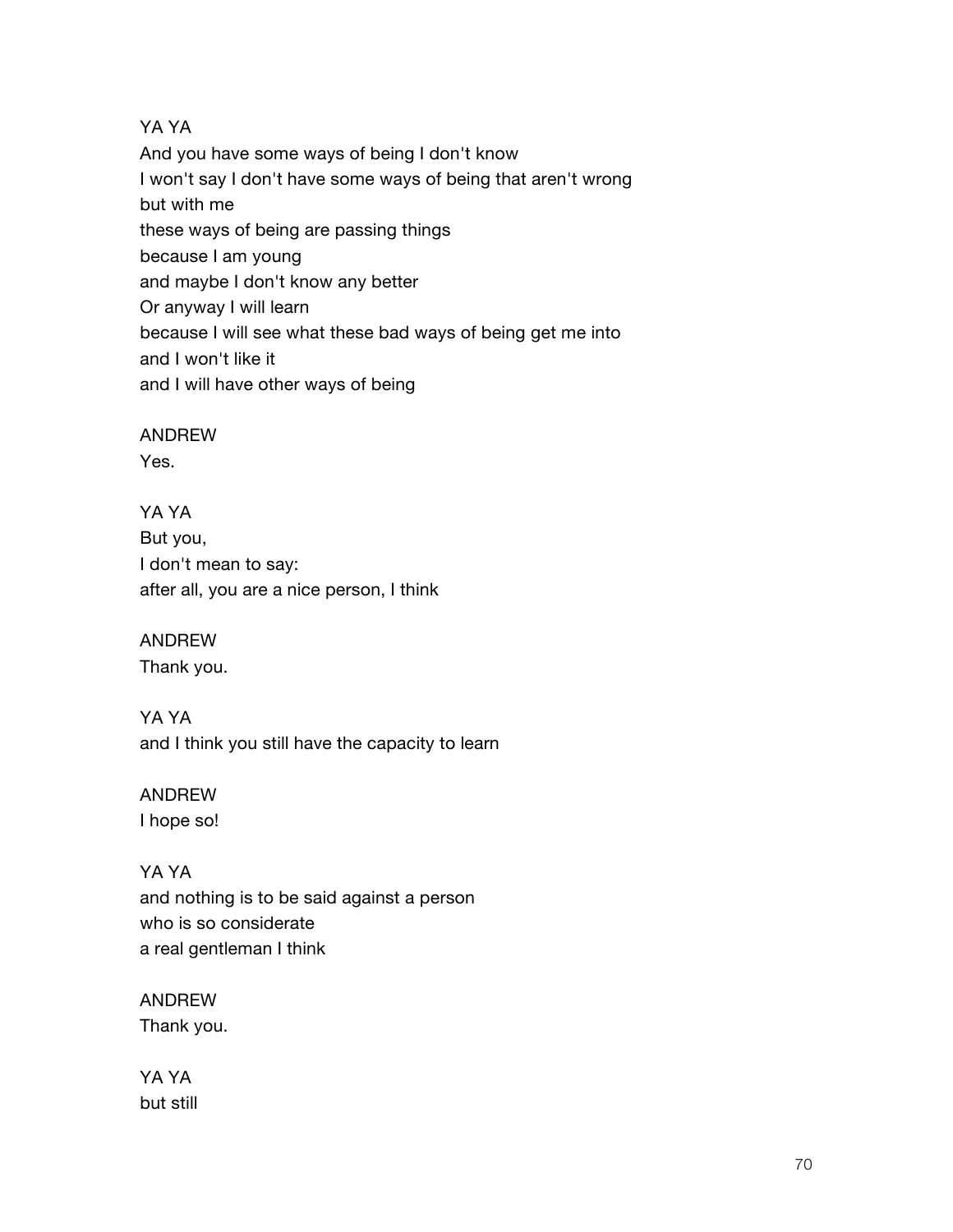with you, you have some ways of being that you have because they are so old and you haven't gotten over them and even if I wouldn't care because I would love you you know I would see right through your ways of being to you yourself and say, well, so what he's a little stupid but he's a nice guy underneath it all even so, after I would do all that still the things I think are fun you think are silly and what you find interesting to me is just incredibly tedious

### ANDREW

That could be.

#### YA YA

So finally you would bore me to tears I wouldn't be able to stand it I would be feeling guilty about it because here you would still be being considerate and supportive and generous and loving and I would just want to hit you in the face with a frying pan so it would be wrong it would be bad that would be no fun for you.

### ANDREW

No.

### YA YA

So, if we have had our little fling and you go back to America and I go back to my life maybe we think of each other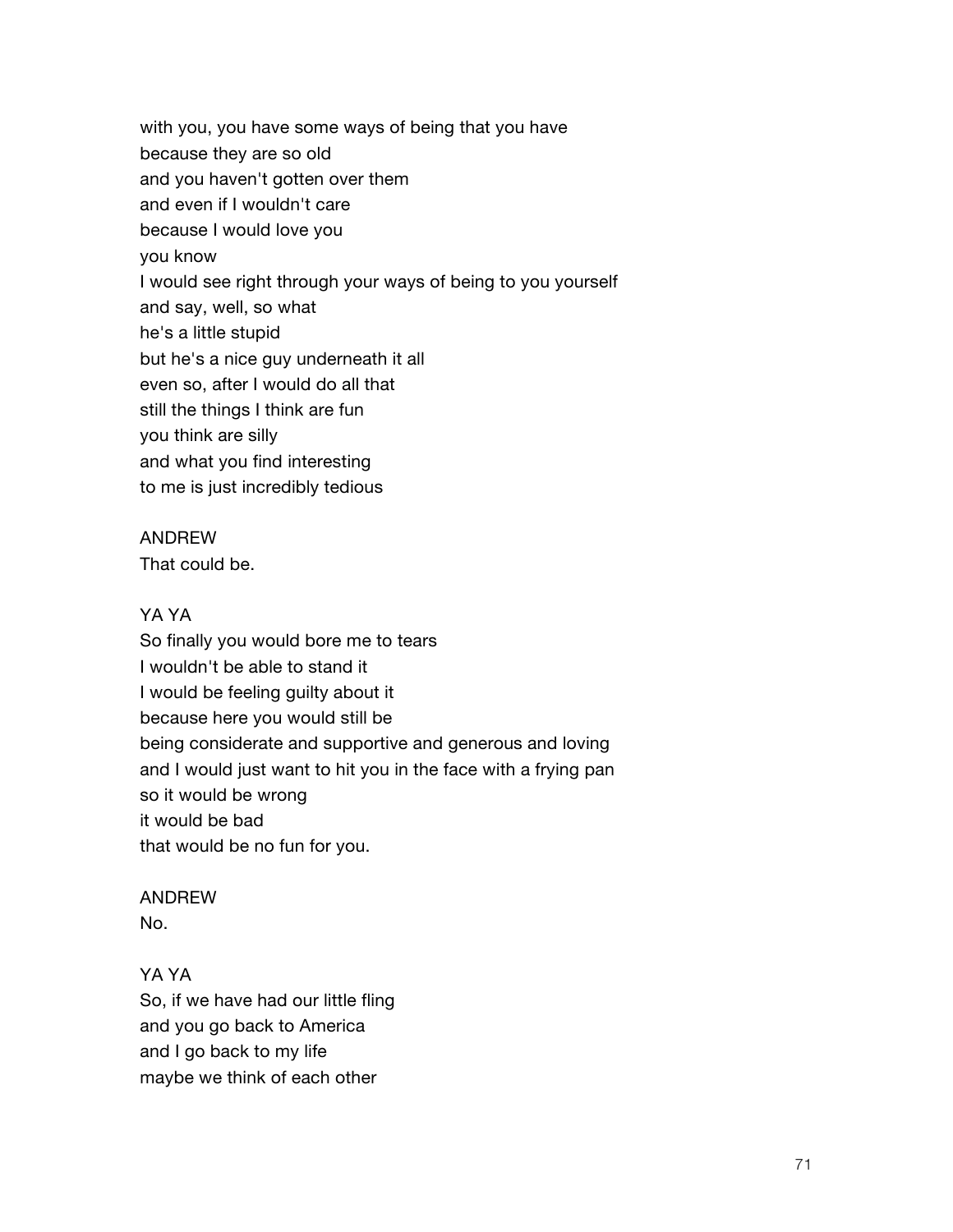Yes.

# YA YA

and we think of each other in a way of warmth and affection

# ANDREW

Yes. I know I will.

# YA YA and I think OK maybe a man is not such a bad thing and I could have a life with another man

# ANDREW

Right.

# YA YA

and you could think maybe a woman is not such an evil species and you will find someone or you will have your old friend because an old friend is a good thing and when you get to be your age probably this is more important than anything else.

# ANDREW

A friend?

# YA YA

Yes. And solace and, you know, getting ready to calm down to enjoy being in the twilight of your life wallowing in that a little bit so you don't miss it and you don't have some frantic bimbo trying all the time to get you out of the house

ANDREW Right.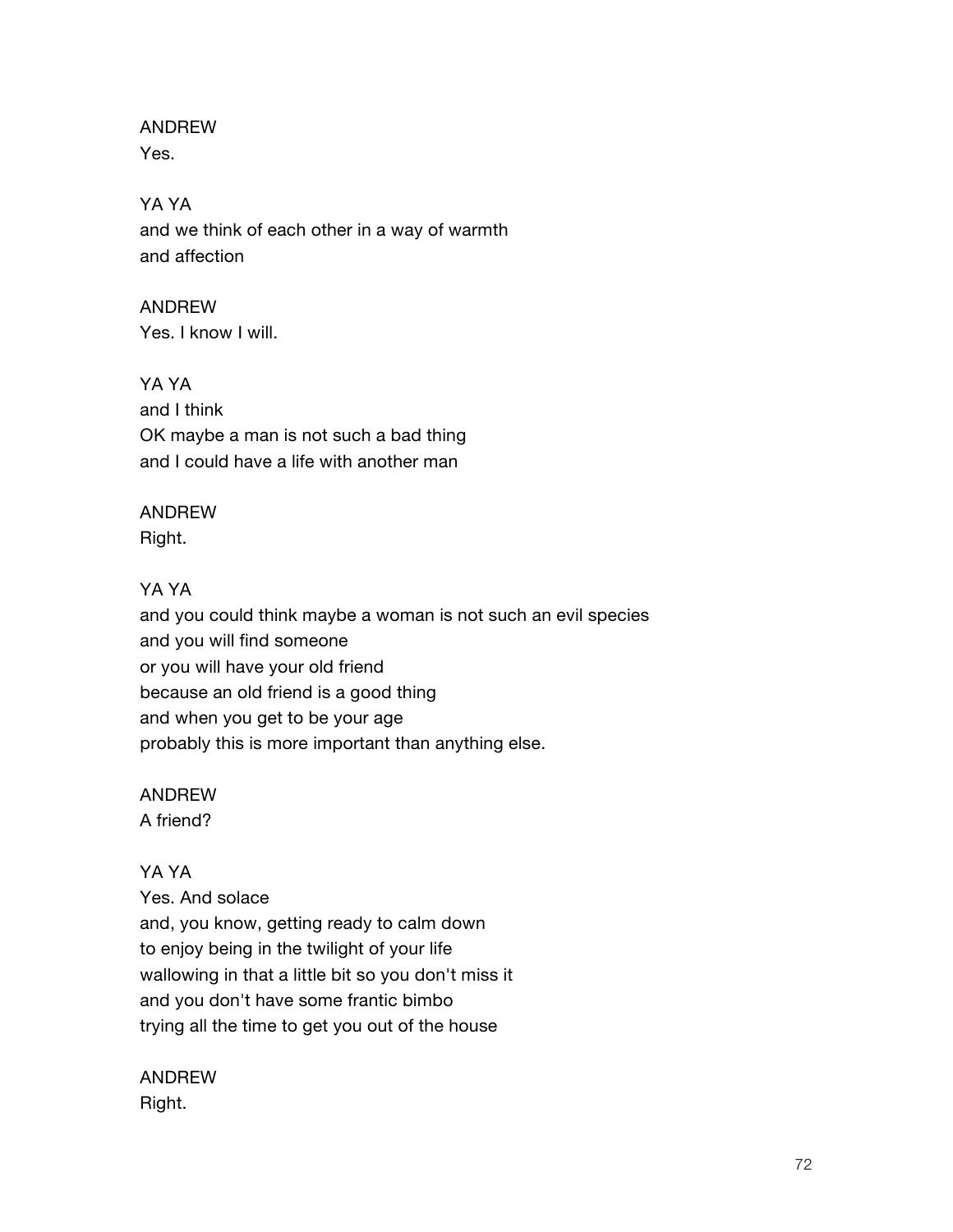YA YA You can have your grandchildren. And they will play around your feet next to the dog and you will doze off in the afternoon sunlight coming through the window I think this will be good for you

#### ANDREW

You do.

## YA YA

And me, I am at the beginning I want some excitement, you know, I am going to want to travel quite a lot and maybe even have sex with a lot of guys who knows? or maybe not because I am not so wild or just looking for the thrills but to be free to be with whoever it is I want to have the adventures it's a little bit, you know, with each person you enter into their world you live in their world for a while it is like a trip to the moon

## ANDREW

Yes.

## YA YA

to step into their lives for a while it is to have another entire life for yourself

## ANDREW Yes, it certainly is.

YA YA and a person wants these things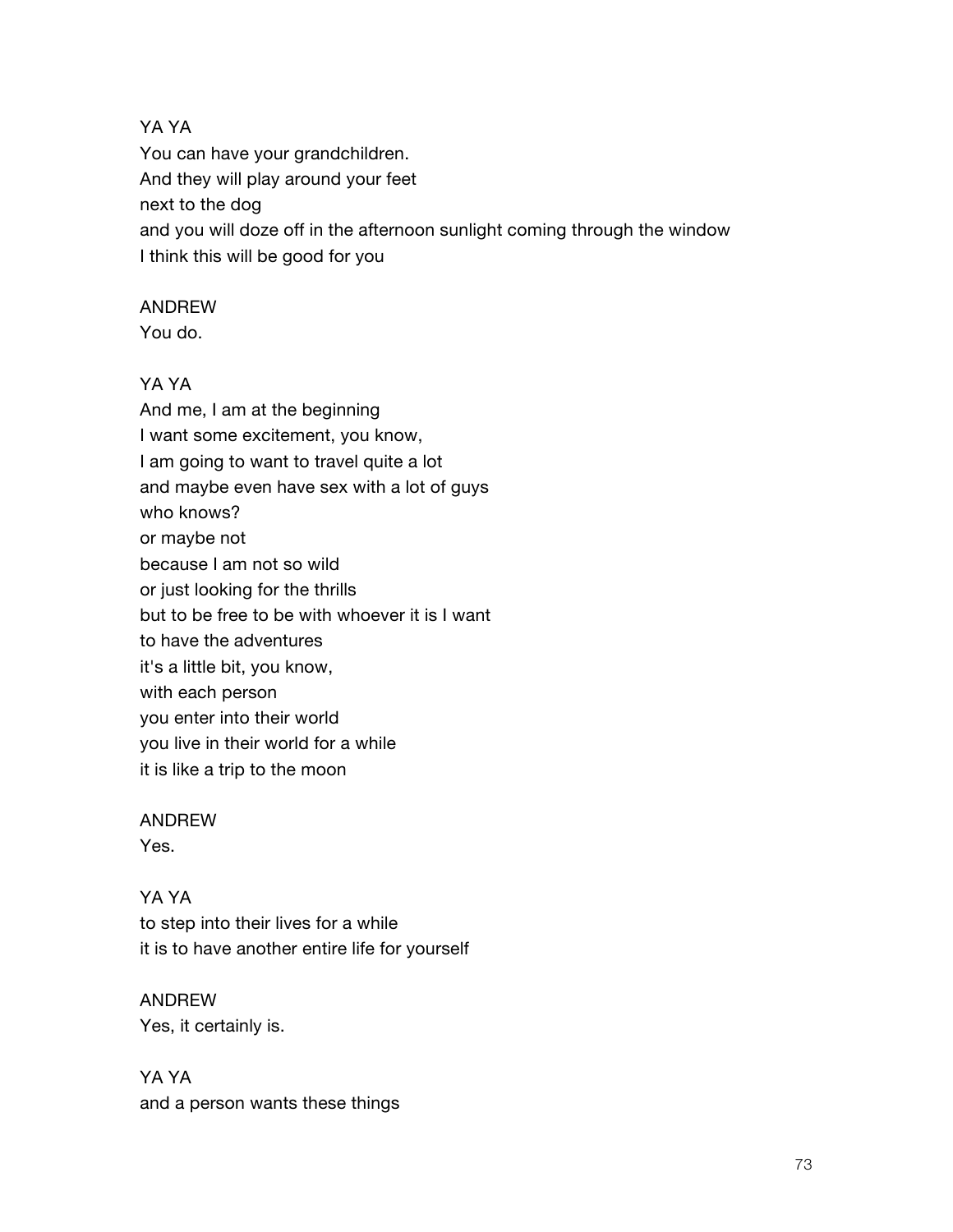to have many lives in one life not a thousand lives maybe because then you don't notice any one of them but to have some lives since you won't have another chance if you only have one life yourself

#### ANDREW

Yes.

YA YA Or you might say why can't you find all people in one person?

## ANDREW

Right.

#### YA YA

This is what a man I once knew used to say I was interested in him in a romantic way and I tried to seduce him I have to admit it and he was in love with another woman and I said to him how can you just be faithful to her isn't this a little boring because if you would be with me, too, then it's another whole world for you to live in before you die

#### ANDREW

Yes.

YA YA and he said yes, but, with this woman I love I find all the women of the world in one woman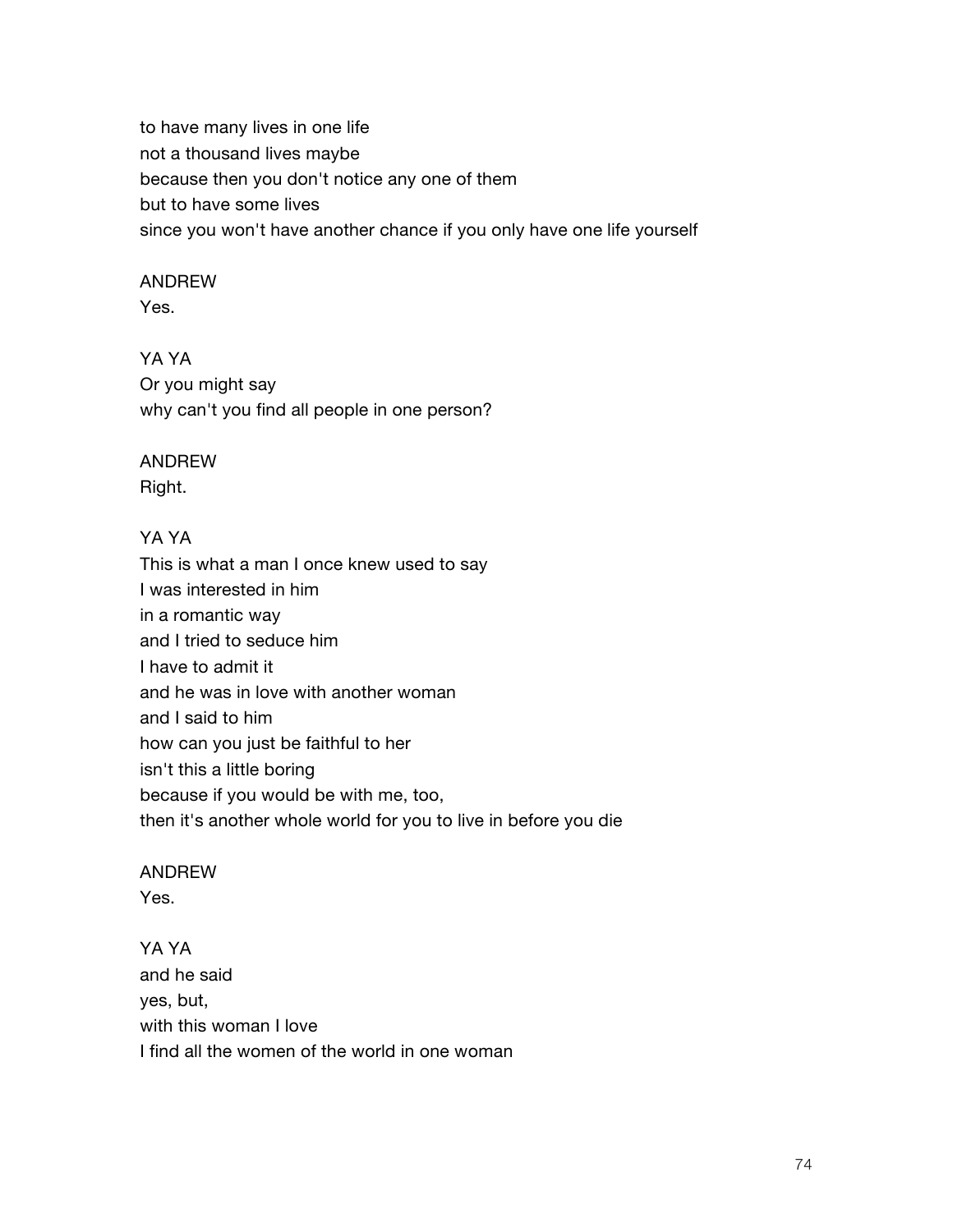and I thought oh, yes, well, this could be what people want and they never find it.

# ANDREW

Right.

YA YA So you are leaving. You wish I would drop you at Pascal's?

ANDREW I can find my own way. Thanks.

YA YA I'll say goodbye then.

Probably I won't ever see you again. Probably not not for a million years.

## ANDREW

Right. Well.

Goodbye then.

[Do they shake hands or kiss goodbye?

The lights sweep at once to darkness. Music: the first few bars of an intro to a song. A spotlight. Dim, smoky light. A microphone. Ya Ya steps up to the microphone and sings.]